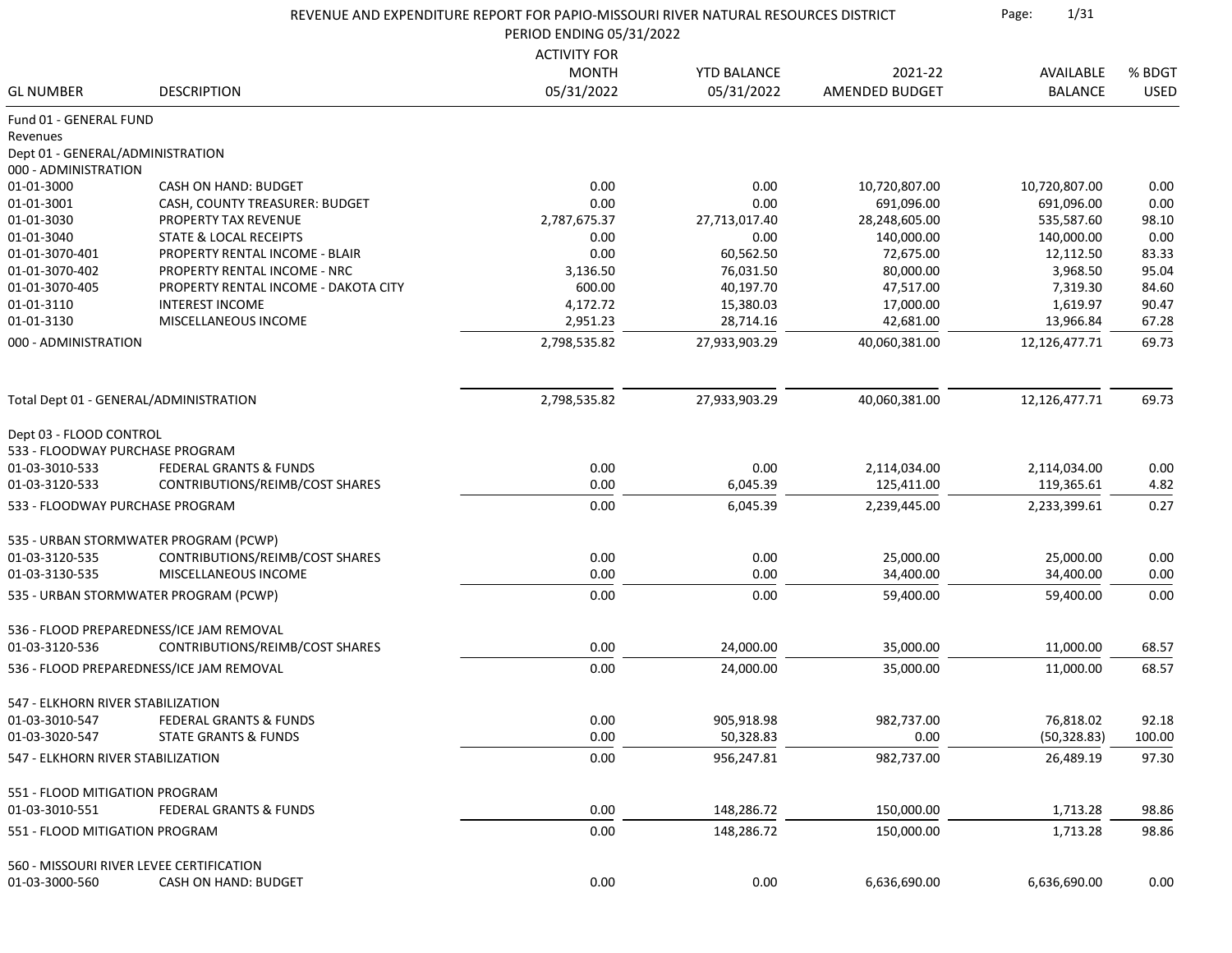|                                 | REVENUE AND EXPENDITURE REPORT FOR PAPIO-MISSOURI RIVER NATURAL RESOURCES DISTRICT<br>PERIOD ENDING 05/31/2022 |                     |                    |                |                |             |
|---------------------------------|----------------------------------------------------------------------------------------------------------------|---------------------|--------------------|----------------|----------------|-------------|
|                                 |                                                                                                                | <b>ACTIVITY FOR</b> |                    |                |                |             |
|                                 |                                                                                                                | <b>MONTH</b>        | <b>YTD BALANCE</b> | 2021-22        | AVAILABLE      | % BDGT      |
| <b>GL NUMBER</b>                | <b>DESCRIPTION</b>                                                                                             | 05/31/2022          | 05/31/2022         | AMENDED BUDGET | <b>BALANCE</b> | <b>USED</b> |
| Fund 01 - GENERAL FUND          |                                                                                                                |                     |                    |                |                |             |
| Revenues<br>01-03-3110-560      | <b>INTEREST INCOME</b>                                                                                         | 2,083.79            | 4,822.32           | 5,000.00       | 177.68         | 96.45       |
|                                 | 560 - MISSOURI RIVER LEVEE CERTIFICATION                                                                       | 2,083.79            | 4,822.32           | 6,641,690.00   | 6,636,867.68   | 0.07        |
| 591 - MAINTENANCE - LEVEES      |                                                                                                                |                     |                    |                |                |             |
| 01-03-3010-591                  | FEDERAL GRANTS & FUNDS                                                                                         | 0.00                | 0.00               | 214,479.00     | 214,479.00     | 0.00        |
| 01-03-3120-591                  | CONTRIBUTIONS/REIMB/COST SHARES                                                                                | 0.00                | 470,808.42         | 635,000.00     | 164,191.58     | 74.14       |
| 591 - MAINTENANCE - LEVEES      |                                                                                                                | 0.00                | 470,808.42         | 849,479.00     | 378,670.58     | 55.42       |
|                                 |                                                                                                                |                     |                    |                |                |             |
| Total Dept 03 - FLOOD CONTROL   |                                                                                                                | 2,083.79            | 1,610,210.66       | 10,957,751.00  | 9,347,540.34   | 14.69       |
| Dept 04 - EROSION CONTROL       |                                                                                                                |                     |                    |                |                |             |
|                                 | 360 - ELK/PIGEON CREEK DRAINAGE PROJECT                                                                        |                     |                    |                |                |             |
| 01-04-3010-360                  | <b>FEDERAL GRANTS &amp; FUNDS</b>                                                                              | 0.00                | 837,388.86         | 1,554,507.00   | 717,118.14     | 53.87       |
| 01-04-3901-360                  | TRANSFER FROM OTHER FUND                                                                                       | 0.00                | 0.00               | 88,000.00      | 88,000.00      | 0.00        |
|                                 | 360 - ELK/PIGEON CREEK DRAINAGE PROJECT                                                                        | 0.00                | 837,388.86         | 1,642,507.00   | 805,118.14     | 50.98       |
| 502 - PAPILLION CREEK WFPO      |                                                                                                                |                     |                    |                |                |             |
| 01-04-3010-502                  | <b>FEDERAL GRANTS &amp; FUNDS</b>                                                                              | 0.00                | 0.00               | 65,000.00      | 65,000.00      | 0.00        |
| 502 - PAPILLION CREEK WFPO      |                                                                                                                | 0.00                | 0.00               | 65,000.00      | 65,000.00      | 0.00        |
| 503 - PAPIO CREEK WATERSHED 319 |                                                                                                                |                     |                    |                |                |             |
| 01-04-3010-503                  | FEDERAL GRANTS & FUNDS                                                                                         | 0.00                | 31,914.78          | 0.00           | (31, 914.78)   | 100.00      |
| 01-04-3020-503                  | <b>STATE GRANTS &amp; FUNDS</b>                                                                                | 0.00                | 63,961.38          | 150,000.00     | 86,038.62      | 42.64       |
| 503 - PAPIO CREEK WATERSHED 319 |                                                                                                                | 0.00                | 95,876.16          | 150,000.00     | 54,123.84      | 63.92       |
| Total Dept 04 - EROSION CONTROL |                                                                                                                | 0.00                | 933,265.02         | 1,857,507.00   | 924,241.98     | 50.24       |
|                                 |                                                                                                                |                     |                    |                |                |             |
| Dept 05 - WATER QUALITY         |                                                                                                                |                     |                    |                |                |             |
| 181 - CHEMIGATION PROGRAM       |                                                                                                                |                     |                    |                |                |             |
| 01-05-3130-181                  | MISCELLANEOUS INCOME                                                                                           | 330.00              | 930.00             | 1,200.00       | 270.00         | 77.50       |
| 181 - CHEMIGATION PROGRAM       |                                                                                                                | 330.00              | 930.00             | 1,200.00       | 270.00         | 77.50       |
|                                 | 184 - GROUNDWATER MANAGEMENT PLAN                                                                              |                     |                    |                |                |             |
| 01-05-3020-184                  | <b>STATE GRANTS &amp; FUNDS</b>                                                                                | 0.00                | 0.00               | 50,000.00      | 50,000.00      | 0.00        |
| 01-05-3120-184                  | CONTRIBUTIONS/REIMB/COST SHARES                                                                                | 0.00                | 0.00               | 4,400.00       | 4,400.00       | 0.00        |
|                                 | 184 - GROUNDWATER MANAGEMENT PLAN                                                                              | 0.00                | 0.00               | 54,400.00      | 54,400.00      | 0.00        |
| 187 - WATER QUALITY PROGRAMS    |                                                                                                                |                     |                    |                |                |             |
| 01-05-3020-187                  | <b>STATE GRANTS &amp; FUNDS</b>                                                                                | 0.00                | 39,929.99          | 240,000.00     | 200,070.01     | 16.64       |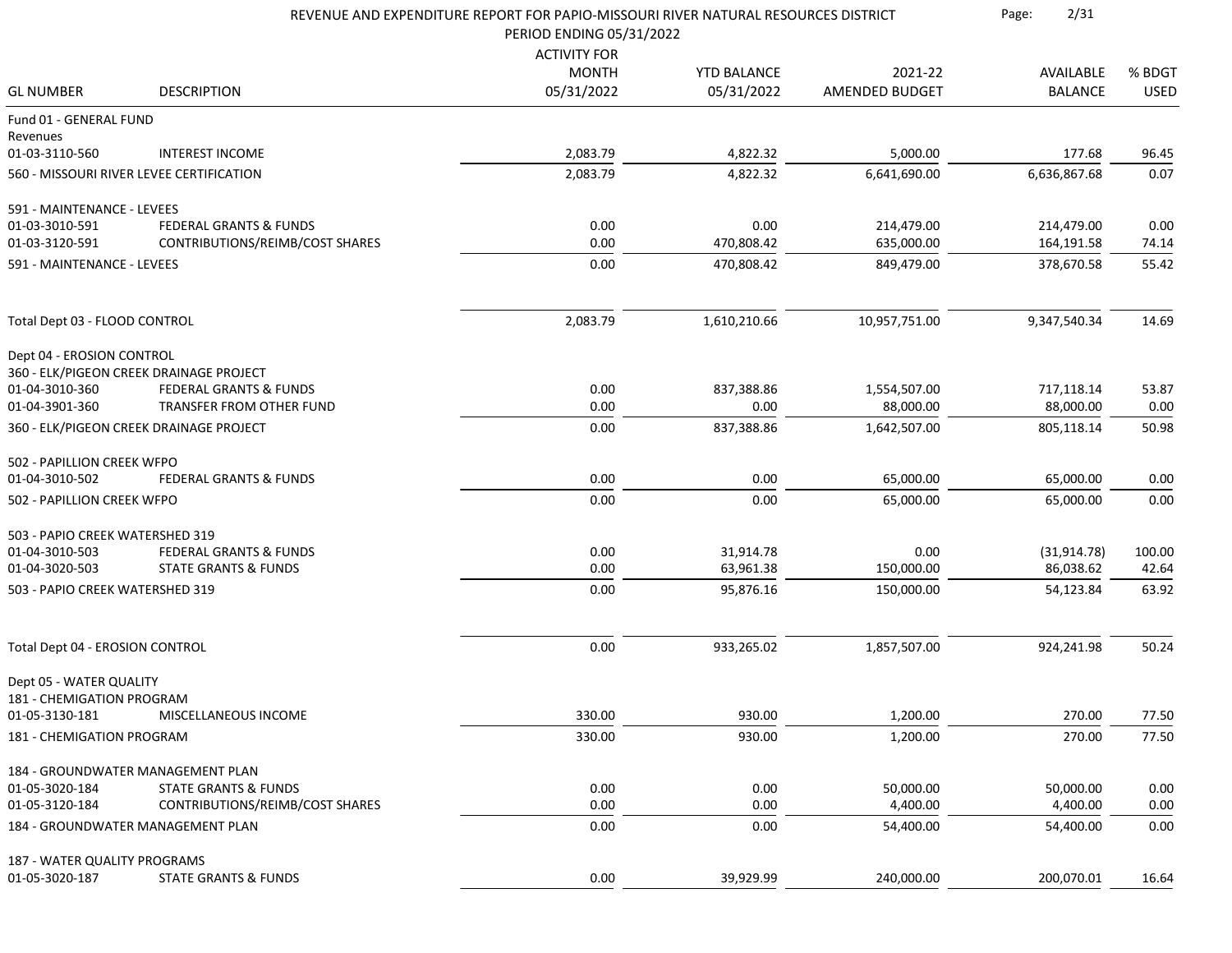|                                          |                                             | REVENUE AND EXPENDITURE REPORT FOR PAPIO-MISSOURI RIVER NATURAL RESOURCES DISTRICT<br>PERIOD ENDING 05/31/2022 |                    |                | 3/31<br>Page:  |             |
|------------------------------------------|---------------------------------------------|----------------------------------------------------------------------------------------------------------------|--------------------|----------------|----------------|-------------|
|                                          |                                             | <b>ACTIVITY FOR</b>                                                                                            |                    |                |                |             |
|                                          |                                             | <b>MONTH</b>                                                                                                   | <b>YTD BALANCE</b> | 2021-22        | AVAILABLE      | % BDGT      |
| <b>GL NUMBER</b>                         | <b>DESCRIPTION</b>                          | 05/31/2022                                                                                                     | 05/31/2022         | AMENDED BUDGET | <b>BALANCE</b> | <b>USED</b> |
| Fund 01 - GENERAL FUND                   |                                             |                                                                                                                |                    |                |                |             |
| Revenues<br>187 - WATER QUALITY PROGRAMS |                                             | 0.00                                                                                                           | 39,929.99          | 240,000.00     | 200,070.01     | 16.64       |
| 189 - WELL ABANDONMENT PROGRAM           |                                             |                                                                                                                |                    |                |                |             |
| 01-05-3020-189                           | <b>STATE GRANTS &amp; FUNDS</b>             | 0.00                                                                                                           | 0.00               | 4,000.00       | 4,000.00       | 0.00        |
| 189 - WELL ABANDONMENT PROGRAM           |                                             | 0.00                                                                                                           | 0.00               | 4,000.00       | 4,000.00       | 0.00        |
|                                          | 191 - EASTERN NE WATER RESOURCES ASSESSMENT |                                                                                                                |                    |                |                |             |
| 01-05-3020-191                           | <b>STATE GRANTS &amp; FUNDS</b>             | 0.00                                                                                                           | 101,000.00         | 116,400.00     | 15,400.00      | 86.77       |
| 01-05-3120-191                           | CONTRIBUTIONS/REIMB/COST SHARES             | 0.00                                                                                                           | 12,612.00          | 22,600.00      | 9,988.00       | 55.81       |
|                                          | 191 - EASTERN NE WATER RESOURCES ASSESSMENT | 0.00                                                                                                           | 113,612.00         | 139,000.00     | 25,388.00      | 81.74       |
| 509 - BUFFER STRIP PROGRAM               |                                             |                                                                                                                |                    |                |                |             |
| 01-05-3020-509                           | <b>STATE GRANTS &amp; FUNDS</b>             | 0.00                                                                                                           | 9,835.00           | 10,000.00      | 165.00         | 98.35       |
| 509 - BUFFER STRIP PROGRAM               |                                             | 0.00                                                                                                           | 9,835.00           | 10,000.00      | 165.00         | 98.35       |
| Total Dept 05 - WATER QUALITY            |                                             | 330.00                                                                                                         | 164,306.99         | 448,600.00     | 284,293.01     | 36.63       |
| Dept 06 - RECREATION                     |                                             |                                                                                                                |                    |                |                |             |
| 261 - PAPIO TRAILS SYSTEM                |                                             |                                                                                                                |                    |                |                |             |
| 01-06-3120-261                           | CONTRIBUTIONS/REIMB/COST SHARES             | 0.00                                                                                                           | 203,342.65         | 225,000.00     | 21,657.35      | 90.37       |
| 261 - PAPIO TRAILS SYSTEM                |                                             | 0.00                                                                                                           | 203,342.65         | 225,000.00     | 21,657.35      | 90.37       |
| 264 - CHALCO HILLS RECREATION AREA       |                                             |                                                                                                                |                    |                |                |             |
| 01-06-3120-264                           | CONTRIBUTIONS/REIMB/COST SHARES             | 0.00                                                                                                           | 0.00               | 25,000.00      | 25,000.00      | 0.00        |
| 01-06-3130-264                           | MISCELLANEOUS INCOME                        | 100.00                                                                                                         | 7,950.00           | 5,000.00       | (2,950.00)     | 159.00      |
| 264 - CHALCO HILLS RECREATION AREA       |                                             | 100.00                                                                                                         | 7,950.00           | 30,000.00      | 22,050.00      | 26.50       |
|                                          | 266 - ELKHORN CROSSING RECREATION AREA      |                                                                                                                |                    |                |                |             |
| 01-06-3010-266                           | FEDERAL GRANTS & FUNDS                      | 0.00                                                                                                           | 0.00               | 30,000.00      | 30,000.00      | 0.00        |
| 01-06-3130-266                           | <b>CAMPING FEES</b>                         | 687.80                                                                                                         | 7,801.00           | 10,000.00      | 2,199.00       | 78.01       |
|                                          | 266 - ELKHORN CROSSING RECREATION AREA      | 687.80                                                                                                         | 7,801.00           | 40,000.00      | 32,199.00      | 19.50       |
|                                          | 267 - PLATTE RIVER LANDING RECREATION AREA  |                                                                                                                |                    |                |                |             |
| 01-06-3010-267                           | <b>FEDERAL GRANTS &amp; FUNDS</b>           | 0.00                                                                                                           | 0.00               | 228,000.00     | 228,000.00     | 0.00        |
|                                          | 267 - PLATTE RIVER LANDING RECREATION AREA  | 0.00                                                                                                           | 0.00               | 228,000.00     | 228,000.00     | 0.00        |
| 281 - MOPAC TRAIL                        |                                             |                                                                                                                |                    |                |                |             |
| 01-06-3010-281                           | <b>FEDERAL GRANTS &amp; FUNDS</b>           | 0.00                                                                                                           | 257,376.05         | 440,117.00     | 182,740.95     | 58.48       |
| 01-06-3020-281                           | STATE GRANTS & FUNDS                        | 0.00                                                                                                           | 14,298.67          | 25,000.00      | 10,701.33      | 57.19       |
| 01-06-3120-281                           | CONTRIBUTIONS/REIMB/COST SHARES             | 0.00                                                                                                           | 0.00               | 25,000.00      | 25,000.00      | 0.00        |
| 281 - MOPAC TRAIL                        |                                             | 0.00                                                                                                           | 271,674.72         | 490,117.00     | 218,442.28     | 55.43       |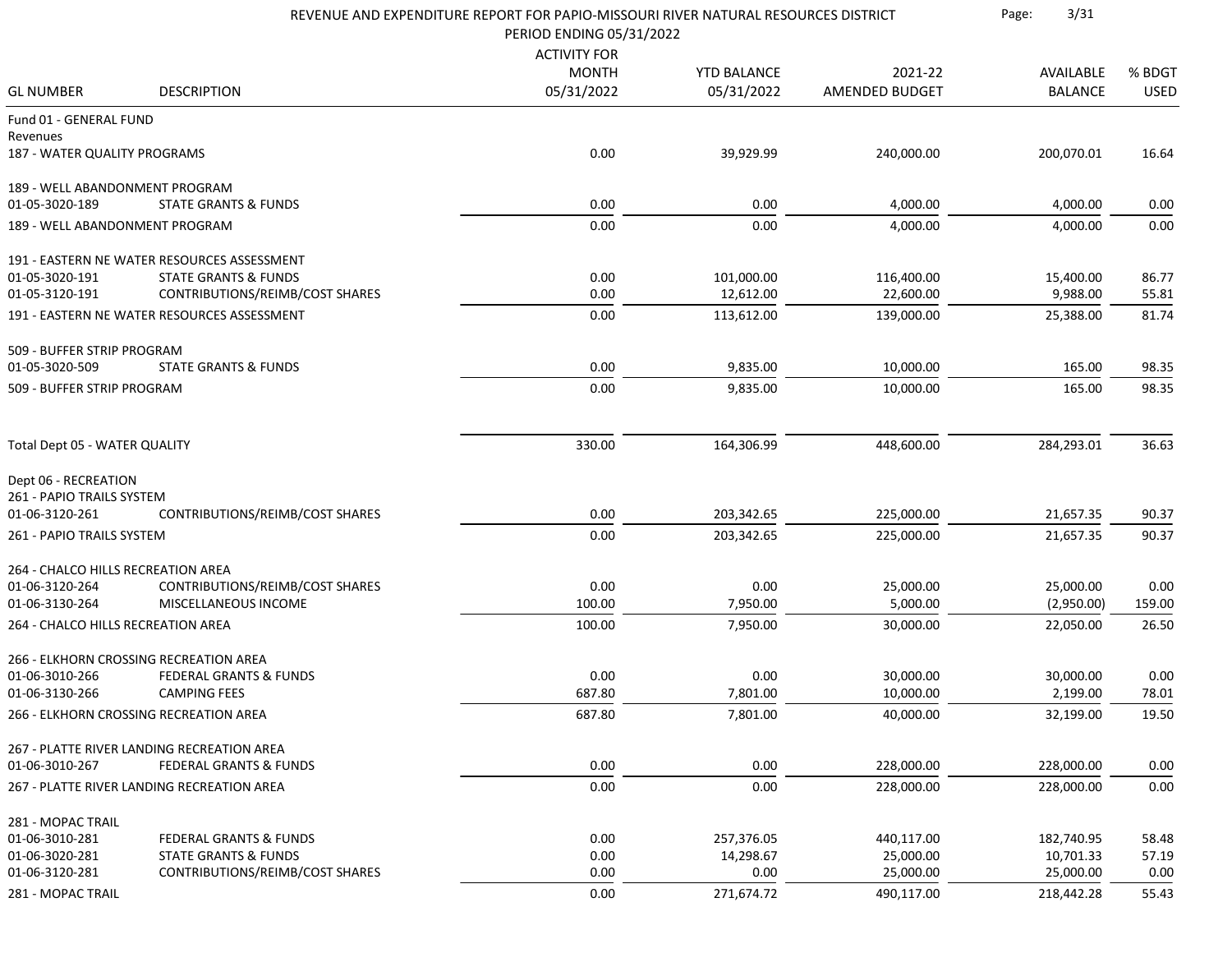|                                     | REVENUE AND EXPENDITURE REPORT FOR PAPIO-MISSOURI RIVER NATURAL RESOURCES DISTRICT | 4/31<br>Page:          |                          |                          |                          |                 |
|-------------------------------------|------------------------------------------------------------------------------------|------------------------|--------------------------|--------------------------|--------------------------|-----------------|
|                                     |                                                                                    | <b>ACTIVITY FOR</b>    |                          |                          |                          |                 |
|                                     |                                                                                    | <b>MONTH</b>           | <b>YTD BALANCE</b>       | 2021-22                  | AVAILABLE                | % BDGT          |
| <b>GL NUMBER</b>                    | <b>DESCRIPTION</b>                                                                 | 05/31/2022             | 05/31/2022               | AMENDED BUDGET           | <b>BALANCE</b>           | <b>USED</b>     |
| Fund 01 - GENERAL FUND              |                                                                                    |                        |                          |                          |                          |                 |
| Revenues                            | 285 - WATERLOO ELKHORN RIVER ACCESS                                                |                        |                          |                          |                          |                 |
| 01-06-3010-285                      | <b>FEDERAL GRANTS &amp; FUNDS</b>                                                  | 0.00                   | 0.00                     | 10,500.00                | 10,500.00                | 0.00            |
|                                     |                                                                                    |                        |                          |                          |                          |                 |
|                                     | 285 - WATERLOO ELKHORN RIVER ACCESS                                                | 0.00                   | 0.00                     | 10,500.00                | 10,500.00                | 0.00            |
|                                     | 286 - GRASKE CROSSING RECREATION AREA                                              |                        |                          |                          |                          |                 |
| 01-06-3010-286                      | <b>FEDERAL GRANTS &amp; FUNDS</b>                                                  | 0.00                   | 0.00                     | 67,700.00                | 67,700.00                | 0.00            |
|                                     | 286 - GRASKE CROSSING RECREATION AREA                                              | 0.00                   | 0.00                     | 67,700.00                | 67,700.00                | 0.00            |
|                                     |                                                                                    |                        |                          |                          |                          |                 |
| <b>Total Dept 06 - RECREATION</b>   |                                                                                    | 787.80                 | 490,768.37               | 1,091,317.00             | 600,548.63               | 44.97           |
| Dept 07 - FORESTRY & WILDLIFE       |                                                                                    |                        |                          |                          |                          |                 |
| 007 - FORESTRY & WILDLIFE, GENERAL  |                                                                                    | 0.00                   | 0.00                     |                          |                          |                 |
| 01-07-3130-007                      | MISCELLANEOUS INCOME                                                               |                        |                          | 3,000.00                 | 3,000.00                 | 0.00            |
| 007 - FORESTRY & WILDLIFE, GENERAL  |                                                                                    | 0.00                   | 0.00                     | 3,000.00                 | 3,000.00                 | 0.00            |
| 262 - MISSOURI RIVER PROJECTS       |                                                                                    |                        |                          |                          |                          |                 |
| 01-07-3020-262                      | <b>STATE GRANTS &amp; FUNDS</b>                                                    | 0.00                   | 0.00                     | 1,500,000.00             | 1,500,000.00             | 0.00            |
| 01-07-3120-262                      | CONTRIBUTIONS/REIMB/COST SHARES                                                    | 0.00                   | 0.00                     | 300,000.00               | 300,000.00               | 0.00            |
| 262 - MISSOURI RIVER PROJECTS       |                                                                                    | 0.00                   | 0.00                     | 1,800,000.00             | 1,800,000.00             | 0.00            |
| 278 - WETLAND MITIGATION BANKING    |                                                                                    |                        |                          |                          |                          |                 |
| 01-07-3000-278                      | <b>CASH ON HAND: BUDGET</b>                                                        | 0.00                   | 0.00                     | 5,482.00                 | 5,482.00                 | 0.00            |
| 01-07-3110-278                      | <b>INTEREST INCOME</b>                                                             | 0.74                   | 8.05                     | 10.00                    | 1.95                     | 80.50           |
| 278 - WETLAND MITIGATION BANKING    |                                                                                    | 0.74                   | 8.05                     | 5,492.00                 | 5,483.95                 | 0.15            |
|                                     |                                                                                    |                        |                          |                          |                          |                 |
| Total Dept 07 - FORESTRY & WILDLIFE |                                                                                    | 0.74                   | 8.05                     | 1,808,492.00             | 1,808,483.95             | 0.00            |
| <b>TOTAL REVENUES</b>               |                                                                                    | 2,801,738.15           | 31,132,462.38            | 56,224,048.00            | 25,091,585.62            | 55.37           |
| Expenditures                        |                                                                                    |                        |                          |                          |                          |                 |
| Dept 01 - GENERAL/ADMINISTRATION    |                                                                                    |                        |                          |                          |                          |                 |
| 000 - ADMINISTRATION                |                                                                                    |                        |                          |                          |                          |                 |
| 01-01-4051<br>01-01-4052            | VEHICLE/EQUIPT, GAS & OIL<br>VEHICLE/EQUIPT, REPAIRS/MAINTENANCE                   | 20,086.32<br>12,771.54 | 159,006.78<br>182,550.39 | 130,000.00<br>220,000.00 | (29,006.78)<br>37,449.61 | 122.31<br>82.98 |
| 01-01-4053                          | VEHICLE/EQUIPT, TAXES & FEES                                                       | 272.18                 | 5,446.64                 | 6,500.00                 | 1,053.36                 | 83.79           |
| 01-01-4054                          | MACHINERY/EQUIPMENT ALLOCATION                                                     | 0.00                   | (339, 433.04)            | (280,000.00)             | 59,433.04                | 121.23          |
| 01-01-4071                          | DIRECTORS' TRAVEL/EXPENSES                                                         | 1,902.60               | 26,080.61                | 30,000.00                | 3,919.39                 | 86.94           |
| 01-01-4072                          | <b>DIRECTORS' PER DIEM</b>                                                         | 2,380.00               | 27,180.00                | 27,000.00                | (180.00)                 | 100.67          |
| 01-01-4130                          | <b>DUES &amp; MEMBERSHIPS</b>                                                      | 479.00                 | 68,340.92                | 73,000.00                | 4,659.08                 | 93.62           |
| 01-01-4151                          | INSURANCE, EMPLOYEE HEALTH                                                         | 56,774.38              | 645,076.17               | 875,000.00               | 229,923.83               | 73.72           |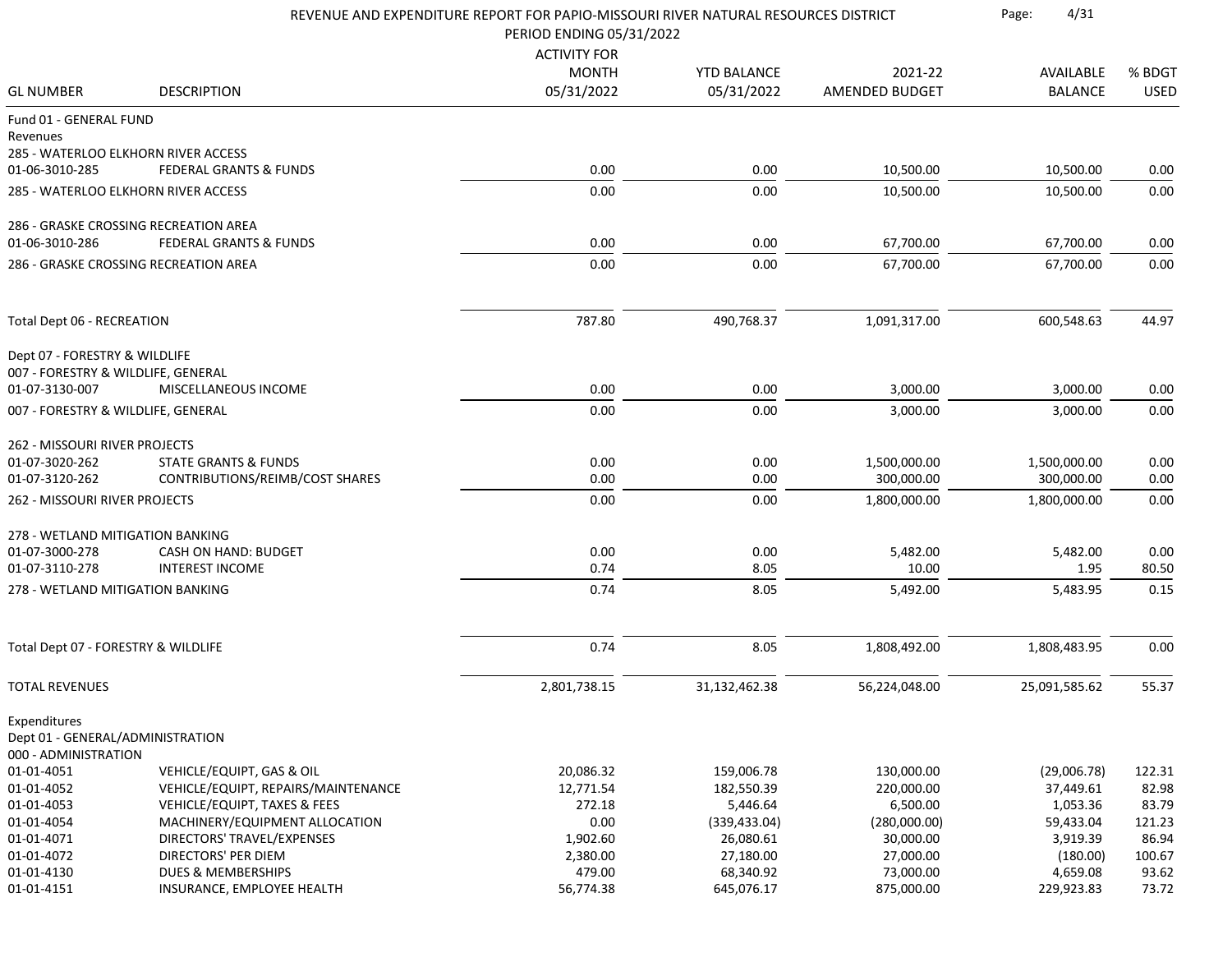| REVENUE AND EXPENDITURE REPORT FOR PAPIO-MISSOURI RIVER NATURAL RESOURCES DISTRICT | Page: | 5/31 |
|------------------------------------------------------------------------------------|-------|------|
|------------------------------------------------------------------------------------|-------|------|

PERIOD ENDING 05/31/2022

|                                  |                                                   | <b>ACTIVITY FOR</b> |                    |                |                |                 |
|----------------------------------|---------------------------------------------------|---------------------|--------------------|----------------|----------------|-----------------|
|                                  |                                                   | <b>MONTH</b>        | <b>YTD BALANCE</b> | 2021-22        | AVAILABLE      | % BDGT          |
| <b>GL NUMBER</b>                 | <b>DESCRIPTION</b>                                | 05/31/2022          | 05/31/2022         | AMENDED BUDGET | <b>BALANCE</b> | <b>USED</b>     |
| Fund 01 - GENERAL FUND           |                                                   |                     |                    |                |                |                 |
| Expenditures                     |                                                   |                     |                    |                |                |                 |
| 01-01-4152                       | <b>EMPLOYER RETIREMENT CONTRIBUTIONS</b>          | 15,476.59           | 196,839.13         | 228,000.00     | 31,160.87      | 86.33           |
| 01-01-4153                       | <b>WORKERS' COMP INSURANCE</b>                    | 0.00                | 0.00               | 85,000.00      | 85,000.00      | 0.00            |
| 01-01-4154                       | SERVICE AWARDS & LEAVE PAID OUT                   | 0.00                | 120,357.95         | 135,000.00     | 14,642.05      | 89.15           |
| 01-01-4155                       | UNIFORMS & SAFETY EQUIPMENT                       | 837.15              | 9,753.18           | 22,000.00      | 12,246.82      | 44.33           |
| 01-01-4171                       | STAFF TRAVEL & EXPENSES                           | 4,037.26            | 28,095.97          | 30,000.00      | 1,904.03       | 93.65           |
| 01-01-4191                       | <b>ELECTION FEES</b>                              | 0.00                | 0.00               | 50,000.00      | 50,000.00      | 0.00            |
| 01-01-4250                       | LIABILITY & AUTO INSURANCE                        | (593.00)            | 3,845.00           | 281,000.00     | 277,155.00     | 1.37            |
| 01-01-4280                       | <b>BOND PAYMENTS</b>                              | 572,563.62          | 4,435,948.82       | 4,852,166.00   | 416,217.18     | 91.42           |
| 01-01-4311                       | PUBLIC NOTICES                                    | 3,839.15            | 23,421.41          | 25,000.00      | 1,578.59       | 93.69           |
| 01-01-4330                       | MISCELLANEOUS EXPENSES                            | 0.00                | 457.89             | 2,500.00       | 2,042.11       | 18.32           |
| 01-01-4331                       | <b>OFFICE SUPPLIES</b>                            | 1,319.42            | 12,969.70          | 19,000.00      | 6,030.30       | 68.26           |
| 01-01-4333                       | OFFICE EQUIPMENT MAINTENANCE                      | 6,904.33            | 123,636.92         | 118,000.00     | (5,636.92)     | 104.78          |
| 01-01-4334                       | PHOTOCOPIER LEASE & USAGE                         | 1,311.34            | 14,830.59          | 20,000.00      | 5,169.41       | 74.15           |
| 01-01-4351                       | <b>EMPLOYER SOCIAL SECURITY MATCH</b>             | 16,653.98           | 201,435.36         | 235,000.00     | 33,564.64      | 85.72           |
| 01-01-4352                       | <b>EMPLOYER MEDICARE MATCH</b>                    | 3,894.84            | 49,265.36          | 55,000.00      | 5,734.64       | 89.57           |
| 01-01-4354                       | UNEMPLOYMENT BENEFITS                             | 0.00                | 0.00               | 5,000.00       | 5,000.00       | 0.00            |
| 01-01-4370                       | <b>POSTAGE</b>                                    | 1,361.88            | 8,114.84           | 9,000.00       | 885.16         | 90.16           |
| 01-01-4391                       | <b>ACCOUNTING FEES</b>                            | 0.00                | 48,000.00          | 50,000.00      | 2,000.00       | 96.00           |
| 01-01-4392                       | ATTORNEY FEES & LEGAL COSTS                       | 6,358.50            | 63,376.09          | 125,000.00     | 61,623.91      | 50.70           |
| 01-01-4393                       | LEGISLATIVE REPRESENTATION                        | 2,000.00            | 66,400.00          | 70,800.00      | 4,400.00       | 93.79           |
| 01-01-4394                       | MEDICAL EXAMS                                     | 177.50              | 1,989.00           | 8,000.00       | 6,011.00       | 24.86           |
| 01-01-4395                       | <b>BANK AND TRUST FEES</b>                        | 2,467.97            | 34,546.45          | 40,000.00      | 5,453.55       | 86.37           |
| 01-01-4397                       | <b>STAFF TRAINING</b>                             | 1,260.00            | 11,599.20          | 15,000.00      | 3,400.80       | 77.33           |
| 01-01-4398                       | <b>SPECIAL PROJECTS</b>                           | 25,125.11           | 203,189.34         | 370,000.00     | 166,810.66     | 54.92           |
| 01-01-4471                       | <b>O&amp;M SUPPLIES</b>                           | 1,289.92            | 27,302.99          | 28,000.00      | 697.01         | 97.51           |
| 01-01-4476                       | RADIO SYSTEMS OPERATION                           | 0.00                | 0.00               | 1,600.00       | 1,600.00       | 0.00            |
| 01-01-4481                       | DRAFTING & ENGINEERING SUPPLIES                   | 308.55              | 8,518.53           | 16,000.00      | 7,481.47       | 53.24           |
| 01-01-4490                       | REIMBURSABLE IT EXPENSES                          | 0.00                | 3,439.13           | 500.00         | (2,939.13)     | 687.83          |
| 01-01-4495                       | IT REIMBURSEMENTS                                 | 0.00                | (3,439.13)         | (500.00)       | 2,939.13       | 687.83          |
| 01-01-4520-401                   | COMMUNICATIONS - BLAIR                            | 444.29              | 4,181.84           | 6,000.00       | 1,818.16       | 69.70           |
| 01-01-4520-402                   | <b>COMMUNICATIONS - NRC</b>                       | 25,331.87           | 104,950.01         | 135,000.00     | 30,049.99      | 77.74           |
| 01-01-4520-404                   | COMMUNICATIONS - WALTHILL                         | 198.73              | 2,080.85           | 2,500.00       | 419.15         | 83.23           |
| 01-01-4520-405                   | COMMUNICATIONS - DAKOTA CITY                      | 296.60              | 3,262.60           | 4,000.00       | 737.40         | 81.57           |
| 01-01-4530-400                   | UTILITIES - O&M                                   | 343.60              | 11,600.27          | 16,000.00      | 4,399.73       | 72.50           |
| 01-01-4530-401                   | UTILITIES - BLAIR                                 | 1,022.27            | 14,133.05          | 15,000.00      | 866.95         | 94.22           |
| 01-01-4530-402                   | UTILITIES - NRC                                   | 404.14              | 38,015.85          | 50,000.00      | 11,984.15      | 76.03           |
|                                  |                                                   | 215.27              | 5,061.39           |                |                |                 |
| 01-01-4530-404<br>01-01-4530-405 | UTILITIES - WALTHILL                              | 592.78              |                    | 5,000.00       | (61.39)        | 101.23<br>81.61 |
|                                  | UTILITIES - DAKOTA CITY<br><b>VEHICLE BENEFIT</b> |                     | 8,161.09           | 10,000.00      | 1,838.91       |                 |
| 01-01-4541                       |                                                   | (600.00)            | (6,360.00)         | 0.00           | 6,360.00       | 100.00          |
| 01-01-4560                       | SALARIES, ADMINISTRATIVE                          | 58,291.72           | 714,600.90         | 843,000.00     | 128,399.10     | 84.77           |
| 01-01-4565                       | ALLOCATED SALARIES, ADMINISTRATIVE                | 0.00                | (9,847.92)         | (14,500.00)    | (4,652.08)     | 67.92           |
| 01-01-4570                       | SALARIES, TECHNICAL                               | 157,949.53          | 2,007,343.82       | 2,285,000.00   | 277,656.18     | 87.85           |
| 01-01-4575                       | ALLOCATED SALARIES, TECHNICAL                     | (60, 946.35)        | (708, 542.83)      | (741, 819.00)  | (33, 276.17)   | 95.51           |
| 01-01-4580                       | SALARIES, MAINTENANCE                             | 55,970.70           | 617,235.25         | 665,000.00     | 47,764.75      | 92.82           |
| 01-01-4585                       | ALLOCATED SALARIES, MAINTENANCE                   | 0.00                | (241, 243.30)      | (180,000.00)   | 61,243.30      | 134.02          |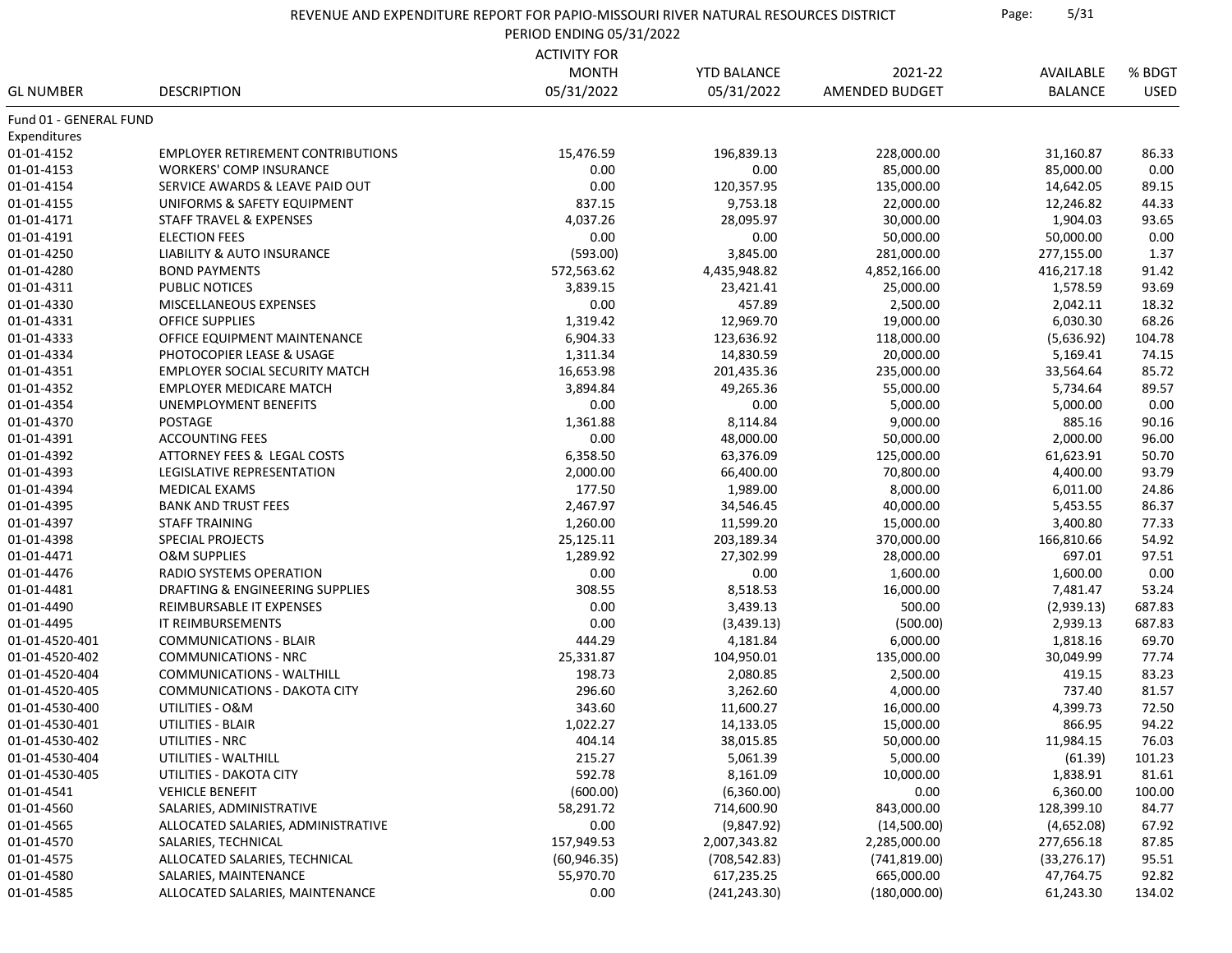|                                   |                                           | REVENUE AND EXPENDITURE REPORT FOR PAPIO-MISSOURI RIVER NATURAL RESOURCES DISTRICT |                    |                | 6/31<br>Page:  |             |  |
|-----------------------------------|-------------------------------------------|------------------------------------------------------------------------------------|--------------------|----------------|----------------|-------------|--|
|                                   |                                           | PERIOD ENDING 05/31/2022                                                           |                    |                |                |             |  |
|                                   |                                           | <b>ACTIVITY FOR</b>                                                                |                    |                |                |             |  |
|                                   |                                           | <b>MONTH</b>                                                                       | <b>YTD BALANCE</b> | 2021-22        | AVAILABLE      | % BDGT      |  |
| <b>GL NUMBER</b>                  | <b>DESCRIPTION</b>                        | 05/31/2022                                                                         | 05/31/2022         | AMENDED BUDGET | <b>BALANCE</b> | <b>USED</b> |  |
| Fund 01 - GENERAL FUND            |                                           |                                                                                    |                    |                |                |             |  |
| Expenditures                      |                                           |                                                                                    |                    |                |                |             |  |
| 01-01-4630-400                    | <b>BUILDING MAINTENANCE - O&amp;M</b>     | 742.00                                                                             | 5,817.30           | 16,000.00      | 10,182.70      | 36.36       |  |
| 01-01-4630-401                    | <b>BUILDING MAINTENANCE - BLAIR</b>       | (12, 014.50)                                                                       | 40,001.46          | 55,000.00      | 14,998.54      | 72.73       |  |
| 01-01-4630-402                    | <b>BUILDING MAINTENANCE - NRC</b>         | 8,164.75                                                                           | 134,177.41         | 200,000.00     | 65,822.59      | 67.09       |  |
| 01-01-4630-404                    | <b>BUILDING MAINTENANCE - WALTHILL</b>    | 307.93                                                                             | 2,447.51           | 10,000.00      | 7,552.49       | 24.48       |  |
| 01-01-4630-405                    | <b>BUILDING MAINTENANCE - DAKOTA CITY</b> | 1,386.09                                                                           | 16,415.01          | 25,000.00      | 8,584.99       | 65.66       |  |
| 01-01-4801-401                    | <b>BUILDINGS - BLAIR</b>                  | 0.00                                                                               | 100,870.75         | 200,000.00     | 99,129.25      | 50.44       |  |
| 01-01-4802                        | <b>MACHINERY &amp; EQUIPMENT</b>          | 146,795.00                                                                         | 259,788.45         | 291,970.00     | 32,181.55      | 88.98       |  |
| 01-01-4803                        | <b>AUTOMOBILES &amp; TRUCKS</b>           | 0.00                                                                               | 39,324.00          | 157,000.00     | 117,676.00     | 25.05       |  |
| 01-01-4804                        | OFFICE EQUIPMENT                          | 3,083.48                                                                           | 49,933.50          | 51,000.00      | 1,066.50       | 97.91       |  |
| 01-01-4998                        | UNINSURED LIABILITY CD                    | 0.00                                                                               | 0.00               | 50,000.00      | 50,000.00      | 0.00        |  |
| 01-01-4999                        | <b>OPERATIONS RESERVE: BUDGET</b>         | 0.00                                                                               | 0.00               | 500,000.00     | 500,000.00     | 0.00        |  |
| 000 - ADMINISTRATION              |                                           | 1,149,240.03                                                                       | 9,681,550.45       | 12,633,717.00  | 2,952,166.55   | 76.63       |  |
|                                   | Total Dept 01 - GENERAL/ADMINISTRATION    | 1,149,240.03                                                                       | 9,681,550.45       | 12,633,717.00  | 2,952,166.55   | 76.63       |  |
|                                   |                                           |                                                                                    |                    |                |                |             |  |
| Dept 02 - INFORMATION & EDUCATION |                                           |                                                                                    |                    |                |                |             |  |
|                                   | 801 - INFORMATION SUPPORT PROGRAMS        |                                                                                    |                    |                |                |             |  |
| 01-02-4211-801                    | PRINTING & PUBLISHING                     | 0.00                                                                               | 265.80             | 5,000.00       | 4,734.20       | 5.32        |  |
| 01-02-4212-801                    | <b>I &amp; E MATERIALS AND SUPPLIES</b>   | 11,481.86                                                                          | 25,001.00          | 40,000.00      | 14,999.00      | 62.50       |  |
| 01-02-4400-801                    | PROFESSIONAL SERVICES                     | 0.00                                                                               | 23,054.25          | 25,500.00      | 2,445.75       | 90.41       |  |
|                                   | 801 - INFORMATION SUPPORT PROGRAMS        | 11,481.86                                                                          | 48,321.05          | 70,500.00      | 22,178.95      | 68.54       |  |
| 806 - EXHIBITS, DISPLAYS, & SIGNS |                                           |                                                                                    |                    |                |                |             |  |
| 01-02-4212-806                    | <b>I &amp; E MATERIALS AND SUPPLIES</b>   | 0.00                                                                               | 840.51             | 5,000.00       | 4,159.49       | 16.81       |  |
| 01-02-4400-806                    | PROFESSIONAL SERVICES                     | 0.00                                                                               | 2,903.75           | 3,000.00       | 96.25          | 96.79       |  |
| 806 - EXHIBITS, DISPLAYS, & SIGNS |                                           | 0.00                                                                               | 3,744.26           | 8,000.00       | 4,255.74       | 46.80       |  |
|                                   | 807 - EDUCATIONAL ASSISTANCE PROGRAM      |                                                                                    |                    |                |                |             |  |
| 01-02-4195-807                    | CONTRIBUTIONS/REIM/COST SHARES            | 405.00                                                                             | 7,605.00           | 15,000.00      | 7,395.00       | 50.70       |  |
|                                   | 807 - EDUCATIONAL ASSISTANCE PROGRAM      | 405.00                                                                             | 7,605.00           | 15,000.00      | 7,395.00       | 50.70       |  |
| 814 - PUBLICATION & BROCHURES     |                                           |                                                                                    |                    |                |                |             |  |
| 01-02-4211-814                    | PRINTING & PUBLISHING                     | 1,725.00                                                                           | 4,939.00           | 10,000.00      | 5,061.00       | 49.39       |  |
| 01-02-4400-814                    | PROFESSIONAL SERVICES                     | 0.00                                                                               | 1,725.00           | 4,000.00       | 2,275.00       | 43.13       |  |
| 814 - PUBLICATION & BROCHURES     |                                           | 1,725.00                                                                           | 6,664.00           | 14,000.00      | 7,336.00       | 47.60       |  |
|                                   | 817 - SPECIAL EDUCATION EVENTS/FESTIVALS  |                                                                                    |                    |                |                |             |  |
| 01-02-4195-817                    | CONTRIBUTIONS/REIM/COST SHARES            | 0.00                                                                               | 15,003.02          | 20,000.00      | 4,996.98       | 75.02       |  |
| 01-02-4211-817                    | PRINTING & PUBLISHING                     | 82.69                                                                              | 176.29             | 4,000.00       | 3,823.71       | 4.41        |  |
| 01-02-4212-817                    | <b>I &amp; E MATERIALS AND SUPPLIES</b>   | 483.52                                                                             | 1,492.93           | 2,000.00       | 507.07         | 74.65       |  |
| 01-02-4400-817                    | PROFESSIONAL SERVICES                     | 0.00                                                                               | 103.00             | 2,000.00       | 1,897.00       | 5.15        |  |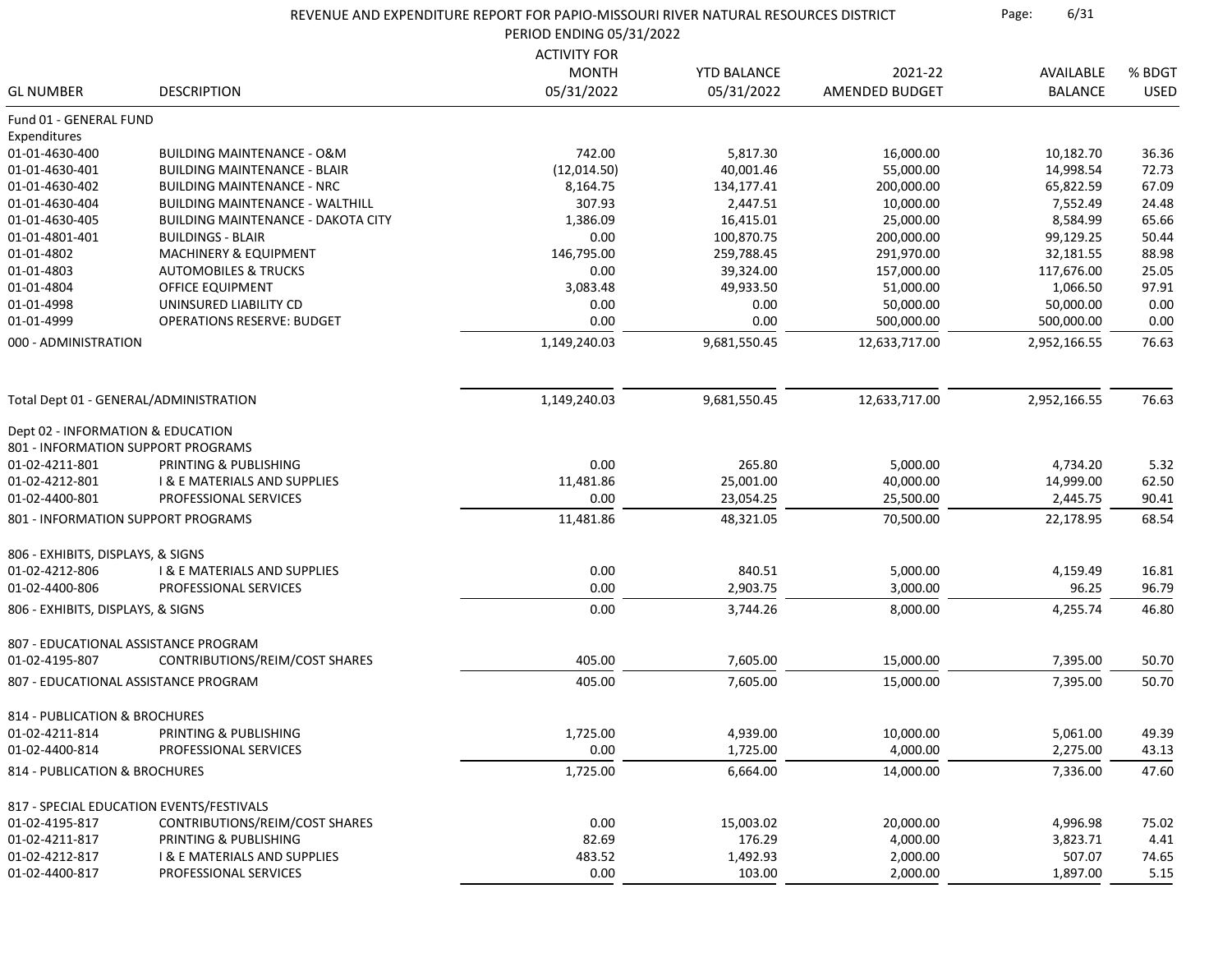|                                    |                                          | REVENUE AND EXPENDITURE REPORT FOR PAPIO-MISSOURI RIVER NATURAL RESOURCES DISTRICT |                    |                | 7/31<br>Page:  |             |
|------------------------------------|------------------------------------------|------------------------------------------------------------------------------------|--------------------|----------------|----------------|-------------|
|                                    |                                          | PERIOD ENDING 05/31/2022                                                           |                    |                |                |             |
|                                    |                                          | <b>ACTIVITY FOR</b>                                                                |                    |                |                |             |
|                                    |                                          | <b>MONTH</b>                                                                       | <b>YTD BALANCE</b> | 2021-22        | AVAILABLE      | % BDGT      |
| <b>GL NUMBER</b>                   | <b>DESCRIPTION</b>                       | 05/31/2022                                                                         | 05/31/2022         | AMENDED BUDGET | <b>BALANCE</b> | <b>USED</b> |
| Fund 01 - GENERAL FUND             |                                          |                                                                                    |                    |                |                |             |
| Expenditures                       |                                          |                                                                                    |                    |                |                |             |
|                                    | 817 - SPECIAL EDUCATION EVENTS/FESTIVALS | 566.21                                                                             | 16,775.24          | 28,000.00      | 11,224.76      | 59.91       |
| 822 - TRADE/EDUCATION SHOWS        |                                          |                                                                                    |                    |                |                |             |
| 01-02-4212-822                     | <b>I &amp; E MATERIALS AND SUPPLIES</b>  | 0.00                                                                               | 120.00             | 2,000.00       | 1,880.00       | 6.00        |
| 822 - TRADE/EDUCATION SHOWS        |                                          | 0.00                                                                               | 120.00             | 2,000.00       | 1,880.00       | 6.00        |
| 824 - GENERAL EDUCATION PROGRAMS   |                                          |                                                                                    |                    |                |                |             |
| 01-02-4211-824                     | PRINTING & PUBLISHING                    | 0.00                                                                               | 145.02             | 4,000.00       | 3,854.98       | 3.63        |
| 01-02-4212-824                     | <b>I &amp; E MATERIALS AND SUPPLIES</b>  | 381.96                                                                             | 18,995.34          | 20,000.00      | 1,004.66       | 94.98       |
| 01-02-4400-824                     | PROFESSIONAL SERVICES                    | 479.40                                                                             | 2,563.78           | 12,000.00      | 9,436.22       | 21.36       |
| 824 - GENERAL EDUCATION PROGRAMS   |                                          | 861.36                                                                             | 21,704.14          | 36,000.00      | 14,295.86      | 60.29       |
| 828 - PUBLIC INFORMATION CAMPAIGNS |                                          |                                                                                    |                    |                |                |             |
| 01-02-4211-828                     | PRINTING & PUBLISHING                    | 906.35                                                                             | 1,917.08           | 8,000.00       | 6,082.92       | 23.96       |
| 01-02-4212-828                     | <b>I &amp; E MATERIALS AND SUPPLIES</b>  | 14.99                                                                              | 1,308.66           | 6,000.00       | 4,691.34       | 21.81       |
| 01-02-4400-828                     | PROFESSIONAL SERVICES                    | 0.00                                                                               | 40,282.14          | 40,000.00      | (282.14)       | 100.71      |
| 828 - PUBLIC INFORMATION CAMPAIGNS |                                          | 921.34                                                                             | 43,507.88          | 54,000.00      | 10,492.12      | 80.57       |
|                                    |                                          |                                                                                    |                    |                |                |             |
|                                    | Total Dept 02 - INFORMATION & EDUCATION  | 15,960.77                                                                          | 148,441.57         | 227,500.00     | 79,058.43      | 65.25       |
| Dept 03 - FLOOD CONTROL            |                                          |                                                                                    |                    |                |                |             |
| 533 - FLOODWAY PURCHASE PROGRAM    |                                          |                                                                                    |                    |                |                |             |
| 01-03-4195-533                     | CONTRIBUTIONS/REIM/COST SHARES           | 0.00                                                                               | 0.00               | 350,000.00     | 350,000.00     | 0.00        |
| 01-03-4392-533                     | ATTORNEY FEES & LEGAL COSTS              | 338.00                                                                             | 13,538.31          | 50,000.00      | 36,461.69      | 27.08       |
| 01-03-4400-533                     | PROFESSIONAL SERVICES                    | 0.00                                                                               | 37,168.75          | 89,600.00      | 52,431.25      | 41.48       |
| 01-03-4410-533                     | <b>CONSTRUCTION</b>                      | 0.00                                                                               | 0.00               | 547,500.00     | 547,500.00     | 0.00        |
| 01-03-4430-533                     | <b>LAND RIGHTS</b>                       | 0.00                                                                               | 319,763.04         | 2,013,033.00   | 1,693,269.96   | 15.88       |
| 533 - FLOODWAY PURCHASE PROGRAM    |                                          | 338.00                                                                             | 370,470.10         | 3,050,133.00   | 2,679,662.90   | 12.15       |
|                                    | 535 - URBAN STORMWATER PROGRAM (PCWP)    |                                                                                    |                    |                |                |             |
| 01-03-4195-535                     | CONTRIBUTIONS/REIM/COST SHARES           | 90,000.00                                                                          | 90,000.00          | 90,000.00      | 0.00           | 100.00      |
|                                    | 535 - URBAN STORMWATER PROGRAM (PCWP)    | 90,000.00                                                                          | 90,000.00          | 90,000.00      | 0.00           | 100.00      |
|                                    | 536 - FLOOD PREPAREDNESS/ICE JAM REMOVAL |                                                                                    |                    |                |                |             |
| 01-03-4195-536                     | CONTRIBUTIONS/REIM/COST SHARES           | 0.00                                                                               | 4,021.33           | 10,031.00      | 6,009.67       | 40.09       |
| 01-03-4400-536                     | PROFESSIONAL SERVICES                    | 0.00                                                                               | 138,845.00         | 220,000.00     | 81,155.00      | 63.11       |
|                                    | 536 - FLOOD PREPAREDNESS/ICE JAM REMOVAL | 0.00                                                                               | 142,866.33         | 230,031.00     | 87,164.67      | 62.11       |
| 549 - FLOODPLAIN REMAPPING         |                                          |                                                                                    |                    |                |                |             |
| 01-03-4400-549                     | PROFESSIONAL SERVICES                    | 0.00                                                                               | 0.00               | 30,000.00      | 30,000.00      | 0.00        |
| 549 - FLOODPLAIN REMAPPING         |                                          | 0.00                                                                               | 0.00               | 30,000.00      | 30,000.00      | 0.00        |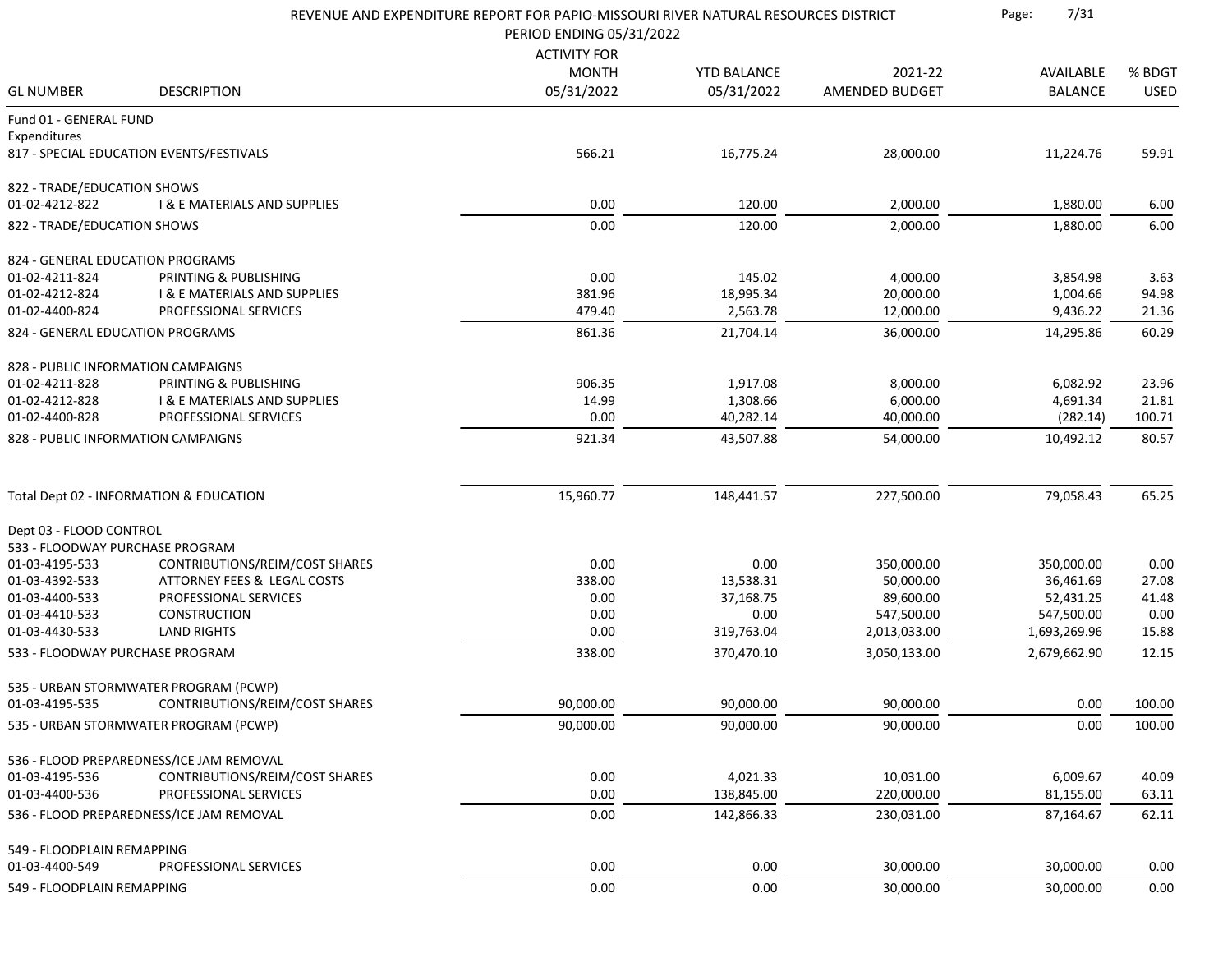|                                |                                            | REVENUE AND EXPENDITURE REPORT FOR PAPIO-MISSOURI RIVER NATURAL RESOURCES DISTRICT<br>PERIOD ENDING 05/31/2022 |                    |                | 8/31<br>Page:  |             |
|--------------------------------|--------------------------------------------|----------------------------------------------------------------------------------------------------------------|--------------------|----------------|----------------|-------------|
|                                |                                            | <b>ACTIVITY FOR</b>                                                                                            |                    |                |                |             |
|                                |                                            | <b>MONTH</b>                                                                                                   | <b>YTD BALANCE</b> | 2021-22        | AVAILABLE      | % BDGT      |
| <b>GL NUMBER</b>               | <b>DESCRIPTION</b>                         | 05/31/2022                                                                                                     | 05/31/2022         | AMENDED BUDGET | <b>BALANCE</b> | <b>USED</b> |
| Fund 01 - GENERAL FUND         |                                            |                                                                                                                |                    |                |                |             |
| Expenditures                   |                                            |                                                                                                                |                    |                |                |             |
| 551 - FLOOD MITIGATION PROGRAM |                                            |                                                                                                                |                    |                |                |             |
| 01-03-4400-551                 | PROFESSIONAL SERVICES                      | 0.00                                                                                                           | 868.08             | 10,000.00      | 9,131.92       | 8.68        |
| 551 - FLOOD MITIGATION PROGRAM |                                            | 0.00                                                                                                           | 868.08             | 10,000.00      | 9,131.92       | 8.68        |
|                                |                                            |                                                                                                                |                    |                |                |             |
|                                | 560 - MISSOURI RIVER LEVEE CERTIFICATION   |                                                                                                                |                    |                |                |             |
| 01-03-4392-560                 | ATTORNEY FEES & LEGAL COSTS                | 2,920.00                                                                                                       | 10,621.50          | 25,000.00      | 14,378.50      | 42.49       |
| 01-03-4400-560                 | PROFESSIONAL SERVICES                      | 79,348.35                                                                                                      | 530,816.21         | 525,000.00     | (5,816.21)     | 101.11      |
| 01-03-4410-560                 | <b>CONSTRUCTION</b>                        | 348.50                                                                                                         | 6,152,694.94       | 8,500,000.00   | 2,347,305.06   | 72.38       |
|                                | 560 - MISSOURI RIVER LEVEE CERTIFICATION   | 82,616.85                                                                                                      | 6,694,132.65       | 9,050,000.00   | 2,355,867.35   | 73.97       |
|                                | 561 - SOUTHERN SARPY WATERSHED PARTNERSHIP |                                                                                                                |                    |                |                |             |
| 01-03-4195-561                 | CONTRIBUTIONS/REIM/COST SHARES             | 66,000.00                                                                                                      | 66,000.00          | 66,000.00      | 0.00           | 100.00      |
|                                | 561 - SOUTHERN SARPY WATERSHED PARTNERSHIP | 66,000.00                                                                                                      | 66,000.00          | 66,000.00      | 0.00           | 100.00      |
| 590 - MAINTENANCE - DAMS       |                                            |                                                                                                                |                    |                |                |             |
| 01-03-4054-590                 | MACHINERY/EQUIPMENT ALLOCATION             | 0.00                                                                                                           | 13,797.44          | 30,000.00      | 16,202.56      | 45.99       |
| 01-03-4392-590                 | ATTORNEY FEES & LEGAL COSTS                | 365.00                                                                                                         | 5,986.00           | 18,000.00      | 12,014.00      | 33.26       |
| 01-03-4400-590                 | PROFESSIONAL SERVICES                      | 1,807.60                                                                                                       | 31,135.46          | 170,000.00     | 138,864.54     | 18.31       |
| 01-03-4430-590                 | <b>LAND RIGHTS</b>                         | 0.00                                                                                                           | 28.00              | 2,000.00       | 1,972.00       | 1.40        |
| 01-03-4475-590                 | <b>EQUIPMENT RENTAL</b>                    | 0.00                                                                                                           | 11,000.00          | 36,500.00      | 25,500.00      | 30.14       |
| 01-03-4477-590                 | <b>MAINTENANCE MATERIALS</b>               | 3,295.71                                                                                                       | 19,615.52          | 40,000.00      | 20,384.48      | 49.04       |
| 01-03-4479-590                 | <b>CONTRACT WORK</b>                       | 52,235.00                                                                                                      | 73,270.71          | 460,000.00     | 386,729.29     | 15.93       |
| 01-03-4555-590                 | ALLOCATED SALARIES, CLERICAL               | 0.00                                                                                                           | 4,830.44           | 8,500.00       | 3,669.56       | 56.83       |
| 01-03-4575-590                 | ALLOCATED SALARIES, TECHNICAL              | 0.00                                                                                                           | 90,192.57          | 90,000.00      | (192.57)       | 100.21      |
| 01-03-4585-590                 | ALLOCATED SALARIES, MAINTENANCE            | 0.00                                                                                                           | 33,942.29          | 30,000.00      | (3,942.29)     | 113.14      |
| 590 - MAINTENANCE - DAMS       |                                            | 57,703.31                                                                                                      | 283,798.43         | 885,000.00     | 601,201.57     | 32.07       |
|                                |                                            |                                                                                                                |                    |                |                |             |
| 591 - MAINTENANCE - LEVEES     |                                            |                                                                                                                |                    |                |                |             |
| 01-03-4054-591                 | MACHINERY/EQUIPMENT ALLOCATION             | 0.00                                                                                                           | 325,635.60         | 250,000.00     | (75, 635.60)   | 130.25      |
| 01-03-4195-591                 | CONTRIBUTIONS/REIM/COST SHARES             | 0.00                                                                                                           | 49,233.25          | 60,000.00      | 10,766.75      | 82.06       |
| 01-03-4392-591                 | ATTORNEY FEES & LEGAL COSTS                | 2,404.00                                                                                                       | 21,968.00          | 50,000.00      | 28,032.00      | 43.94       |
| 01-03-4400-591                 | PROFESSIONAL SERVICES                      | 25,335.73                                                                                                      | 201,508.50         | 375,000.00     | 173,491.50     | 53.74       |
| 01-03-4430-591                 | <b>LAND RIGHTS</b>                         | 1,700.00                                                                                                       | 4,699.26           | 10,000.00      | 5,300.74       | 46.99       |
| 01-03-4475-591                 | <b>EQUIPMENT RENTAL</b>                    | 0.00                                                                                                           | 1,458.08           | 10,000.00      | 8,541.92       | 14.58       |
| 01-03-4477-591                 | <b>MAINTENANCE MATERIALS</b>               | 24,188.35                                                                                                      | 330,893.31         | 663,000.00     | 332,106.69     | 49.91       |
| 01-03-4479-591                 | <b>CONTRACT WORK</b>                       | 14,380.00                                                                                                      | 269,557.67         | 3,185,500.00   | 2,915,942.33   | 8.46        |
| 01-03-4555-591                 | ALLOCATED SALARIES, CLERICAL               | 0.00                                                                                                           | 5,017.48           | 6,000.00       | 982.52         | 83.62       |
| 01-03-4575-591                 | ALLOCATED SALARIES, TECHNICAL              | 0.00                                                                                                           | 188,825.86         | 180,000.00     | (8,825.86)     | 104.90      |
| 01-03-4585-591                 | ALLOCATED SALARIES, MAINTENANCE            | 0.00                                                                                                           | 207,301.01         | 150,000.00     | (57, 301.01)   | 138.20      |
| 591 - MAINTENANCE - LEVEES     |                                            | 68,008.08                                                                                                      | 1,606,098.02       | 4,939,500.00   | 3,333,401.98   | 32.52       |
|                                |                                            |                                                                                                                |                    |                |                |             |
| Total Dept 03 - FLOOD CONTROL  |                                            | 364,666.24                                                                                                     | 9,254,233.61       | 18,350,664.00  | 9,096,430.39   | 50.43       |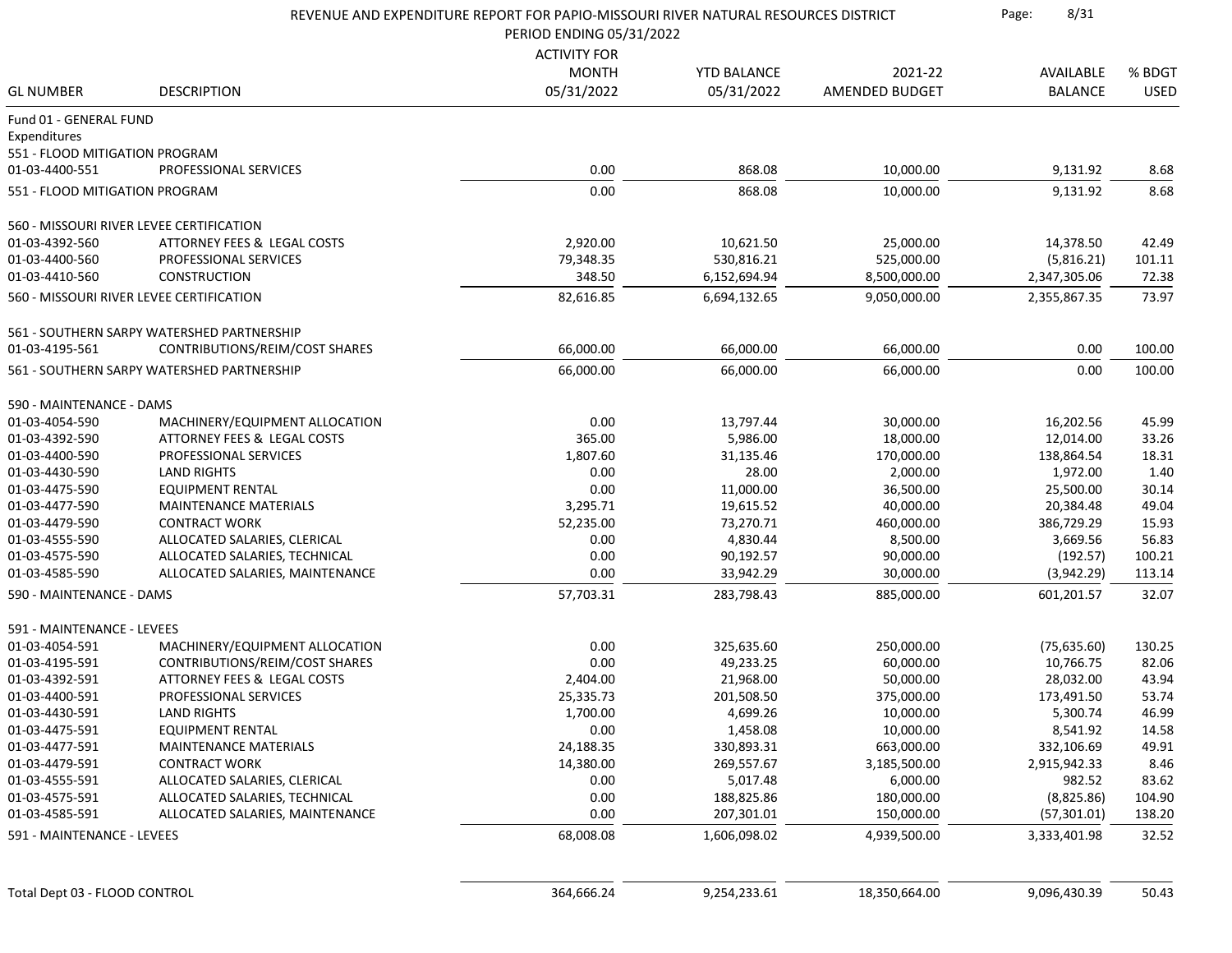|                                           |                                                | REVENUE AND EXPENDITURE REPORT FOR PAPIO-MISSOURI RIVER NATURAL RESOURCES DISTRICT<br>PERIOD ENDING 05/31/2022 |                    |                |                |             |
|-------------------------------------------|------------------------------------------------|----------------------------------------------------------------------------------------------------------------|--------------------|----------------|----------------|-------------|
|                                           |                                                | <b>ACTIVITY FOR</b>                                                                                            |                    |                |                |             |
|                                           |                                                | <b>MONTH</b>                                                                                                   | <b>YTD BALANCE</b> | 2021-22        | AVAILABLE      | % BDGT      |
| <b>GL NUMBER</b>                          | <b>DESCRIPTION</b>                             | 05/31/2022                                                                                                     | 05/31/2022         | AMENDED BUDGET | <b>BALANCE</b> | <b>USED</b> |
| Fund 01 - GENERAL FUND                    |                                                |                                                                                                                |                    |                |                |             |
| Expenditures<br>Dept 04 - EROSION CONTROL |                                                |                                                                                                                |                    |                |                |             |
|                                           | 360 - ELK/PIGEON CREEK DRAINAGE PROJECT        |                                                                                                                |                    |                |                |             |
| 01-04-4400-360                            | PROFESSIONAL SERVICES                          | 0.00                                                                                                           | 38,860.14          | 75,000.00      | 36,139.86      | 51.81       |
| 01-04-4430-360                            | <b>LAND RIGHTS</b>                             | 0.00                                                                                                           | 151,938.21         | 75,000.00      | (76, 938.21)   | 202.58      |
| 01-04-4479-360                            | <b>CONTRACT WORK</b>                           | 0.00                                                                                                           | 1,015,016.80       | 2,025,570.00   | 1,010,553.20   | 50.11       |
|                                           | 360 - ELK/PIGEON CREEK DRAINAGE PROJECT        | 0.00                                                                                                           | 1,205,815.15       | 2,175,570.00   | 969,754.85     | 55.43       |
| 502 - PAPILLION CREEK WFPO                |                                                |                                                                                                                |                    |                |                |             |
| 01-04-4400-502                            | PROFESSIONAL SERVICES                          | 0.00                                                                                                           | 41,803.00          | 53,000.00      | 11,197.00      | 78.87       |
| 502 - PAPILLION CREEK WFPO                |                                                | 0.00                                                                                                           | 41,803.00          | 53,000.00      | 11,197.00      | 78.87       |
| 503 - PAPIO CREEK WATERSHED 319           |                                                |                                                                                                                |                    |                |                |             |
| 01-04-4195-503                            | CONTRIBUTIONS/REIM/COST SHARES                 | 6,892.50                                                                                                       | 142,933.48         | 200,000.00     | 57,066.52      | 71.47       |
| 01-04-4311-503                            | PUBLIC NOTICES                                 | 0.00                                                                                                           | 0.00               | 3,000.00       | 3,000.00       | 0.00        |
| 01-04-4392-503                            | ATTORNEY FEES & LEGAL COSTS                    | 0.00                                                                                                           | 0.00               | 5,000.00       | 5,000.00       | 0.00        |
| 01-04-4400-503                            | PROFESSIONAL SERVICES                          | 25,689.15                                                                                                      | 48,469.46          | 150,000.00     | 101,530.54     | 32.31       |
| 01-04-4575-503                            | ALLOCATED SALARIES, TECHNICAL                  | 0.00                                                                                                           | 37,006.90          | 50,000.00      | 12,993.10      | 74.01       |
| 503 - PAPIO CREEK WATERSHED 319           |                                                | 32,581.65                                                                                                      | 228,409.84         | 408,000.00     | 179,590.16     | 55.98       |
|                                           | 505 - PIGEON/JONES SPECIAL WATERSHED           |                                                                                                                |                    |                |                |             |
| 01-04-4392-505                            | ATTORNEY FEES & LEGAL COSTS                    | 0.00                                                                                                           | 182.50             | 1,000.00       | 817.50         | 18.25       |
| 01-04-4400-505                            | PROFESSIONAL SERVICES                          | 0.00                                                                                                           | 80,940.48          | 90,000.00      | 9,059.52       | 89.93       |
| 01-04-4410-505                            | <b>CONSTRUCTION</b>                            | 0.00                                                                                                           | 1,091,175.95       | 1,110,000.00   | 18,824.05      | 98.30       |
|                                           | 505 - PIGEON/JONES SPECIAL WATERSHED           | 0.00                                                                                                           | 1,172,298.93       | 1,201,000.00   | 28,701.07      | 97.61       |
|                                           | 507 - CONSERVATION ASSISTANCE PROGRAM          |                                                                                                                |                    |                |                |             |
| 01-04-4195-507                            | CONTRIBUTIONS/REIM/COST SHARES                 | 12,263.27                                                                                                      | 259,227.22         | 403,205.00     | 143,977.78     | 64.29       |
|                                           | 507 - CONSERVATION ASSISTANCE PROGRAM          | 12,263.27                                                                                                      | 259,227.22         | 403,205.00     | 143,977.78     | 64.29       |
|                                           | 520 - URBAN CONSERVATION ASSISTANCE PROGRAM    |                                                                                                                |                    |                |                |             |
| 01-04-4195-520                            | CONTRIBUTIONS/REIM/COST SHARES                 | 0.00                                                                                                           | 0.00               | 120,000.00     | 120,000.00     | 0.00        |
|                                           | 520 - URBAN CONSERVATION ASSISTANCE PROGRAM    | 0.00                                                                                                           | 0.00               | 120,000.00     | 120,000.00     | 0.00        |
| 521 - URBAN DRAINAGE WAY PROGRAM          |                                                |                                                                                                                |                    |                |                |             |
| 01-04-4195-521                            | CONTRIBUTIONS/REIM/COST SHARES                 | 0.00                                                                                                           | 0.00               | 1,350,769.00   | 1,350,769.00   | 0.00        |
| 521 - URBAN DRAINAGE WAY PROGRAM          |                                                | 0.00                                                                                                           | 0.00               | 1,350,769.00   | 1,350,769.00   | 0.00        |
|                                           | 552 - KRAMPER LAKE/DANISH ALPS RECREATION AREA |                                                                                                                |                    |                |                |             |
| 01-04-4195-552                            | CONTRIBUTIONS/REIM/COST SHARES                 | 81,142.66                                                                                                      | 81,142.66          | 100,000.00     | 18,857.34      | 81.14       |
| 01-04-4392-552                            | ATTORNEY FEES & LEGAL COSTS                    | 292.00                                                                                                         | 365.00             | 1,000.00       | 635.00         | 36.50       |
| 01-04-4400-552                            | PROFESSIONAL SERVICES                          | 0.00                                                                                                           | 7,195.00           | 10,000.00      | 2,805.00       | 71.95       |
| 01-04-4410-552                            | CONSTRUCTION                                   | 0.00                                                                                                           | 1,190.38           | 50,000.00      | 48,809.62      | 2.38        |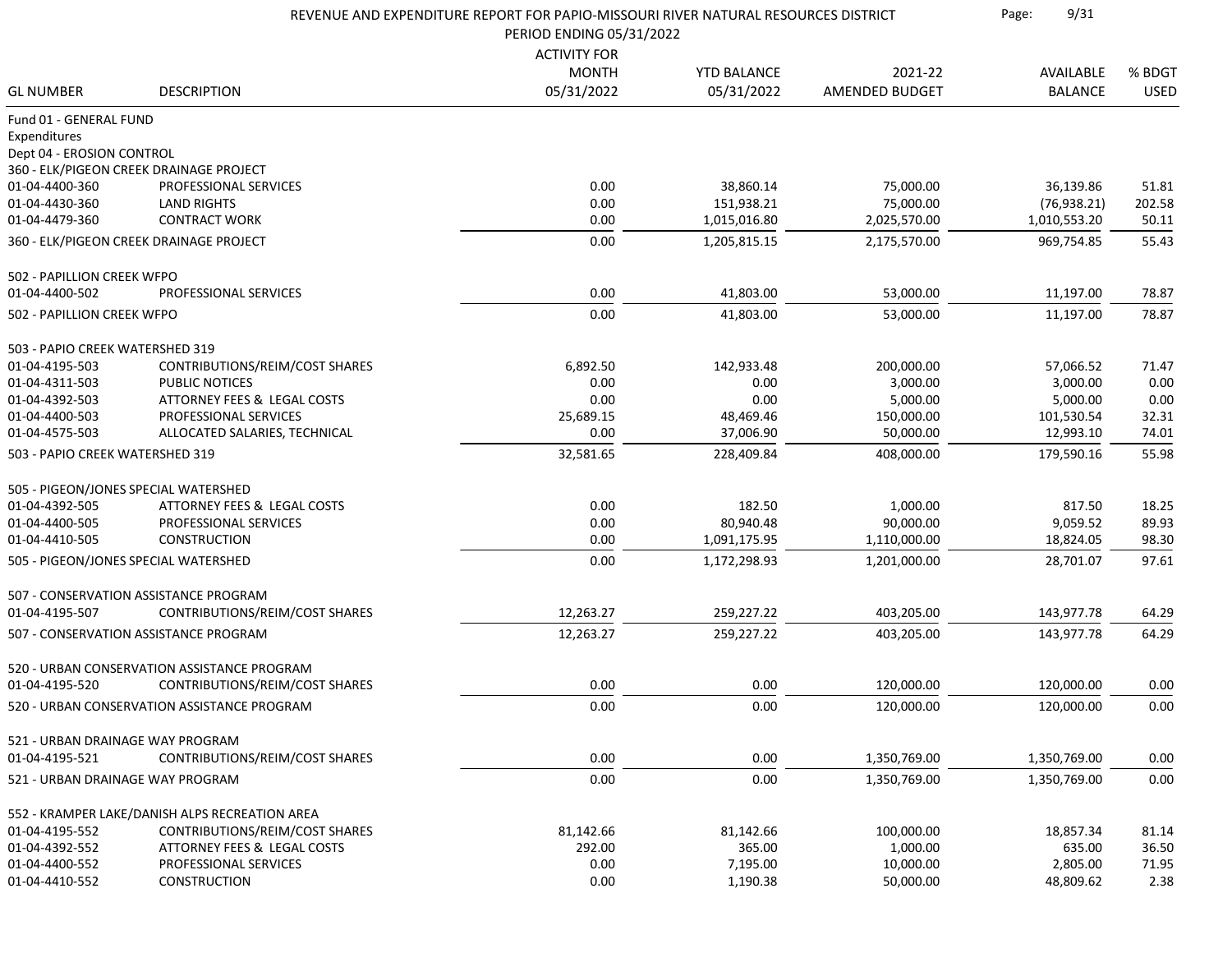|                                 | REVENUE AND EXPENDITURE REPORT FOR PAPIO-MISSOURI RIVER NATURAL RESOURCES DISTRICT<br>PERIOD ENDING 05/31/2022 |                     |                    |                        |                       |               |
|---------------------------------|----------------------------------------------------------------------------------------------------------------|---------------------|--------------------|------------------------|-----------------------|---------------|
|                                 |                                                                                                                | <b>ACTIVITY FOR</b> |                    |                        |                       |               |
|                                 |                                                                                                                | <b>MONTH</b>        | <b>YTD BALANCE</b> | 2021-22                | AVAILABLE             | % BDGT        |
| <b>GL NUMBER</b>                | <b>DESCRIPTION</b>                                                                                             | 05/31/2022          | 05/31/2022         | AMENDED BUDGET         | <b>BALANCE</b>        | <b>USED</b>   |
| Fund 01 - GENERAL FUND          |                                                                                                                |                     |                    |                        |                       |               |
| Expenditures<br>01-04-4475-552  | <b>EQUIPMENT RENTAL</b>                                                                                        | 0.00                |                    |                        |                       |               |
| 01-04-4901-552                  | <b>TRANSFER TO OTHER FUND</b>                                                                                  | 0.00                | 6,411.48<br>0.00   | 15,000.00<br>50,000.00 | 8,588.52<br>50,000.00 | 42.74<br>0.00 |
|                                 |                                                                                                                |                     |                    |                        |                       | 42.61         |
|                                 | 552 - KRAMPER LAKE/DANISH ALPS RECREATION AREA                                                                 | 81,434.66           | 96,304.52          | 226,000.00             | 129,695.48            |               |
| Total Dept 04 - EROSION CONTROL |                                                                                                                | 126,279.58          | 3,003,858.66       | 5,937,544.00           | 2,933,685.34          | 50.59         |
| Dept 05 - WATER QUALITY         |                                                                                                                |                     |                    |                        |                       |               |
| 181 - CHEMIGATION PROGRAM       |                                                                                                                |                     |                    |                        |                       |               |
| 01-05-4195-181                  | <b>CONTRIBUTIONS/REIM/COST SHARES</b>                                                                          | 0.00                | 232.00             | 250.00                 | 18.00                 | 92.80         |
| 181 - CHEMIGATION PROGRAM       |                                                                                                                | 0.00                | 232.00             | 250.00                 | 18.00                 | 92.80         |
|                                 | 184 - GROUNDWATER MANAGEMENT PLAN                                                                              |                     |                    |                        |                       |               |
| 01-05-4195-184                  | CONTRIBUTIONS/REIM/COST SHARES                                                                                 | 12,071.25           | 69,733.42          | 75,000.00              | 5,266.58              | 92.98         |
| 01-05-4400-184                  | PROFESSIONAL SERVICES                                                                                          | 14,780.04           | 66,497.45          | 130,000.00             | 63,502.55             | 51.15         |
|                                 | 184 - GROUNDWATER MANAGEMENT PLAN                                                                              | 26,851.29           | 136,230.87         | 205,000.00             | 68,769.13             | 66.45         |
|                                 | 186 - LOWER PLATTE RIVER CORRIDOR ALLIANCE                                                                     |                     |                    |                        |                       |               |
| 01-05-4195-186                  | CONTRIBUTIONS/REIM/COST SHARES                                                                                 | 0.00                | 39,174.00          | 37,919.00              | (1,255.00)            | 103.31        |
|                                 | 186 - LOWER PLATTE RIVER CORRIDOR ALLIANCE                                                                     | 0.00                | 39,174.00          | 37,919.00              | (1,255.00)            | 103.31        |
| 187 - WATER QUALITY PROGRAMS    |                                                                                                                |                     |                    |                        |                       |               |
| 01-05-4195-187                  | CONTRIBUTIONS/REIM/COST SHARES                                                                                 | 0.00                | 0.00               | 265,000.00             | 265,000.00            | 0.00          |
| 01-05-4392-187                  | ATTORNEY FEES & LEGAL COSTS                                                                                    | 0.00                | 0.00               | 5,000.00               | 5,000.00              | 0.00          |
| 01-05-4400-187                  | PROFESSIONAL SERVICES                                                                                          | 0.00                | 141,070.00         | 220,000.00             | 78,930.00             | 64.12         |
| 187 - WATER QUALITY PROGRAMS    |                                                                                                                | 0.00                | 141,070.00         | 490,000.00             | 348,930.00            | 28.79         |
| 189 - WELL ABANDONMENT PROGRAM  |                                                                                                                |                     |                    |                        |                       |               |
| 01-05-4195-189                  | CONTRIBUTIONS/REIM/COST SHARES                                                                                 | 750.00              | 20,984.40          | 30,000.00              | 9,015.60              | 69.95         |
| 189 - WELL ABANDONMENT PROGRAM  |                                                                                                                | 750.00              | 20,984.40          | 30,000.00              | 9,015.60              | 69.95         |
|                                 | 191 - EASTERN NE WATER RESOURCES ASSESSMENT                                                                    |                     |                    |                        |                       |               |
| 01-05-4195-191                  | CONTRIBUTIONS/REIM/COST SHARES                                                                                 | 0.00                | 33,400.00          | 33,500.00              | 100.00                | 99.70         |
| 01-05-4400-191                  | PROFESSIONAL SERVICES                                                                                          | 0.00                | 191,745.24         | 187,000.00             | (4, 745.24)           | 102.54        |
|                                 | 191 - EASTERN NE WATER RESOURCES ASSESSMENT                                                                    | 0.00                | 225,145.24         | 220,500.00             | (4,645.24)            | 102.11        |
|                                 |                                                                                                                |                     |                    |                        |                       |               |
| 192 - LAKE DREDGING PROGRAM     |                                                                                                                |                     |                    |                        |                       |               |
| 01-05-4195-192                  | <b>CONTRIBUTIONS/REIM/COST SHARES</b>                                                                          | 0.00                | 0.00               | 100,000.00             | 100,000.00            | 0.00          |
| 192 - LAKE DREDGING PROGRAM     |                                                                                                                | 0.00                | 0.00               | 100,000.00             | 100,000.00            | 0.00          |
|                                 | 193 - LOWER PLATTE RIVER VEGETATION MANAGEMENT                                                                 |                     |                    |                        |                       |               |
| 01-05-4195-193                  | CONTRIBUTIONS/REIM/COST SHARES                                                                                 | 30,000.00           | 30,000.00          | 30,000.00              | 0.00                  | 100.00        |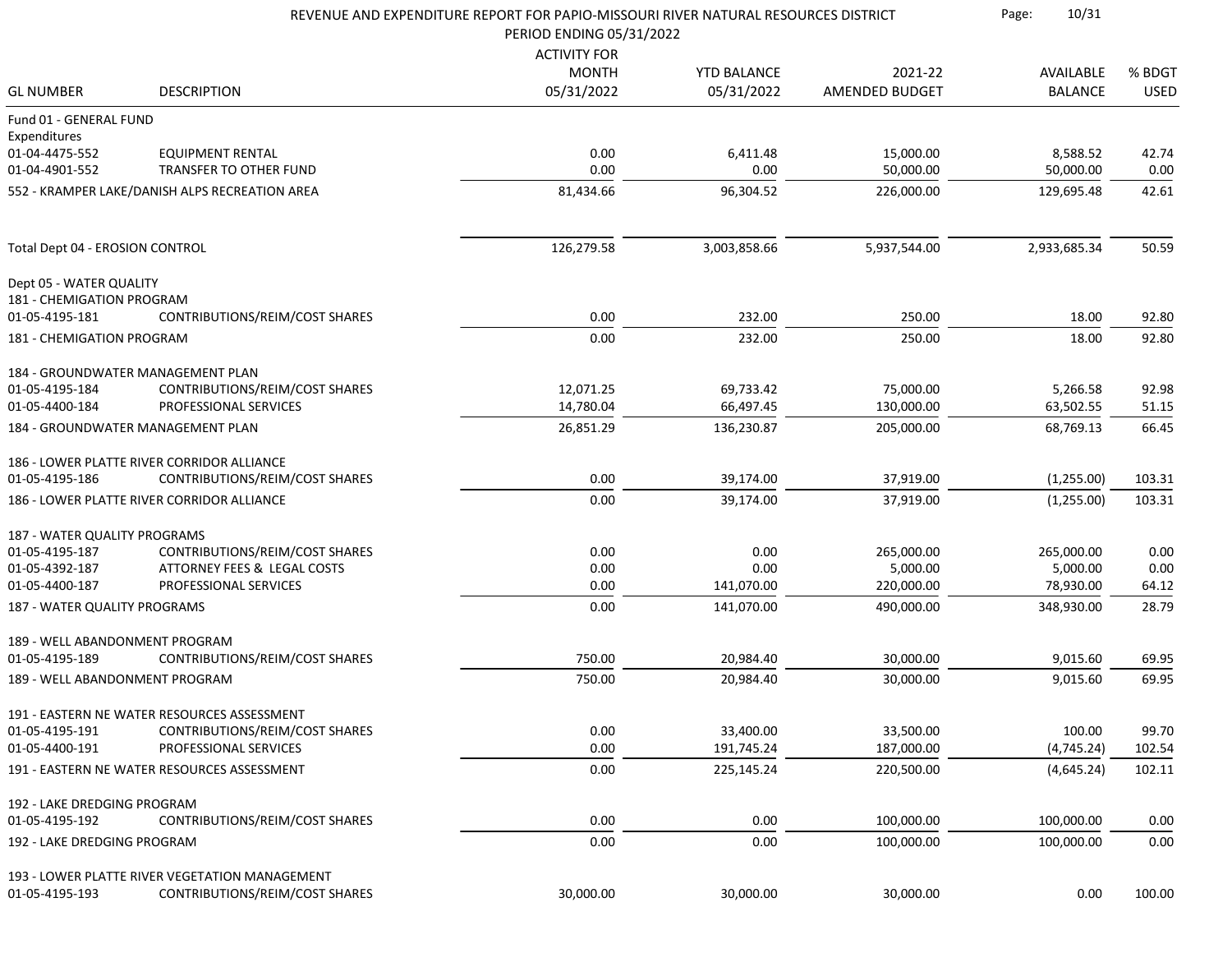|                                    |                                                | REVENUE AND EXPENDITURE REPORT FOR PAPIO-MISSOURI RIVER NATURAL RESOURCES DISTRICT<br>PERIOD ENDING 05/31/2022 | 11/31<br>Page:                   |                       |                |                       |
|------------------------------------|------------------------------------------------|----------------------------------------------------------------------------------------------------------------|----------------------------------|-----------------------|----------------|-----------------------|
|                                    |                                                | <b>ACTIVITY FOR</b>                                                                                            |                                  |                       |                |                       |
|                                    |                                                | <b>MONTH</b>                                                                                                   |                                  | 2021-22               | AVAILABLE      |                       |
| <b>GL NUMBER</b>                   | <b>DESCRIPTION</b>                             | 05/31/2022                                                                                                     | <b>YTD BALANCE</b><br>05/31/2022 | <b>AMENDED BUDGET</b> | <b>BALANCE</b> | % BDGT<br><b>USED</b> |
|                                    |                                                |                                                                                                                |                                  |                       |                |                       |
| Fund 01 - GENERAL FUND             |                                                |                                                                                                                |                                  |                       |                |                       |
| Expenditures                       |                                                |                                                                                                                |                                  |                       |                |                       |
|                                    | 193 - LOWER PLATTE RIVER VEGETATION MANAGEMENT | 30,000.00                                                                                                      | 30,000.00                        | 30,000.00             | 0.00           | 100.00                |
| 509 - BUFFER STRIP PROGRAM         |                                                |                                                                                                                |                                  |                       |                |                       |
| 01-05-4195-509                     | CONTRIBUTIONS/REIM/COST SHARES                 | 0.00                                                                                                           | 9,210.00                         | 11,000.00             | 1,790.00       | 83.73                 |
| 509 - BUFFER STRIP PROGRAM         |                                                | 0.00                                                                                                           | 9,210.00                         | 11,000.00             | 1,790.00       | 83.73                 |
| 553 - STORMWATER BMP PROGRAM       |                                                |                                                                                                                |                                  |                       |                |                       |
| 01-05-4195-553                     | CONTRIBUTIONS/REIM/COST SHARES                 | 0.00                                                                                                           | 0.00                             | 5,000.00              | 5,000.00       | 0.00                  |
| 553 - STORMWATER BMP PROGRAM       |                                                | 0.00                                                                                                           | 0.00                             | 5,000.00              | 5,000.00       | 0.00                  |
| Total Dept 05 - WATER QUALITY      |                                                | 57,601.29                                                                                                      | 602,046.51                       | 1,129,669.00          | 527,622.49     | 53.29                 |
|                                    |                                                |                                                                                                                |                                  |                       |                |                       |
| Dept 06 - RECREATION               |                                                |                                                                                                                |                                  |                       |                |                       |
| 006 - RECREATION OVERHEAD          |                                                |                                                                                                                |                                  |                       |                |                       |
| 01-06-4195-006                     | CONTRIBUTIONS/REIM/COST SHARES                 | 40,000.00                                                                                                      | 40,000.00                        | 40,000.00             | 0.00           | 100.00                |
| 01-06-4410-006                     | <b>CONSTRUCTION</b>                            | 0.00                                                                                                           | 0.00                             | 250,000.00            | 250,000.00     | 0.00                  |
| 01-06-4471-006                     | <b>PARK SUPPLIES</b>                           | 3,037.24                                                                                                       | 12,620.67                        | 16,000.00             | 3,379.33       | 78.88                 |
| 01-06-4475-006                     | <b>EQUIPMENT RENTAL</b>                        | 0.00                                                                                                           | 348.53                           | 5,000.00              | 4,651.47       | 6.97                  |
| 006 - RECREATION OVERHEAD          |                                                | 43,037.24                                                                                                      | 52,969.20                        | 311,000.00            | 258,030.80     | 17.03                 |
| 260 - TRAILS ASSISTANCE PROGRAM    |                                                |                                                                                                                |                                  |                       |                |                       |
| 01-06-4195-260                     | CONTRIBUTIONS/REIM/COST SHARES                 | 0.00                                                                                                           | 459,876.84                       | 2,093,339.00          | 1,633,462.16   | 21.97                 |
| 260 - TRAILS ASSISTANCE PROGRAM    |                                                | 0.00                                                                                                           | 459,876.84                       | 2,093,339.00          | 1,633,462.16   | 21.97                 |
| 261 - PAPIO TRAILS SYSTEM          |                                                |                                                                                                                |                                  |                       |                |                       |
| 01-06-4195-261                     | CONTRIBUTIONS/REIM/COST SHARES                 | 0.00                                                                                                           | 529,295.68                       | 741,500.00            | 212,204.32     | 71.38                 |
| 01-06-4392-261                     | ATTORNEY FEES & LEGAL COSTS                    | 0.00                                                                                                           | 3,285.00                         | 9,000.00              | 5,715.00       | 36.50                 |
| 01-06-4400-261                     | PROFESSIONAL SERVICES                          | 18,326.22                                                                                                      | 241,510.18                       | 318,163.00            | 76,652.82      | 75.91                 |
| 01-06-4410-261                     | CONSTRUCTION                                   | 390,454.56                                                                                                     | 464,122.25                       | 655,000.00            | 190,877.75     | 70.86                 |
| 261 - PAPIO TRAILS SYSTEM          |                                                | 408,780.78                                                                                                     | 1,238,213.11                     | 1,723,663.00          | 485,449.89     | 71.84                 |
|                                    |                                                |                                                                                                                |                                  |                       |                |                       |
| 264 - CHALCO HILLS RECREATION AREA |                                                |                                                                                                                |                                  |                       |                |                       |
| 01-06-4400-264                     | PROFESSIONAL SERVICES                          | 0.00                                                                                                           | 0.00                             | 20,000.00             | 20,000.00      | 0.00                  |
| 01-06-4471-264                     | <b>PARK SUPPLIES</b>                           | 2,467.00                                                                                                       | 3,770.38                         | 12,000.00             | 8,229.62       | 31.42                 |
| 01-06-4477-264                     | <b>MAINTENANCE MATERIALS</b>                   | 4,603.19                                                                                                       | 17,361.19                        | 50,000.00             | 32,638.81      | 34.72                 |
| 01-06-4479-264                     | <b>CONTRACT WORK</b>                           | 3,217.52                                                                                                       | 41,852.79                        | 500,000.00            | 458,147.21     | 8.37                  |
| 01-06-4530-264                     | <b>UTILITIES</b>                               | 200.96                                                                                                         | 8,819.84                         | 15,000.00             | 6,180.16       | 58.80                 |
| 264 - CHALCO HILLS RECREATION AREA |                                                | 10,488.67                                                                                                      | 71,804.20                        | 597,000.00            | 525,195.80     | 12.03                 |
| 265 - RECREATION AREA DEVELOPMENT  |                                                |                                                                                                                |                                  |                       |                |                       |
| 01-06-4195-265                     | CONTRIBUTIONS/REIM/COST SHARES                 | 0.00                                                                                                           | 264,257.00                       | 625,411.00            | 361,154.00     | 42.25                 |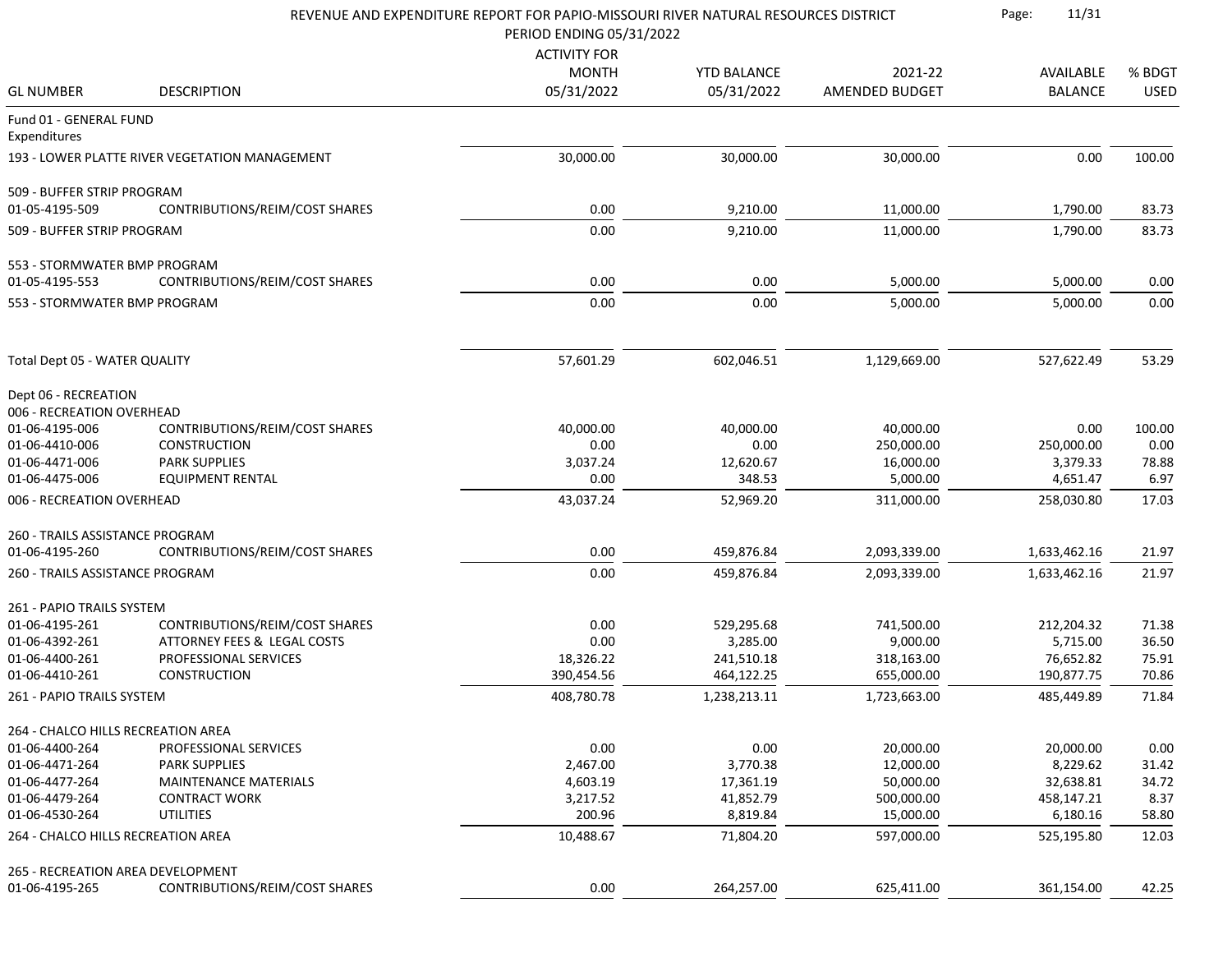|                                    |                                            | REVENUE AND EXPENDITURE REPORT FOR PAPIO-MISSOURI RIVER NATURAL RESOURCES DISTRICT |                          |                |                |             |
|------------------------------------|--------------------------------------------|------------------------------------------------------------------------------------|--------------------------|----------------|----------------|-------------|
|                                    |                                            |                                                                                    | PERIOD ENDING 05/31/2022 |                |                |             |
|                                    |                                            | <b>ACTIVITY FOR</b>                                                                |                          |                |                |             |
|                                    |                                            | <b>MONTH</b>                                                                       | <b>YTD BALANCE</b>       | 2021-22        | AVAILABLE      | % BDGT      |
| <b>GL NUMBER</b>                   | <b>DESCRIPTION</b>                         | 05/31/2022                                                                         | 05/31/2022               | AMENDED BUDGET | <b>BALANCE</b> | <b>USED</b> |
| Fund 01 - GENERAL FUND             |                                            |                                                                                    |                          |                |                |             |
| Expenditures                       |                                            |                                                                                    |                          |                |                |             |
| 265 - RECREATION AREA DEVELOPMENT  |                                            | 0.00                                                                               | 264,257.00               | 625,411.00     | 361,154.00     | 42.25       |
|                                    | 266 - ELKHORN CROSSING RECREATION AREA     |                                                                                    |                          |                |                |             |
| 01-06-4471-266                     | <b>PARK SUPPLIES</b>                       | 33.85                                                                              | 63.91                    | 5,000.00       | 4,936.09       | 1.28        |
| 01-06-4477-266                     | <b>MAINTENANCE MATERIALS</b>               | 0.00                                                                               | 11,152.27                | 10,000.00      | (1, 152.27)    | 111.52      |
| 01-06-4479-266                     | <b>CONTRACT WORK</b>                       | 150.00                                                                             | 10,499.00                | 60,000.00      | 49,501.00      | 17.50       |
|                                    | 266 - ELKHORN CROSSING RECREATION AREA     | 183.85                                                                             | 21,715.18                | 75,000.00      | 53,284.82      | 28.95       |
|                                    | 267 - PLATTE RIVER LANDING RECREATION AREA |                                                                                    |                          |                |                |             |
| 01-06-4471-267                     | <b>PARK SUPPLIES</b>                       | 0.00                                                                               | 0.00                     | 3,000.00       | 3,000.00       | 0.00        |
| 01-06-4477-267                     | <b>MAINTENANCE MATERIALS</b>               | 0.00                                                                               | 2,711.24                 | 6,000.00       | 3,288.76       | 45.19       |
| 01-06-4479-267                     | <b>CONTRACT WORK</b>                       | 0.00                                                                               | 304.00                   | 8,000.00       | 7,696.00       | 3.80        |
| 01-06-4530-267                     | <b>UTILITIES</b>                           | 84.19                                                                              | 915.87                   | 1,300.00       | 384.13         | 70.45       |
|                                    | 267 - PLATTE RIVER LANDING RECREATION AREA | 84.19                                                                              | 3,931.11                 | 18,300.00      | 14,368.89      | 21.48       |
| 276 - PRAIRIE VIEW RECREATION AREA |                                            |                                                                                    |                          |                |                |             |
| 01-06-4471-276                     | <b>PARK SUPPLIES</b>                       | 0.00                                                                               | 0.00                     | 2,000.00       | 2,000.00       | 0.00        |
| 01-06-4477-276                     | <b>MAINTENANCE MATERIALS</b>               | 0.00                                                                               | 0.00                     | 6,000.00       | 6,000.00       | 0.00        |
| 01-06-4479-276                     | <b>CONTRACT WORK</b>                       | 70.33                                                                              | 626.68                   | 10,000.00      | 9,373.32       | 6.27        |
| 01-06-4530-276                     | <b>UTILITIES</b>                           | 33.08                                                                              | 546.15                   | 1,200.00       | 653.85         | 45.51       |
| 276 - PRAIRIE VIEW RECREATION AREA |                                            | 103.41                                                                             | 1,172.83                 | 19,200.00      | 18,027.17      | 6.11        |
| 281 - MOPAC TRAIL                  |                                            |                                                                                    |                          |                |                |             |
| 01-06-4400-281                     | PROFESSIONAL SERVICES                      | 0.00                                                                               | 6,397.00                 | 40,000.00      | 33,603.00      | 15.99       |
| 01-06-4471-281                     | <b>PARK SUPPLIES</b>                       | 0.00                                                                               | 696.48                   | 2,000.00       | 1,303.52       | 34.82       |
| 01-06-4477-281                     | <b>MAINTENANCE MATERIALS</b>               | 0.00                                                                               | 10,246.48                | 20,000.00      | 9,753.52       | 51.23       |
| 01-06-4479-281                     | <b>CONTRACT WORK</b>                       | 0.00                                                                               | 47,829.45                | 90,000.00      | 42,170.55      | 53.14       |
| 281 - MOPAC TRAIL                  |                                            | 0.00                                                                               | 65,169.41                | 152,000.00     | 86,830.59      | 42.87       |
|                                    | 285 - WATERLOO ELKHORN RIVER ACCESS        |                                                                                    |                          |                |                |             |
| 01-06-4471-285                     | <b>PARK SUPPLIES</b>                       | 0.00                                                                               | 0.00                     | 2,000.00       | 2,000.00       | 0.00        |
| 01-06-4477-285                     | <b>MAINTENANCE MATERIALS</b>               | 139.90                                                                             | 2,132.14                 | 8,000.00       | 5,867.86       | 26.65       |
| 01-06-4479-285                     | <b>CONTRACT WORK</b>                       | 0.00                                                                               | 1,138.43                 | 18,000.00      | 16,861.57      | 6.32        |
| 01-06-4530-285                     | <b>UTILITIES</b>                           | 67.88                                                                              | 733.20                   | 1,200.00       | 466.80         | 61.10       |
|                                    | 285 - WATERLOO ELKHORN RIVER ACCESS        | 207.78                                                                             | 4,003.77                 | 29,200.00      | 25,196.23      |             |
|                                    |                                            |                                                                                    |                          |                |                | 13.71       |
|                                    | 286 - GRASKE CROSSING RECREATION AREA      |                                                                                    |                          |                |                |             |
| 01-06-4471-286                     | <b>PARK SUPPLIES</b>                       | 0.00                                                                               | 568.30                   | 3,000.00       | 2,431.70       | 18.94       |
| 01-06-4477-286                     | <b>MAINTENANCE MATERIALS</b>               | 0.00                                                                               | 2,217.94                 | 35,000.00      | 32,782.06      | 6.34        |
| 01-06-4479-286                     | <b>CONTRACT WORK</b>                       | 184.48                                                                             | 7,624.84                 | 105,000.00     | 97,375.16      | 7.26        |
| 01-06-4530-286                     | <b>UTILITIES</b>                           | 53.39                                                                              | 579.56                   | 1,000.00       | 420.44         | 57.96       |
|                                    | 286 - GRASKE CROSSING RECREATION AREA      | 237.87                                                                             | 10,990.64                | 144,000.00     | 133,009.36     | 7.63        |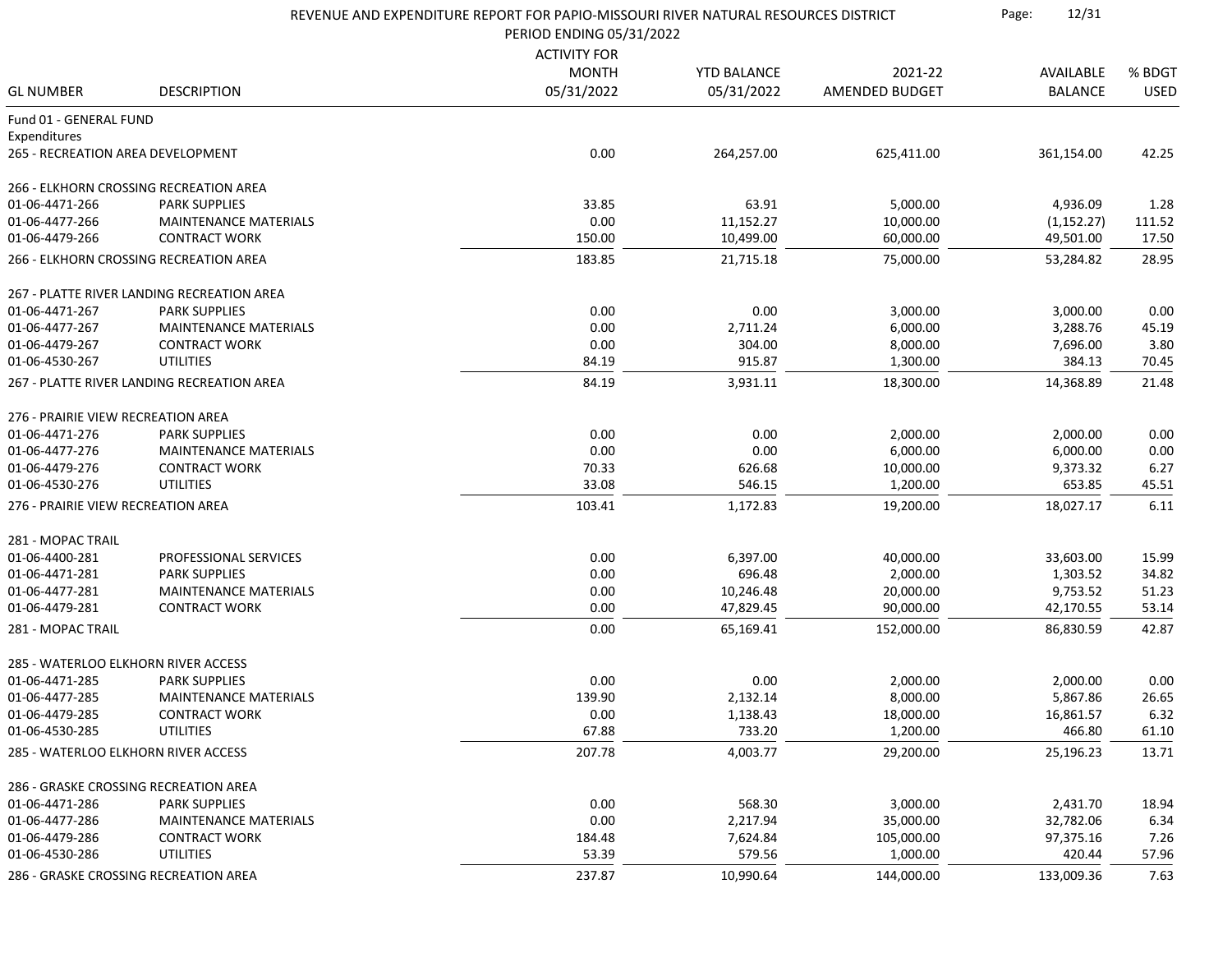|                                         | REVENUE AND EXPENDITURE REPORT FOR PAPIO-MISSOURI RIVER NATURAL RESOURCES DISTRICT<br>PERIOD ENDING 05/31/2022 |                     |                    |                |                |             |
|-----------------------------------------|----------------------------------------------------------------------------------------------------------------|---------------------|--------------------|----------------|----------------|-------------|
|                                         |                                                                                                                | <b>ACTIVITY FOR</b> |                    |                |                |             |
|                                         |                                                                                                                | <b>MONTH</b>        | <b>YTD BALANCE</b> | 2021-22        | AVAILABLE      | % BDGT      |
| <b>GL NUMBER</b>                        | <b>DESCRIPTION</b>                                                                                             | 05/31/2022          | 05/31/2022         | AMENDED BUDGET | <b>BALANCE</b> | <b>USED</b> |
| Fund 01 - GENERAL FUND                  |                                                                                                                |                     |                    |                |                |             |
| Expenditures                            |                                                                                                                |                     |                    |                |                |             |
| 403 - PARK RESIDENCE                    |                                                                                                                |                     |                    |                |                |             |
| 01-06-4530-403                          | <b>UTILITIES</b>                                                                                               | 192.19              | 2,431.11           | 4,000.00       | 1,568.89       | 60.78       |
| 01-06-4630-403                          | <b>BUILDING MAINTENANCE</b>                                                                                    | 71.98               | 874.97             | 15,000.00      | 14,125.03      | 5.83        |
| 403 - PARK RESIDENCE                    |                                                                                                                | 264.17              | 3,306.08           | 19,000.00      | 15,693.92      | 17.40       |
| Total Dept 06 - RECREATION              |                                                                                                                | 463,387.96          | 2,197,409.37       | 5,807,113.00   | 3,609,703.63   | 37.84       |
|                                         |                                                                                                                |                     |                    |                |                |             |
| Dept 07 - FORESTRY & WILDLIFE           |                                                                                                                |                     |                    |                |                |             |
| 007 - FORESTRY & WILDLIFE, GENERAL      |                                                                                                                |                     |                    |                |                |             |
| 01-07-4471-007                          | <b>TREE SUPPLIES</b>                                                                                           | 0.00                | 2,059.74           | 2,500.00       | 440.26         | 82.39       |
| 01-07-4479-007                          | <b>CONTRACT WORK</b>                                                                                           | 27,870.90           | 27,870.90          | 30,000.00      | 2,129.10       | 92.90       |
| 01-07-4490-007                          | PURCHASES FOR RESALE                                                                                           | 0.00                | 0.00               | 2,000.00       | 2,000.00       | 0.00        |
| 007 - FORESTRY & WILDLIFE, GENERAL      |                                                                                                                | 27,870.90           | 29,930.64          | 34,500.00      | 4,569.36       | 86.76       |
| 262 - MISSOURI RIVER PROJECTS           |                                                                                                                |                     |                    |                |                |             |
| 01-07-4195-262                          | CONTRIBUTIONS/REIM/COST SHARES                                                                                 | 0.00                | 30,000.00          | 30,000.00      | 0.00           | 100.00      |
| 01-07-4392-262                          | ATTORNEY FEES & LEGAL COSTS                                                                                    | 0.00                | 0.00               | 10,000.00      | 10,000.00      | 0.00        |
| 01-07-4430-262                          | <b>LAND RIGHTS</b>                                                                                             | 0.00                | 0.00               | 2,800,000.00   | 2,800,000.00   | 0.00        |
| 262 - MISSOURI RIVER PROJECTS           |                                                                                                                | 0.00                | 30,000.00          | 2,840,000.00   | 2,810,000.00   | 1.06        |
| 263 - WILDLIFE HABITAT PROGRAM (WHIP)   |                                                                                                                |                     |                    |                |                |             |
| 01-07-4195-263                          | CONTRIBUTIONS/REIM/COST SHARES                                                                                 | 0.00                | 40,032.95          | 60,000.00      | 19,967.05      | 66.72       |
| 263 - WILDLIFE HABITAT PROGRAM (WHIP)   |                                                                                                                | 0.00                | 40,032.95          | 60,000.00      | 19,967.05      | 66.72       |
|                                         |                                                                                                                |                     |                    |                |                |             |
| 270 - CELEBRATE TREES<br>01-07-4195-270 | CONTRIBUTIONS/REIM/COST SHARES                                                                                 | 10,105.54           | 12,605.54          | 75,000.00      |                |             |
|                                         |                                                                                                                |                     |                    |                | 62,394.46      | 16.81       |
| 270 - CELEBRATE TREES                   |                                                                                                                | 10,105.54           | 12,605.54          | 75,000.00      | 62,394.46      | 16.81       |
| 271 - HERON HAVEN                       |                                                                                                                |                     |                    |                |                |             |
| 01-07-4195-271                          | CONTRIBUTIONS/REIM/COST SHARES                                                                                 | 525.50              | 11,019.50          | 15,000.00      | 3,980.50       | 73.46       |
| 271 - HERON HAVEN                       |                                                                                                                | 525.50              | 11,019.50          | 15,000.00      | 3,980.50       | 73.46       |
| 278 - WETLAND MITIGATION BANKING        |                                                                                                                |                     |                    |                |                |             |
| 01-07-4400-278                          | PROFESSIONAL SERVICES                                                                                          | 0.00                | 0.00               | 48,500.00      | 48,500.00      | 0.00        |
| 01-07-4999-278                          | <b>OPERATIONS RESERVE: BUDGET</b>                                                                              | 0.00                | 0.00               | 5,490.00       | 5,490.00       | 0.00        |
| 278 - WETLAND MITIGATION BANKING        |                                                                                                                | 0.00                | 0.00               | 53,990.00      | 53,990.00      | 0.00        |
| 283 - GLACIER CREEK MITIGATION          |                                                                                                                |                     |                    |                |                |             |
| 01-07-4392-283                          | ATTORNEY FEES & LEGAL COSTS                                                                                    | 0.00                | 0.00               | 5,000.00       | 5,000.00       | 0.00        |
| 01-07-4400-283                          | PROFESSIONAL SERVICES                                                                                          | 6,214.02            | 52,029.48          | 180,000.00     | 127,970.52     | 28.91       |
| 01-07-4410-283                          | <b>CONSTRUCTION</b>                                                                                            | 692,705.25          | 1,937,493.77       | 2,750,000.00   | 812,506.23     | 70.45       |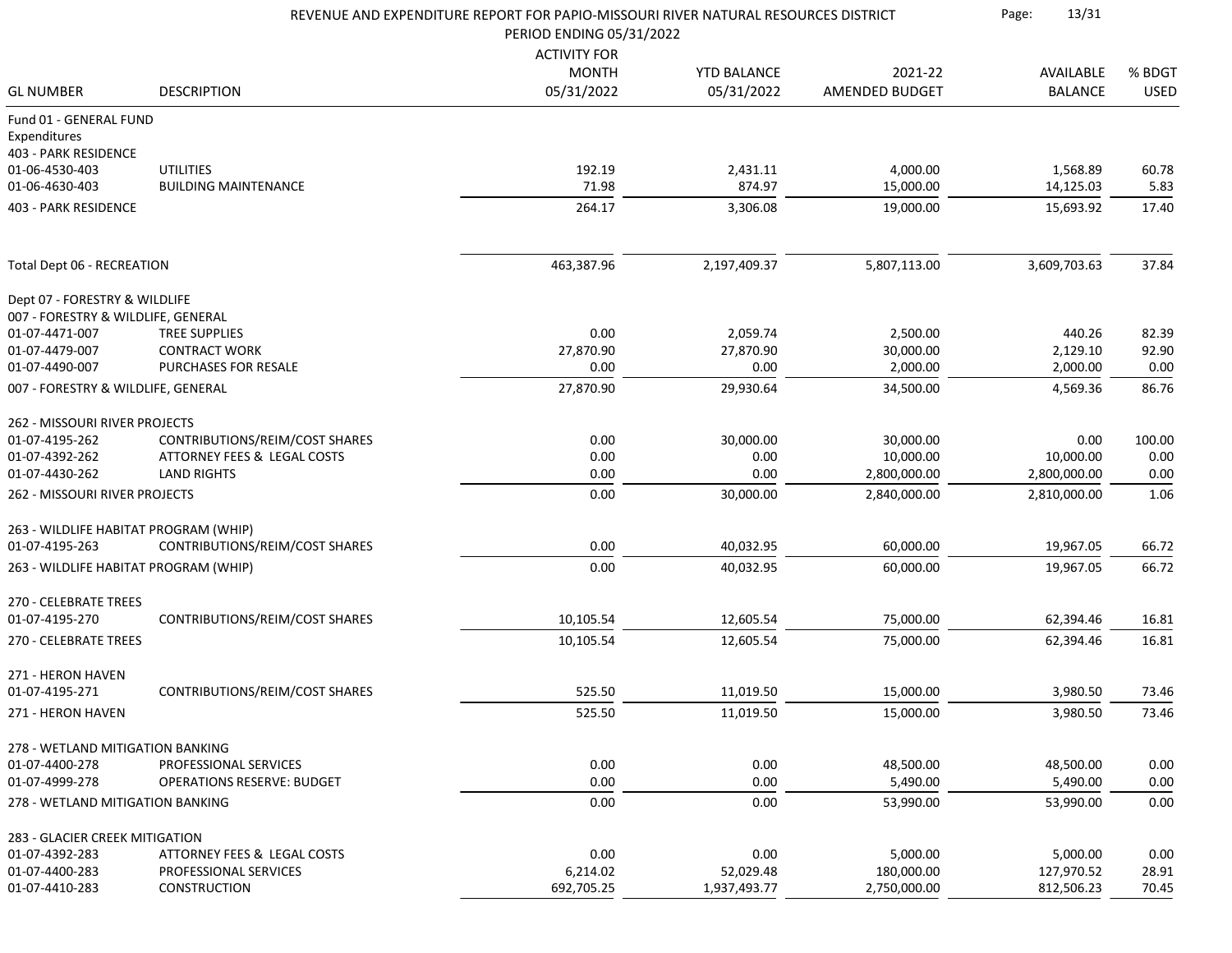|                                                                          |                    | REVENUE AND EXPENDITURE REPORT FOR PAPIO-MISSOURI RIVER NATURAL RESOURCES DISTRICT<br>PERIOD ENDING 05/31/2022 | 14/31<br>Page:     |                |                |             |
|--------------------------------------------------------------------------|--------------------|----------------------------------------------------------------------------------------------------------------|--------------------|----------------|----------------|-------------|
|                                                                          |                    | <b>ACTIVITY FOR</b>                                                                                            |                    |                |                |             |
|                                                                          |                    | <b>MONTH</b>                                                                                                   | <b>YTD BALANCE</b> | 2021-22        | AVAILABLE      | % BDGT      |
| <b>GL NUMBER</b>                                                         | <b>DESCRIPTION</b> | 05/31/2022                                                                                                     | 05/31/2022         | AMENDED BUDGET | <b>BALANCE</b> | <b>USED</b> |
| Fund 01 - GENERAL FUND<br>Expenditures<br>283 - GLACIER CREEK MITIGATION |                    | 698,919.27                                                                                                     | 1,989,523.25       | 2,935,000.00   | 945,476.75     | 67.79       |
| Total Dept 07 - FORESTRY & WILDLIFE                                      |                    | 737,421.21                                                                                                     | 2,113,111.88       | 6,013,490.00   | 3,900,378.12   | 35.14       |
| <b>TOTAL EXPENDITURES</b>                                                |                    | 2,914,557.08                                                                                                   | 27,000,652.05      | 50,099,697.00  | 23,099,044.95  | 53.89       |
| Fund 01 - GENERAL FUND:                                                  |                    |                                                                                                                |                    |                |                |             |
| <b>TOTAL REVENUES</b>                                                    |                    | 2,801,738.15                                                                                                   | 31,132,462.38      | 56,224,048.00  | 25,091,585.62  | 55.37       |
| <b>TOTAL EXPENDITURES</b>                                                |                    | 2,914,557.08                                                                                                   | 27,000,652.05      | 50,099,697.00  | 23,099,044.95  | 53.89       |
| <b>NET OF REVENUES &amp; EXPENDITURES</b>                                |                    | (112, 818.93)                                                                                                  | 4,131,810.33       | 6,124,351.00   | 1,992,540.67   | 67.47       |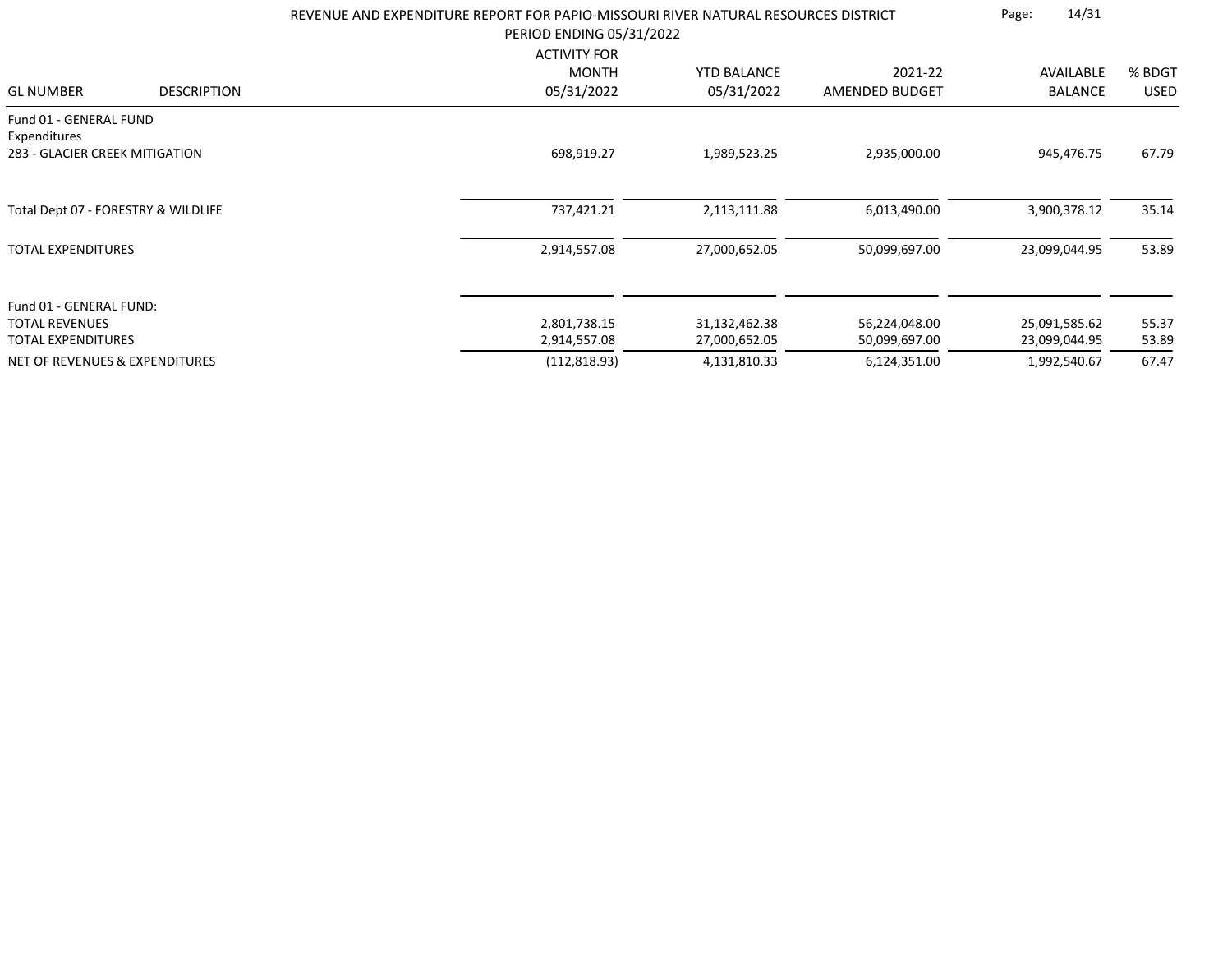| REVENUE AND EXPENDITURE REPORT FOR PAPIO-MISSOURI RIVER NATURAL RESOURCES DISTRICT<br>PERIOD ENDING 05/31/2022 |                                         |                            |                    |                | 15/31<br>Page: |             |
|----------------------------------------------------------------------------------------------------------------|-----------------------------------------|----------------------------|--------------------|----------------|----------------|-------------|
|                                                                                                                |                                         |                            |                    |                |                |             |
|                                                                                                                |                                         | <b>ACTIVITY FOR</b>        |                    |                |                |             |
|                                                                                                                |                                         | <b>MONTH</b><br>05/31/2022 | <b>YTD BALANCE</b> | 2021-22        | AVAILABLE      | % BDGT      |
| <b>GL NUMBER</b>                                                                                               | <b>DESCRIPTION</b>                      |                            | 05/31/2022         | AMENDED BUDGET | <b>BALANCE</b> | <b>USED</b> |
| Fund 02 - WATERSHED FUND                                                                                       |                                         |                            |                    |                |                |             |
| Revenues                                                                                                       |                                         |                            |                    |                |                |             |
| Dept 03 - FLOOD CONTROL                                                                                        |                                         |                            |                    |                |                |             |
| 000 - ADMINISTRATION                                                                                           |                                         |                            |                    |                |                |             |
| 02-03-3000                                                                                                     | CASH ON HAND: BUDGET                    | 0.00                       | 0.00               | 4,696,354.00   | 4,696,354.00   | 0.00        |
| 02-03-3010                                                                                                     | <b>FEDERAL GRANTS &amp; FUNDS</b>       | 0.00                       | 0.00               | 680,000.00     | 680,000.00     | 0.00        |
| 02-03-3020                                                                                                     | <b>STATE GRANTS &amp; FUNDS</b>         | 0.00                       | 994,916.66         | 1,168,165.00   | 173,248.34     | 85.17       |
| 02-03-3032                                                                                                     | <b>WATERSHED FEES</b>                   | 0.00                       | 2,383,151.88       | 3,500,000.00   | 1,116,848.12   | 68.09       |
| 02-03-3100                                                                                                     | <b>BOND PROCEEDS</b>                    | 0.00                       | 30,000,349.20      | 30,000,000.00  | (349.20)       | 100.00      |
| 02-03-3110                                                                                                     | <b>INTEREST INCOME</b>                  | 13,846.38                  | 36,348.85          | 7,000.00       | (29, 348.85)   | 519.27      |
| 02-03-3130                                                                                                     | MISCELLANEOUS INCOME                    | 0.00                       | 2,080,301.73       | 2,510,000.00   | 429,698.27     | 82.88       |
| 000 - ADMINISTRATION                                                                                           |                                         | 13,846.38                  | 35,495,068.32      | 42,561,519.00  | 7,066,450.68   | 83.40       |
|                                                                                                                | 557 - WP-7 REGIONAL DETENTION STRUCTURE |                            |                    |                |                |             |
| 02-03-3120-557                                                                                                 | CONTRIBUTIONS/REIMB/COST SHARES         | 0.00                       | 534,839.09         | 0.00           | (534, 839.09)  | 100.00      |
|                                                                                                                | 557 - WP-7 REGIONAL DETENTION STRUCTURE | 0.00                       | 534,839.09         | 0.00           | (534, 839.09)  | 100.00      |
|                                                                                                                |                                         |                            |                    |                |                |             |
| Total Dept 03 - FLOOD CONTROL                                                                                  |                                         | 13,846.38                  | 36,029,907.41      | 42,561,519.00  | 6,531,611.59   | 84.65       |
| <b>TOTAL REVENUES</b>                                                                                          |                                         | 13,846.38                  | 36,029,907.41      | 42,561,519.00  | 6,531,611.59   | 84.65       |
|                                                                                                                |                                         |                            |                    |                |                |             |
| Expenditures                                                                                                   |                                         |                            |                    |                |                |             |
| Dept 03 - FLOOD CONTROL                                                                                        |                                         |                            |                    |                |                |             |
| 000 - ADMINISTRATION                                                                                           |                                         |                            |                    |                |                |             |
| 02-03-4998                                                                                                     | <b>BOND RESERVE: BUDGET</b>             | 0.00                       | 0.00               | 14,594,868.00  | 14,594,868.00  | 0.00        |
| 02-03-4999                                                                                                     | <b>OPERATIONS RESERVE: BUDGET</b>       | 0.00                       | 0.00               | 4,202,000.00   | 4,202,000.00   | 0.00        |
| 000 - ADMINISTRATION                                                                                           |                                         | 0.00                       | 0.00               | 18,796,868.00  | 18,796,868.00  | 0.00        |
| 555 - PAPIO DS-15A PROJECT                                                                                     |                                         |                            |                    |                |                |             |
| 02-03-4195-555                                                                                                 | CONTRIBUTIONS/REIM/COST SHARES          | 93,000.00                  | 93,000.00          | 92,000.00      | (1,000.00)     | 101.09      |
| 02-03-4400-555                                                                                                 | PROFESSIONAL SERVICES                   | 0.00                       | 10,323.67          | 7,500.00       | (2,823.67)     | 137.65      |
| 555 - PAPIO DS-15A PROJECT                                                                                     |                                         | 93,000.00                  | 103,323.67         | 99,500.00      | (3,823.67)     | 103.84      |
|                                                                                                                |                                         |                            |                    |                |                |             |
|                                                                                                                | 556 - WP-6 REGIONAL DETENTION STRUCTURE |                            |                    |                |                |             |
| 02-03-4392-556                                                                                                 | ATTORNEY FEES & LEGAL COSTS             | 511.00                     | 1,752.00           | 5,000.00       | 3,248.00       | 35.04       |
| 02-03-4400-556                                                                                                 | PROFESSIONAL SERVICES                   | 0.00                       | 9,105.98           | 45,000.00      | 35,894.02      | 20.24       |
| 02-03-4410-556                                                                                                 | <b>CONSTRUCTION</b>                     | 0.00                       | 25,634.45          | 370,285.00     | 344,650.55     | 6.92        |
|                                                                                                                | 556 - WP-6 REGIONAL DETENTION STRUCTURE | 511.00                     | 36,492.43          | 420,285.00     | 383,792.57     | 8.68        |
|                                                                                                                | 557 - WP-7 REGIONAL DETENTION STRUCTURE |                            |                    |                |                |             |
| 02-03-4392-557                                                                                                 | ATTORNEY FEES & LEGAL COSTS             | 0.00                       | 219.00             | 5,000.00       | 4,781.00       | 4.38        |
| 02-03-4400-557                                                                                                 | PROFESSIONAL SERVICES                   | 0.00                       | 9,105.98           | 45,000.00      | 35,894.02      | 20.24       |
| 02-03-4410-557                                                                                                 | <b>CONSTRUCTION</b>                     | 0.00                       | 51,367.16          | 480,217.00     | 428,849.84     | 10.70       |
|                                                                                                                |                                         |                            |                    |                |                |             |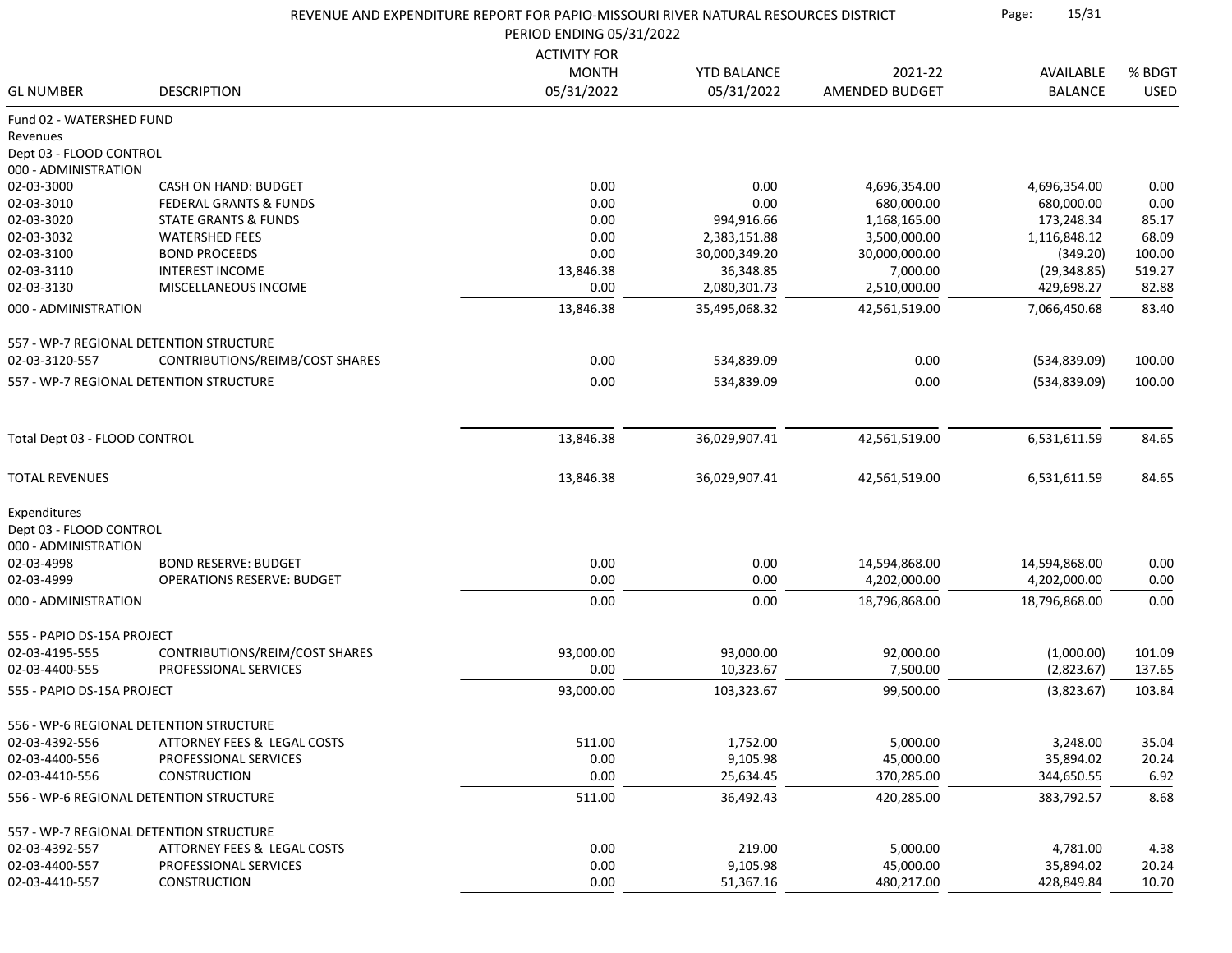|                           |                                         | REVENUE AND EXPENDITURE REPORT FOR PAPIO-MISSOURI RIVER NATURAL RESOURCES DISTRICT<br>PERIOD ENDING 05/31/2022 |                    |                |                |             |
|---------------------------|-----------------------------------------|----------------------------------------------------------------------------------------------------------------|--------------------|----------------|----------------|-------------|
|                           |                                         |                                                                                                                |                    |                |                |             |
|                           |                                         | <b>ACTIVITY FOR</b>                                                                                            |                    |                |                |             |
|                           |                                         | <b>MONTH</b>                                                                                                   | <b>YTD BALANCE</b> | 2021-22        | AVAILABLE      | % BDGT      |
| <b>GL NUMBER</b>          | <b>DESCRIPTION</b>                      | 05/31/2022                                                                                                     | 05/31/2022         | AMENDED BUDGET | <b>BALANCE</b> | <b>USED</b> |
| Fund 02 - WATERSHED FUND  |                                         |                                                                                                                |                    |                |                |             |
| Expenditures              |                                         |                                                                                                                |                    |                |                |             |
|                           | 557 - WP-7 REGIONAL DETENTION STRUCTURE | 0.00                                                                                                           | 60,692.14          | 530,217.00     | 469,524.86     | 11.45       |
| 558 - ZORINSKY BASIN #2   |                                         |                                                                                                                |                    |                |                |             |
| 02-03-4392-558            | ATTORNEY FEES & LEGAL COSTS             | 0.00                                                                                                           | 1,022.00           | 5,000.00       | 3,978.00       | 20.44       |
| 02-03-4400-558            | PROFESSIONAL SERVICES                   | 0.00                                                                                                           | 27,574.07          | 33,000.00      | 5,425.93       | 83.56       |
| 558 - ZORINSKY BASIN #2   |                                         | 0.00                                                                                                           | 28,596.07          | 38,000.00      | 9,403.93       | 75.25       |
|                           | 563 - WP-1 REGIONAL DETENTION STRUCTURE |                                                                                                                |                    |                |                |             |
| 02-03-4392-563            | ATTORNEY FEES & LEGAL COSTS             | 843.50                                                                                                         | 6,650.00           | 20,000.00      | 13,350.00      | 33.25       |
| 02-03-4400-563            | PROFESSIONAL SERVICES                   | 2,170.00                                                                                                       | 77,199.97          | 750,000.00     | 672,800.03     | 10.29       |
| 02-03-4410-563            | <b>CONSTRUCTION</b>                     | 0.00                                                                                                           | 0.00               | 2,000,000.00   | 2,000,000.00   | 0.00        |
| 02-03-4430-563            | <b>LAND RIGHTS</b>                      | 0.00                                                                                                           | 496,246.53         | 2,000,000.00   | 1,503,753.47   | 24.81       |
|                           | 563 - WP-1 REGIONAL DETENTION STRUCTURE |                                                                                                                | 580,096.50         |                |                | 12.16       |
|                           |                                         | 3,013.50                                                                                                       |                    | 4,770,000.00   | 4,189,903.50   |             |
|                           | 564 - WP-2 REGIONAL DETENTION STRUCTURE |                                                                                                                |                    |                |                |             |
| 02-03-4392-564            | ATTORNEY FEES & LEGAL COSTS             | 0.00                                                                                                           | 4,676.00           | 10,000.00      | 5,324.00       | 46.76       |
| 02-03-4400-564            | <b>PROFESSIONAL SERVICES</b>            | 59,061.75                                                                                                      | 330,522.05         | 100,000.00     | (230, 522.05)  | 330.52      |
| 02-03-4410-564            | <b>CONSTRUCTION</b>                     | 0.00                                                                                                           | 413,259.67         | 500,000.00     | 86,740.33      | 82.65       |
| 02-03-4430-564            | <b>LAND RIGHTS</b>                      | 0.00                                                                                                           | 0.00               | 759,000.00     | 759,000.00     | 0.00        |
|                           | 564 - WP-2 REGIONAL DETENTION STRUCTURE | 59,061.75                                                                                                      | 748,457.72         | 1,369,000.00   | 620,542.28     | 54.67       |
|                           | 565 - WP-4 REGIONAL DETENTION STRUCTURE |                                                                                                                |                    |                |                |             |
| 02-03-4392-565            | ATTORNEY FEES & LEGAL COSTS             | 3,358.00                                                                                                       | 10,110.50          | 10,000.00      | (110.50)       | 101.11      |
| 02-03-4400-565            | PROFESSIONAL SERVICES                   | 38,570.84                                                                                                      | 712,842.70         | 800,000.00     | 87,157.30      | 89.11       |
| 02-03-4410-565            | <b>CONSTRUCTION</b>                     | 0.00                                                                                                           | 0.00               | 500,000.00     | 500,000.00     | 0.00        |
| 02-03-4430-565            | <b>LAND RIGHTS</b>                      | 3,262,022.31                                                                                                   | 3,599,889.31       | 3,400,000.00   | (199, 889.31)  | 105.88      |
|                           | 565 - WP-4 REGIONAL DETENTION STRUCTURE | 3,303,951.15                                                                                                   | 4,322,842.51       | 4,710,000.00   | 387,157.49     | 91.78       |
|                           |                                         |                                                                                                                |                    |                |                |             |
| 566 - PAPIO DS-7 PROJECT  |                                         |                                                                                                                |                    |                |                |             |
| 02-03-4392-566            | ATTORNEY FEES & LEGAL COSTS             | 3,212.00                                                                                                       | 3,723.00           | 25,000.00      | 21,277.00      | 14.89       |
| 02-03-4400-566            | PROFESSIONAL SERVICES                   | 0.00                                                                                                           | 12,000.00          | 35,000.00      | 23,000.00      | 34.29       |
| 02-03-4430-566            | <b>LAND RIGHTS</b>                      | 2,230,886.22                                                                                                   | 2,230,886.22       | 7,600,000.00   | 5,369,113.78   | 29.35       |
| 566 - PAPIO DS-7 PROJECT  |                                         | 2,234,098.22                                                                                                   | 2,246,609.22       | 7,660,000.00   | 5,413,390.78   | 29.33       |
| 570 - PAPIO DS-12 PROJECT |                                         |                                                                                                                |                    |                |                |             |
| 02-03-4392-570            | ATTORNEY FEES & LEGAL COSTS             | 3,146.50                                                                                                       | 13,857.50          | 25,000.00      | 11,142.50      | 55.43       |
| 02-03-4400-570            | PROFESSIONAL SERVICES                   | 3,000.00                                                                                                       | 19,180.31          | 50,000.00      | 30,819.69      | 38.36       |
| 02-03-4430-570            | <b>LAND RIGHTS</b>                      | 1,603,752.13                                                                                                   | 6,943,194.95       | 9,400,000.00   | 2,456,805.05   | 73.86       |
| 570 - PAPIO DS-12 PROJECT |                                         | 1,609,898.63                                                                                                   | 6,976,232.76       | 9,475,000.00   | 2,498,767.24   | 73.63       |
| 571 - PAPIO DS-19 PROJECT |                                         |                                                                                                                |                    |                |                |             |
| 02-03-4392-571            | ATTORNEY FEES & LEGAL COSTS             | 73.00                                                                                                          | 438.00             | 10,000.00      | 9,562.00       | 4.38        |
| 02-03-4400-571            | PROFESSIONAL SERVICES                   | 0.00                                                                                                           | 0.00               | 22,000.00      | 22,000.00      | 0.00        |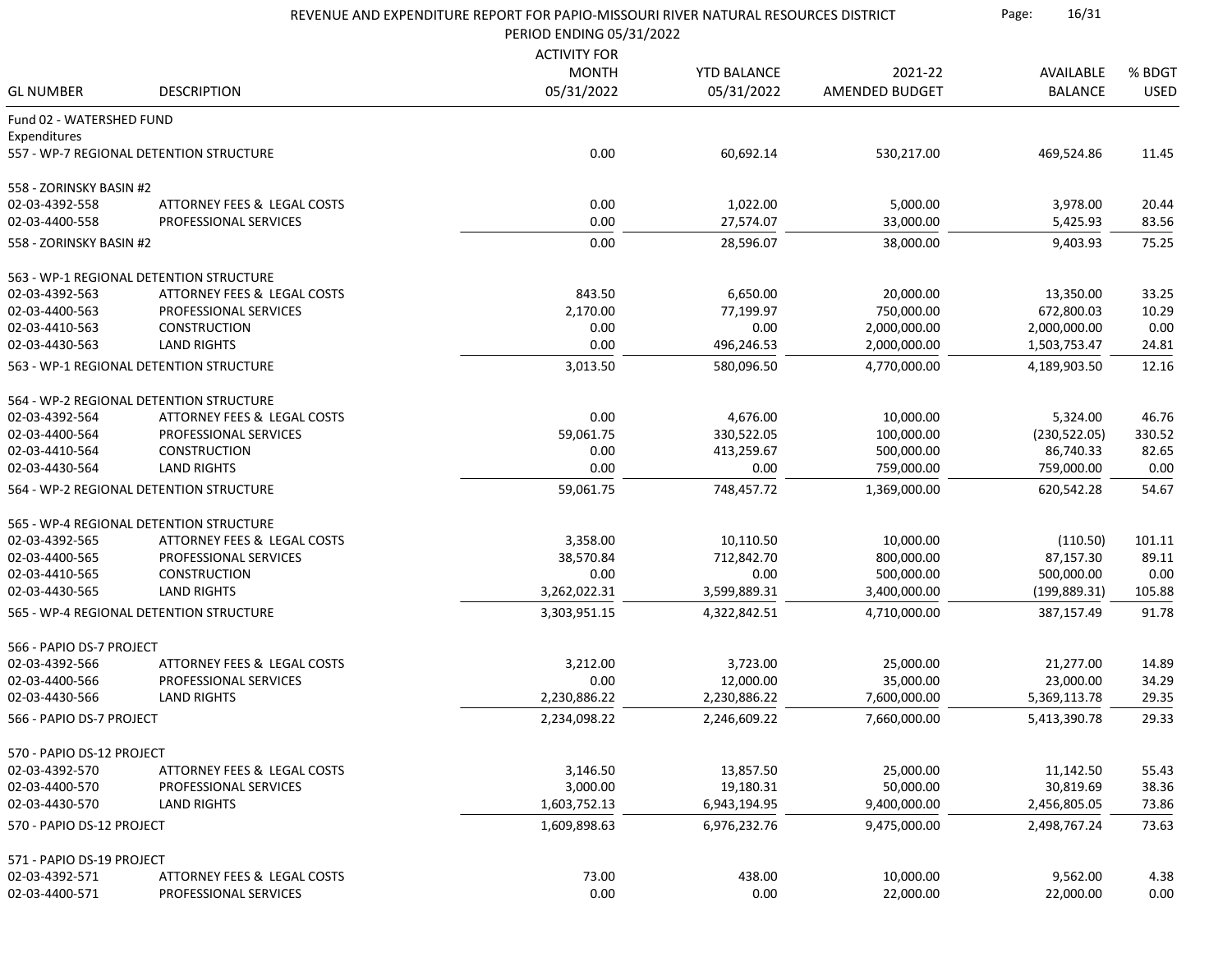|                                           |                    | REVENUE AND EXPENDITURE REPORT FOR PAPIO-MISSOURI RIVER NATURAL RESOURCES DISTRICT<br>PERIOD ENDING 05/31/2022 | 17/31<br>Page:     |                  |                 |             |
|-------------------------------------------|--------------------|----------------------------------------------------------------------------------------------------------------|--------------------|------------------|-----------------|-------------|
|                                           |                    | <b>ACTIVITY FOR</b>                                                                                            |                    |                  |                 |             |
|                                           |                    | <b>MONTH</b>                                                                                                   | <b>YTD BALANCE</b> | 2021-22          | AVAILABLE       | % BDGT      |
| <b>GL NUMBER</b>                          | <b>DESCRIPTION</b> | 05/31/2022                                                                                                     | 05/31/2022         | AMENDED BUDGET   | <b>BALANCE</b>  | <b>USED</b> |
| Fund 02 - WATERSHED FUND<br>Expenditures  |                    |                                                                                                                |                    |                  |                 |             |
| 02-03-4430-571                            | <b>LAND RIGHTS</b> | 0.00                                                                                                           | 527,444.33         | 785,000.00       | 257,555.67      | 67.19       |
| 571 - PAPIO DS-19 PROJECT                 |                    | 73.00                                                                                                          | 527,882.33         | 817,000.00       | 289,117.67      | 64.61       |
|                                           |                    |                                                                                                                |                    |                  |                 |             |
| Total Dept 03 - FLOOD CONTROL             |                    | 7,303,607.25                                                                                                   | 15,631,225.35      | 48,685,870.00    | 33,054,644.65   | 32.11       |
| <b>TOTAL EXPENDITURES</b>                 |                    | 7,303,607.25                                                                                                   | 15,631,225.35      | 48,685,870.00    | 33,054,644.65   | 32.11       |
| Fund 02 - WATERSHED FUND:                 |                    |                                                                                                                |                    |                  |                 |             |
| <b>TOTAL REVENUES</b>                     |                    | 13,846.38                                                                                                      | 36,029,907.41      | 42,561,519.00    | 6,531,611.59    | 84.65       |
| <b>TOTAL EXPENDITURES</b>                 |                    | 7,303,607.25                                                                                                   | 15,631,225.35      | 48,685,870.00    | 33,054,644.65   | 32.11       |
| <b>NET OF REVENUES &amp; EXPENDITURES</b> |                    | (7, 289, 760.87)                                                                                               | 20,398,682.06      | (6, 124, 351.00) | (26,523,033.06) | 333.07      |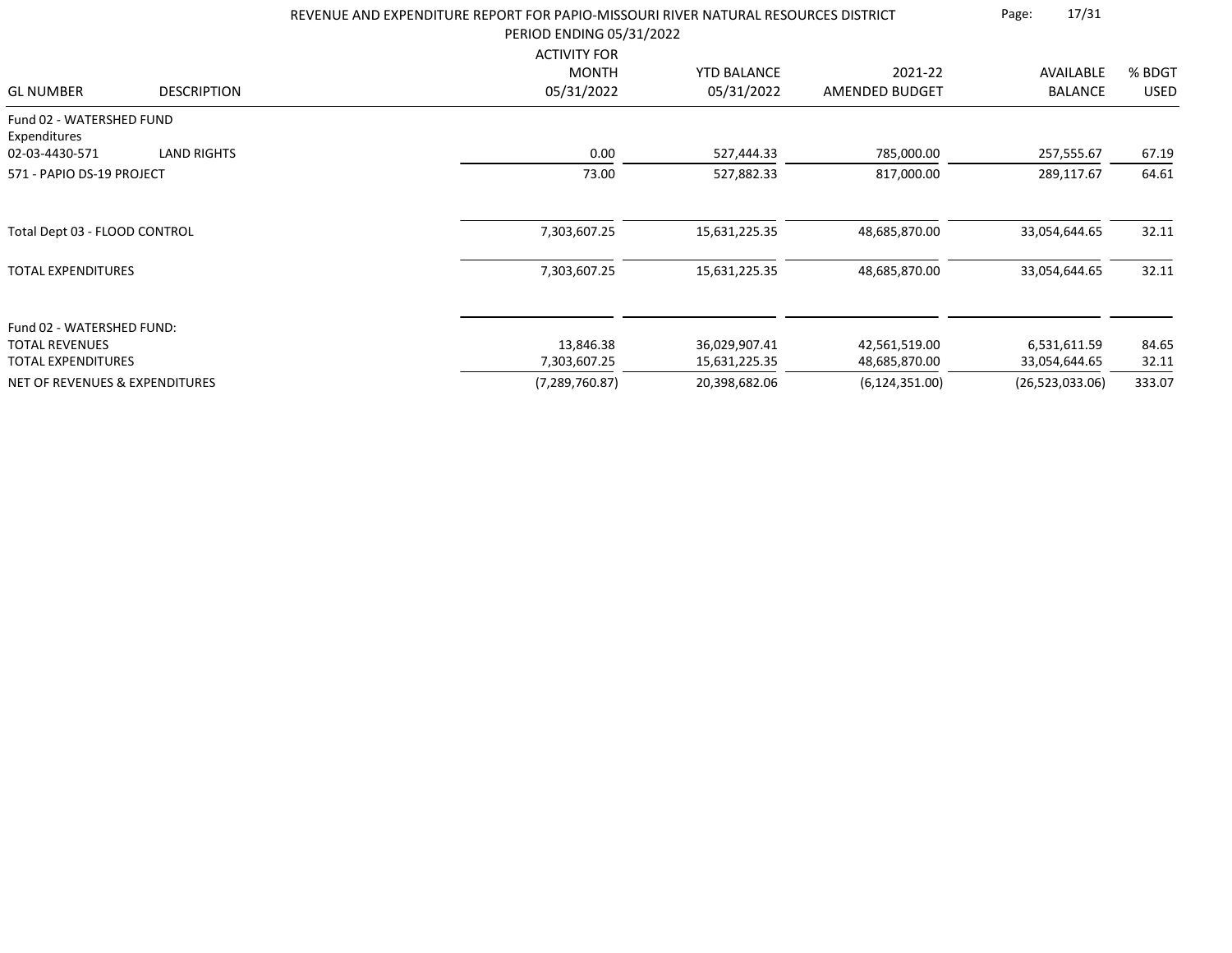|                                           |                                          | REVENUE AND EXPENDITURE REPORT FOR PAPIO-MISSOURI RIVER NATURAL RESOURCES DISTRICT<br>PERIOD ENDING 05/31/2022 |                    |                |                |             |
|-------------------------------------------|------------------------------------------|----------------------------------------------------------------------------------------------------------------|--------------------|----------------|----------------|-------------|
|                                           |                                          |                                                                                                                |                    |                |                |             |
|                                           |                                          | <b>ACTIVITY FOR</b>                                                                                            |                    |                |                |             |
|                                           |                                          | <b>MONTH</b>                                                                                                   | <b>YTD BALANCE</b> | 2021-22        | AVAILABLE      | % BDGT      |
| <b>GL NUMBER</b>                          | <b>DESCRIPTION</b>                       | 05/31/2022                                                                                                     | 05/31/2022         | AMENDED BUDGET | <b>BALANCE</b> | <b>USED</b> |
| Fund 03 - ICE JAM                         |                                          |                                                                                                                |                    |                |                |             |
| Revenues                                  |                                          |                                                                                                                |                    |                |                |             |
| Dept 03 - FLOOD CONTROL                   |                                          |                                                                                                                |                    |                |                |             |
|                                           | 536 - FLOOD PREPAREDNESS/ICE JAM REMOVAL |                                                                                                                |                    |                |                |             |
| 03-03-3000-536                            | <b>CASH ON HAND: BUDGET</b>              | 0.00                                                                                                           | 0.00               | 141,603.00     | 141,603.00     | 0.00        |
| 03-03-3110-536                            | <b>INTEREST INCOME</b>                   | 20.41                                                                                                          | 216.46             | 180.00         | (36.46)        | 120.26      |
| 03-03-3120-536                            | CONTRIBUTIONS/REIMB/COST SHARES          | 0.00                                                                                                           | 8,415.53           | 8,416.00       | 0.47           | 99.99       |
|                                           | 536 - FLOOD PREPAREDNESS/ICE JAM REMOVAL | 20.41                                                                                                          | 8,631.99           | 150,199.00     | 141,567.01     | 5.75        |
| Total Dept 03 - FLOOD CONTROL             |                                          | 20.41                                                                                                          | 8,631.99           | 150,199.00     | 141,567.01     | 5.75        |
| <b>TOTAL REVENUES</b>                     |                                          | 20.41                                                                                                          | 8,631.99           | 150,199.00     | 141,567.01     | 5.75        |
| Expenditures<br>Dept 03 - FLOOD CONTROL   | 536 - FLOOD PREPAREDNESS/ICE JAM REMOVAL |                                                                                                                |                    |                |                |             |
| 03-03-4479-536                            | <b>CONTRACT WORK</b>                     | 7,000.00                                                                                                       | 7,000.00           | 150,000.00     | 143,000.00     | 4.67        |
| 03-03-4999-536                            | <b>OPERATIONS RESERVE: BUDGET</b>        | 0.00                                                                                                           | 0.00               | 199.00         | 199.00         | 0.00        |
|                                           | 536 - FLOOD PREPAREDNESS/ICE JAM REMOVAL | 7,000.00                                                                                                       | 7,000.00           | 150,199.00     | 143,199.00     | 4.66        |
| Total Dept 03 - FLOOD CONTROL             |                                          | 7,000.00                                                                                                       | 7,000.00           | 150,199.00     | 143,199.00     | 4.66        |
| <b>TOTAL EXPENDITURES</b>                 |                                          | 7,000.00                                                                                                       | 7,000.00           | 150,199.00     | 143,199.00     | 4.66        |
|                                           |                                          |                                                                                                                |                    |                |                |             |
| Fund 03 - ICE JAM:                        |                                          |                                                                                                                |                    |                |                |             |
| <b>TOTAL REVENUES</b>                     |                                          | 20.41                                                                                                          | 8,631.99           | 150,199.00     | 141,567.01     | 5.75        |
| <b>TOTAL EXPENDITURES</b>                 |                                          | 7,000.00                                                                                                       | 7,000.00           | 150,199.00     | 143,199.00     | 4.66        |
| <b>NET OF REVENUES &amp; EXPENDITURES</b> |                                          | (6,979.59)                                                                                                     | 1,631.99           | 0.00           | (1,631.99)     | 100.00      |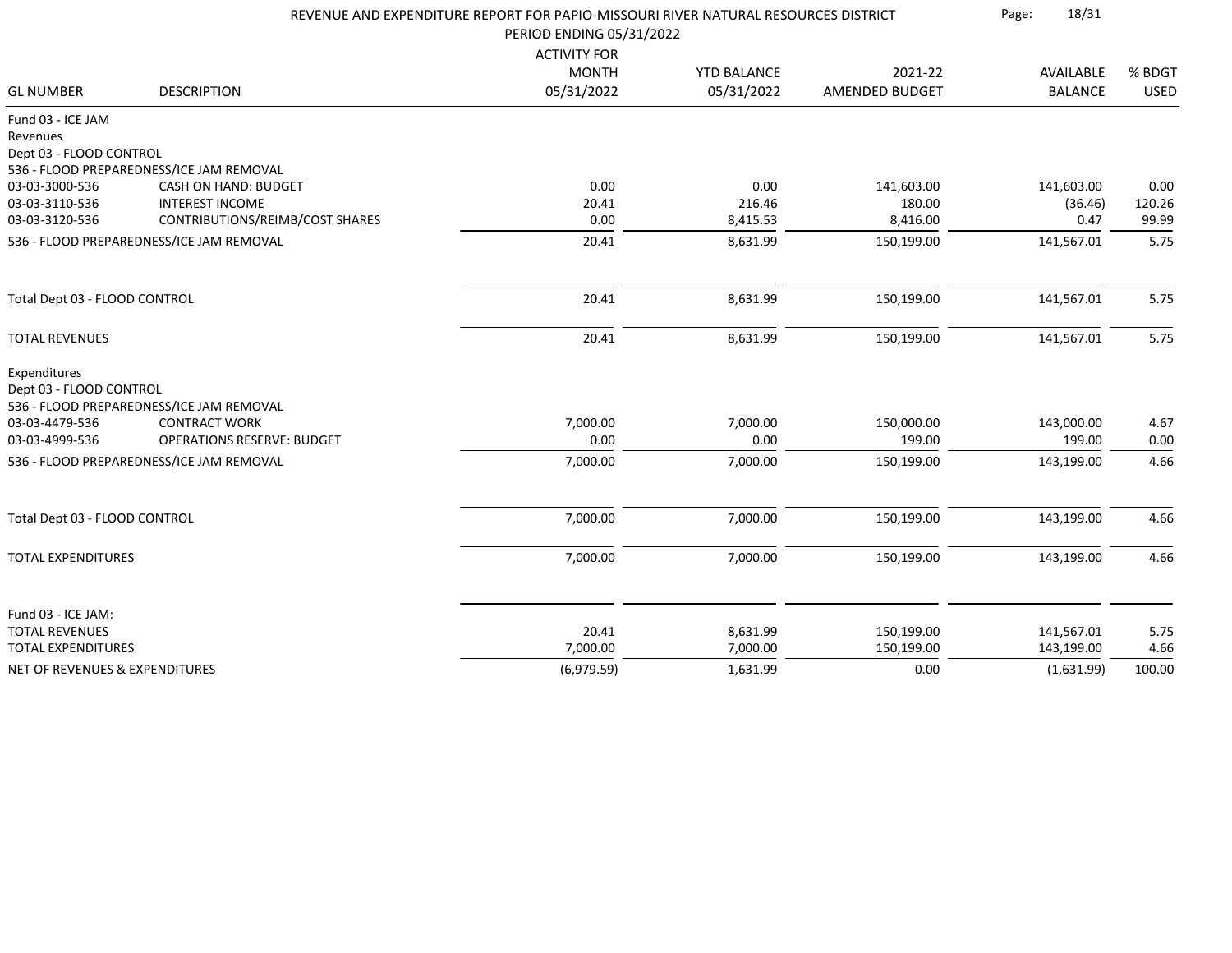|                                                    |                                                | REVENUE AND EXPENDITURE REPORT FOR PAPIO-MISSOURI RIVER NATURAL RESOURCES DISTRICT<br>PERIOD ENDING 05/31/2022 |                         |                          |                          |                |
|----------------------------------------------------|------------------------------------------------|----------------------------------------------------------------------------------------------------------------|-------------------------|--------------------------|--------------------------|----------------|
|                                                    |                                                | <b>ACTIVITY FOR</b>                                                                                            |                         |                          |                          |                |
|                                                    |                                                | <b>MONTH</b>                                                                                                   | <b>YTD BALANCE</b>      | 2021-22                  | AVAILABLE                | % BDGT         |
| <b>GL NUMBER</b>                                   | <b>DESCRIPTION</b>                             | 05/31/2022                                                                                                     | 05/31/2022              | <b>AMENDED BUDGET</b>    | <b>BALANCE</b>           | <b>USED</b>    |
|                                                    | Fund 04 - LOWER PLATTE WEED MANAGEMENT AREA    |                                                                                                                |                         |                          |                          |                |
| Revenues                                           |                                                |                                                                                                                |                         |                          |                          |                |
| Dept 05 - WATER QUALITY                            |                                                |                                                                                                                |                         |                          |                          |                |
|                                                    | 193 - LOWER PLATTE RIVER VEGETATION MANAGEMENT |                                                                                                                |                         |                          |                          |                |
| 04-05-3000-193                                     | CASH ON HAND: BUDGET                           | 0.00                                                                                                           | 0.00                    | 156,307.00               | 156,307.00               | 0.00           |
| 04-05-3110-193                                     | <b>INTEREST INCOME</b>                         | 11.26                                                                                                          | 119.30                  | 100.00                   | (19.30)                  | 119.30         |
| 04-05-3120-193                                     | CONTRIBUTIONS/REIMB/COST SHARES                | 30,000.00                                                                                                      | 52,223.29               | 90,000.00                | 37,776.71                | 58.03          |
|                                                    | 193 - LOWER PLATTE RIVER VEGETATION MANAGEMENT | 30,011.26                                                                                                      | 52,342.59               | 246,407.00               | 194,064.41               | 21.24          |
| Total Dept 05 - WATER QUALITY                      |                                                | 30,011.26                                                                                                      | 52,342.59               | 246,407.00               | 194,064.41               | 21.24          |
| <b>TOTAL REVENUES</b>                              |                                                | 30,011.26                                                                                                      | 52,342.59               | 246,407.00               | 194,064.41               | 21.24          |
| Expenditures<br>Dept 05 - WATER QUALITY            | 193 - LOWER PLATTE RIVER VEGETATION MANAGEMENT |                                                                                                                |                         |                          |                          |                |
| 04-05-4479-193                                     | <b>CONTRACT WORK</b>                           | 0.00                                                                                                           | 109,316.11              | 146,346.00               | 37,029.89                | 74.70          |
| 04-05-4999-193                                     | <b>OPERATIONS RESERVE: BUDGET</b>              | 0.00                                                                                                           | 0.00                    | 100,061.00               | 100,061.00               | 0.00           |
|                                                    | 193 - LOWER PLATTE RIVER VEGETATION MANAGEMENT | 0.00                                                                                                           | 109,316.11              | 246,407.00               | 137,090.89               | 44.36          |
|                                                    |                                                |                                                                                                                |                         |                          |                          |                |
| Total Dept 05 - WATER QUALITY                      |                                                | 0.00                                                                                                           | 109,316.11              | 246,407.00               | 137,090.89               | 44.36          |
| <b>TOTAL EXPENDITURES</b>                          |                                                | 0.00                                                                                                           | 109,316.11              | 246,407.00               | 137,090.89               | 44.36          |
|                                                    |                                                |                                                                                                                |                         |                          |                          |                |
|                                                    | Fund 04 - LOWER PLATTE WEED MANAGEMENT AREA:   |                                                                                                                |                         |                          |                          |                |
| <b>TOTAL REVENUES</b><br><b>TOTAL EXPENDITURES</b> |                                                | 30,011.26<br>0.00                                                                                              | 52,342.59<br>109,316.11 | 246,407.00<br>246,407.00 | 194,064.41<br>137,090.89 | 21.24<br>44.36 |
|                                                    |                                                | 30,011.26                                                                                                      |                         | 0.00                     | 56,973.52                | 100.00         |
| NET OF REVENUES & EXPENDITURES                     |                                                |                                                                                                                | (56, 973.52)            |                          |                          |                |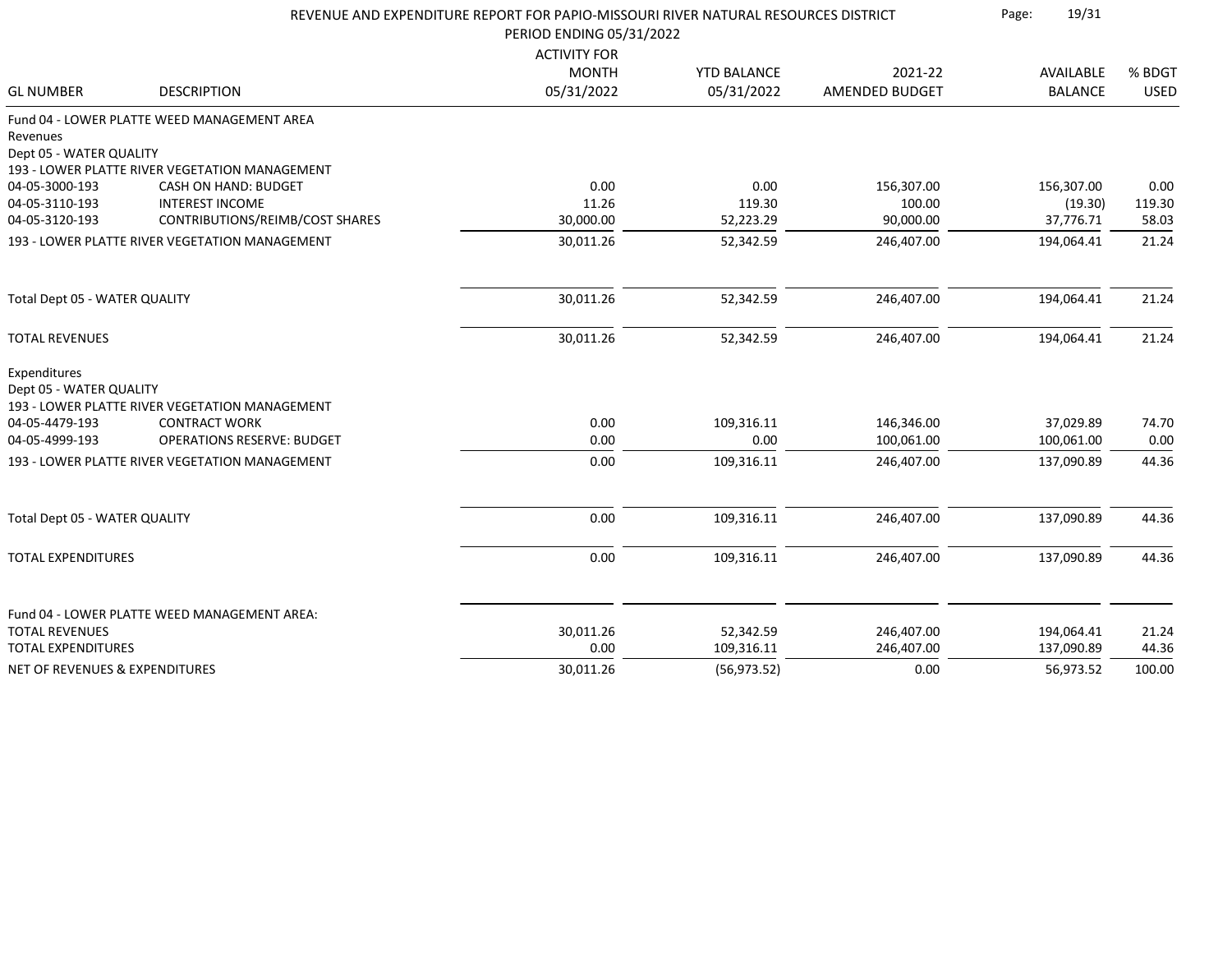|                                  |                                            |                          | REVENUE AND EXPENDITURE REPORT FOR PAPIO-MISSOURI RIVER NATURAL RESOURCES DISTRICT |                |                |             |
|----------------------------------|--------------------------------------------|--------------------------|------------------------------------------------------------------------------------|----------------|----------------|-------------|
|                                  |                                            | PERIOD ENDING 05/31/2022 |                                                                                    |                |                |             |
|                                  |                                            | <b>ACTIVITY FOR</b>      |                                                                                    |                |                |             |
|                                  |                                            | <b>MONTH</b>             | <b>YTD BALANCE</b>                                                                 | 2021-22        | AVAILABLE      | % BDGT      |
| <b>GL NUMBER</b>                 | <b>DESCRIPTION</b>                         | 05/31/2022               | 05/31/2022                                                                         | AMENDED BUDGET | <b>BALANCE</b> | <b>USED</b> |
|                                  | Fund 10 - WASHINGTON COUNTY RURAL WATER    |                          |                                                                                    |                |                |             |
| Revenues                         |                                            |                          |                                                                                    |                |                |             |
| Dept 01 - GENERAL/ADMINISTRATION |                                            |                          |                                                                                    |                |                |             |
| 000 - ADMINISTRATION             |                                            |                          |                                                                                    |                |                |             |
| 10-01-3000                       | CASH ON HAND: BUDGET                       | 0.00                     | 0.00                                                                               | 1,187,247.00   | 1,187,247.00   | 0.00        |
| 10-01-3091                       | <b>SALES</b>                               | 71,606.79                | 817,897.50                                                                         | 815,000.00     | (2,897.50)     | 100.36      |
| 10-01-3092                       | <b>HOOK UP FEES</b>                        | 0.00                     | 112,599.84                                                                         | 84,000.00      | (28, 599.84)   | 134.05      |
| 10-01-3093                       | <b>LATE CHARGES</b>                        | 227.80                   | 4,426.50                                                                           | 6,000.00       | 1,573.50       | 73.78       |
| 10-01-3110                       | <b>INTEREST INCOME</b>                     | 147.92                   | 3,565.41                                                                           | 3,400.00       | (165.41)       | 104.87      |
| 10-01-3130                       | MISCELLANEOUS INCOME                       | 0.00                     | 125.00                                                                             | 250.00         | 125.00         | 50.00       |
| 000 - ADMINISTRATION             |                                            | 71,982.51                | 938,614.25                                                                         | 2,095,897.00   | 1,157,282.75   | 44.78       |
|                                  |                                            |                          |                                                                                    |                |                |             |
|                                  | Total Dept 01 - GENERAL/ADMINISTRATION     | 71,982.51                | 938,614.25                                                                         | 2,095,897.00   | 1,157,282.75   | 44.78       |
| <b>TOTAL REVENUES</b>            |                                            | 71,982.51                | 938,614.25                                                                         | 2,095,897.00   | 1,157,282.75   | 44.78       |
| Expenditures                     |                                            |                          |                                                                                    |                |                |             |
| Dept 01 - GENERAL/ADMINISTRATION |                                            |                          |                                                                                    |                |                |             |
| 000 - ADMINISTRATION             |                                            |                          |                                                                                    |                |                |             |
| 10-01-4052                       | VEHICLE/EQUIPT, REPAIRS/MAINTENANCE        | 73.87                    | 14,548.04                                                                          | 12,000.00      | (2,548.04)     | 121.23      |
| 10-01-4080                       | <b>CUSTOMER CONTRACT COSTS</b>             | 2,620.00                 | 79,285.52                                                                          | 102,000.00     | 22,714.48      | 77.73       |
| 10-01-4090                       | <b>WATER PURCHASES</b>                     | 35,644.05                | 251,804.31                                                                         | 275,000.00     | 23,195.69      | 91.57       |
| 10-01-4130                       | <b>DUES &amp; MEMBERSHIPS</b>              | 0.00                     | 783.00                                                                             | 1,000.00       | 217.00         | 78.30       |
| 10-01-4171                       | STAFF TRAVEL & EXPENSES                    | 0.00                     | 1,538.10                                                                           | 500.00         | (1,038.10)     | 307.62      |
| 10-01-4217                       | <b>INFORMATION PROGRAMS &amp; EXPENSES</b> | 0.00                     | 0.00                                                                               | 200.00         | 200.00         | 0.00        |
| 10-01-4280                       | <b>BOND PRINCIPAL PAYMENTS</b>             | 14,589.92                | 29,035.38                                                                          | 129,035.00     | 99,999.62      | 22.50       |
| 10-01-4290                       | <b>INTEREST EXPENSE</b>                    | 7,137.07                 | 31,387.21                                                                          | 48,310.00      | 16,922.79      | 64.97       |
| 10-01-4311                       | <b>PUBLIC NOTICES</b>                      | 0.00                     | 1,666.40                                                                           | 600.00         | (1,066.40)     | 277.73      |
| 10-01-4330                       | MISCELLANEOUS EXPENSES                     | 0.00                     | 0.00                                                                               | 200.00         | 200.00         | 0.00        |
| 10-01-4331                       | <b>OFFICE SUPPLIES</b>                     | 927.41                   | 17,103.52                                                                          | 18,500.00      | 1,396.48       | 92.45       |
| 10-01-4334                       | PHOTOCOPIER LEASE & USAGE                  | 242.46                   | 2,643.45                                                                           | 2,800.00       | 156.55         | 94.41       |
| 10-01-4370                       | <b>POSTAGE</b>                             | 0.00                     | 759.49                                                                             | 700.00         | (59.49)        | 108.50      |
| 10-01-4392                       | ATTORNEY FEES & LEGAL COSTS                | 109.50                   | 511.00                                                                             | 3,500.00       | 2,989.00       | 14.60       |
| 10-01-4400                       | PROFESSIONAL SERVICES                      | 2,538.75                 | 23,539.54                                                                          | 25,000.00      | 1,460.46       | 94.16       |
| 10-01-4430                       | <b>LAND RIGHTS</b>                         | 0.00                     | 0.00                                                                               | 150.00         | 150.00         | 0.00        |
| 10-01-4475                       | <b>EQUIPMENT RENTAL</b>                    | 0.00                     | 0.00                                                                               | 100.00         | 100.00         | 0.00        |
| 10-01-4477                       | <b>MAINTENANCE MATERIALS</b>               | 609.58                   | 11,915.52                                                                          | 10,000.00      | (1,915.52)     | 119.16      |
| 10-01-4479                       | <b>CONTRACT WORK</b>                       | 415.20                   | 14,141.95                                                                          | 40,000.00      | 25,858.05      | 35.35       |
| 10-01-4520                       | <b>TELEPHONE</b>                           | 59.83                    | 2,116.61                                                                           | 2,500.00       | 383.39         | 84.66       |
| 10-01-4530                       | <b>UTILITIES</b>                           | 629.66                   | 9,644.53                                                                           | 18,000.00      | 8,355.47       | 53.58       |
| 10-01-4550                       | SALARIES                                   | 11,753.24                | 107,373.78                                                                         | 228,000.00     | 120,626.22     | 47.09       |
| 10-01-4630                       | <b>BUILDING MAINTENANCE</b>                | 0.00                     | 2,457.98                                                                           | 4,000.00       | 1,542.02       | 61.45       |
| 10-01-4803                       | <b>AUTOMOBILES &amp; TRUCKS</b>            | 0.00                     | 0.00                                                                               | 35,000.00      | 35,000.00      | 0.00        |
| 10-01-4900                       | <b>BAD DEBT EXPENSE</b>                    | 0.00                     | 228.18                                                                             | 200.00         | (28.18)        | 114.09      |
| 10-01-4998                       | BOND AND INTEREST RESERVE: BUDGET          | 0.00                     | 0.00                                                                               | 135,935.00     | 135,935.00     | 0.00        |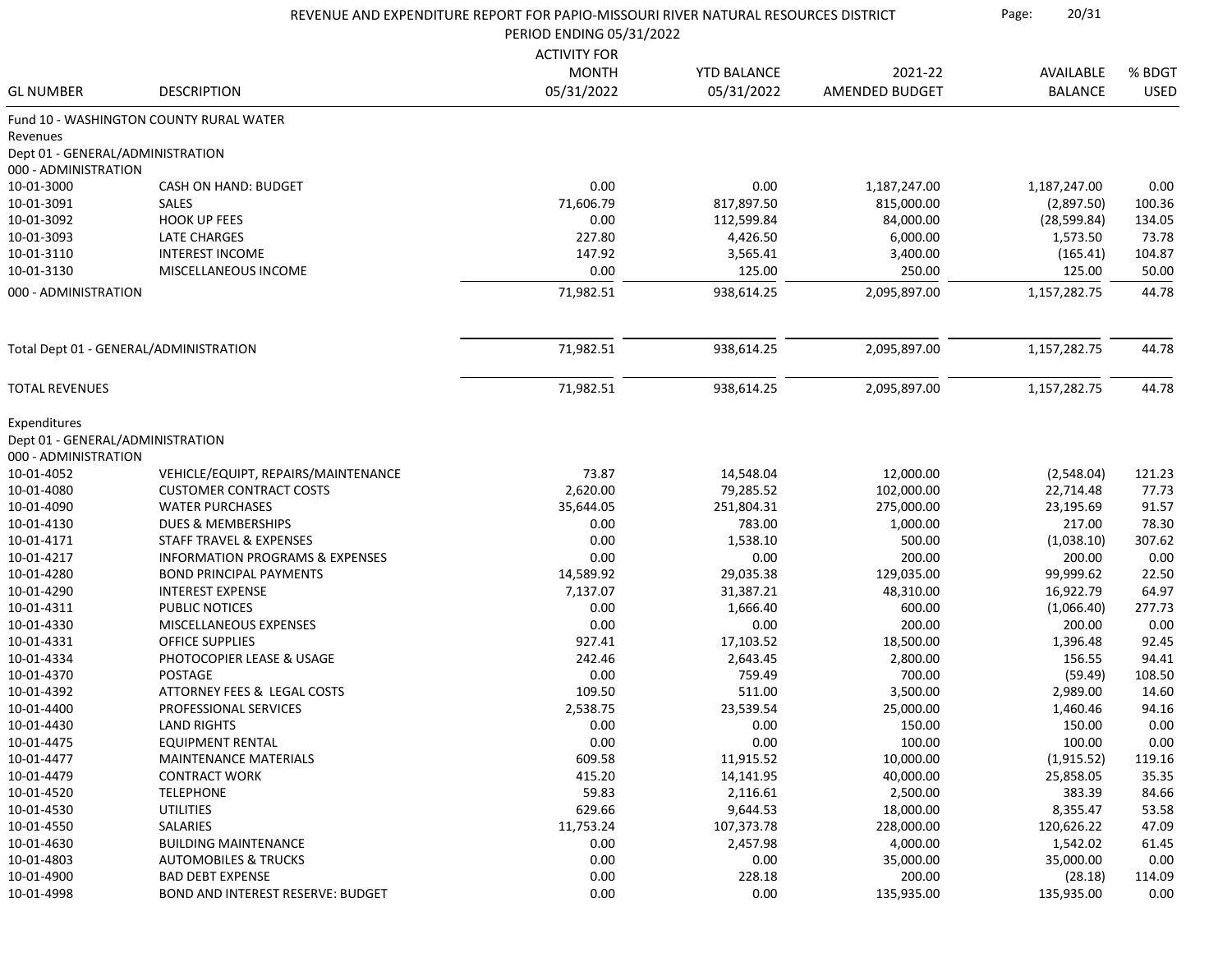|                                           |                                          | REVENUE AND EXPENDITURE REPORT FOR PAPIO-MISSOURI RIVER NATURAL RESOURCES DISTRICT<br>PERIOD ENDING 05/31/2022 |                                  |                           |                             |                       |
|-------------------------------------------|------------------------------------------|----------------------------------------------------------------------------------------------------------------|----------------------------------|---------------------------|-----------------------------|-----------------------|
| <b>GL NUMBER</b>                          | <b>DESCRIPTION</b>                       | <b>ACTIVITY FOR</b><br><b>MONTH</b><br>05/31/2022                                                              | <b>YTD BALANCE</b><br>05/31/2022 | 2021-22<br>AMENDED BUDGET | AVAILABLE<br><b>BALANCE</b> | % BDGT<br><b>USED</b> |
| Expenditures                              | Fund 10 - WASHINGTON COUNTY RURAL WATER  |                                                                                                                |                                  |                           |                             |                       |
| 10-01-4999                                | <b>OPERATIONS RESERVE: BUDGET</b>        | 0.00                                                                                                           | 0.00                             | 1,002,667.00              | 1,002,667.00                | 0.00                  |
| 000 - ADMINISTRATION                      |                                          | 77,350.54                                                                                                      | 602,483.51                       | 2,095,897.00              | 1,493,413.49                | 28.75                 |
|                                           | Total Dept 01 - GENERAL/ADMINISTRATION   | 77,350.54                                                                                                      | 602,483.51                       | 2,095,897.00              | 1,493,413.49                | 28.75                 |
| <b>TOTAL EXPENDITURES</b>                 |                                          | 77,350.54                                                                                                      | 602,483.51                       | 2,095,897.00              | 1,493,413.49                | 28.75                 |
|                                           | Fund 10 - WASHINGTON COUNTY RURAL WATER: |                                                                                                                |                                  |                           |                             |                       |
| <b>TOTAL REVENUES</b>                     |                                          | 71,982.51                                                                                                      | 938,614.25                       | 2,095,897.00              | 1,157,282.75                | 44.78                 |
| <b>TOTAL EXPENDITURES</b>                 |                                          | 77,350.54                                                                                                      | 602,483.51                       | 2,095,897.00              | 1,493,413.49                | 28.75                 |
| <b>NET OF REVENUES &amp; EXPENDITURES</b> |                                          | (5,368.03)                                                                                                     | 336,130.74                       | 0.00                      | (336, 130.74)               | 100.00                |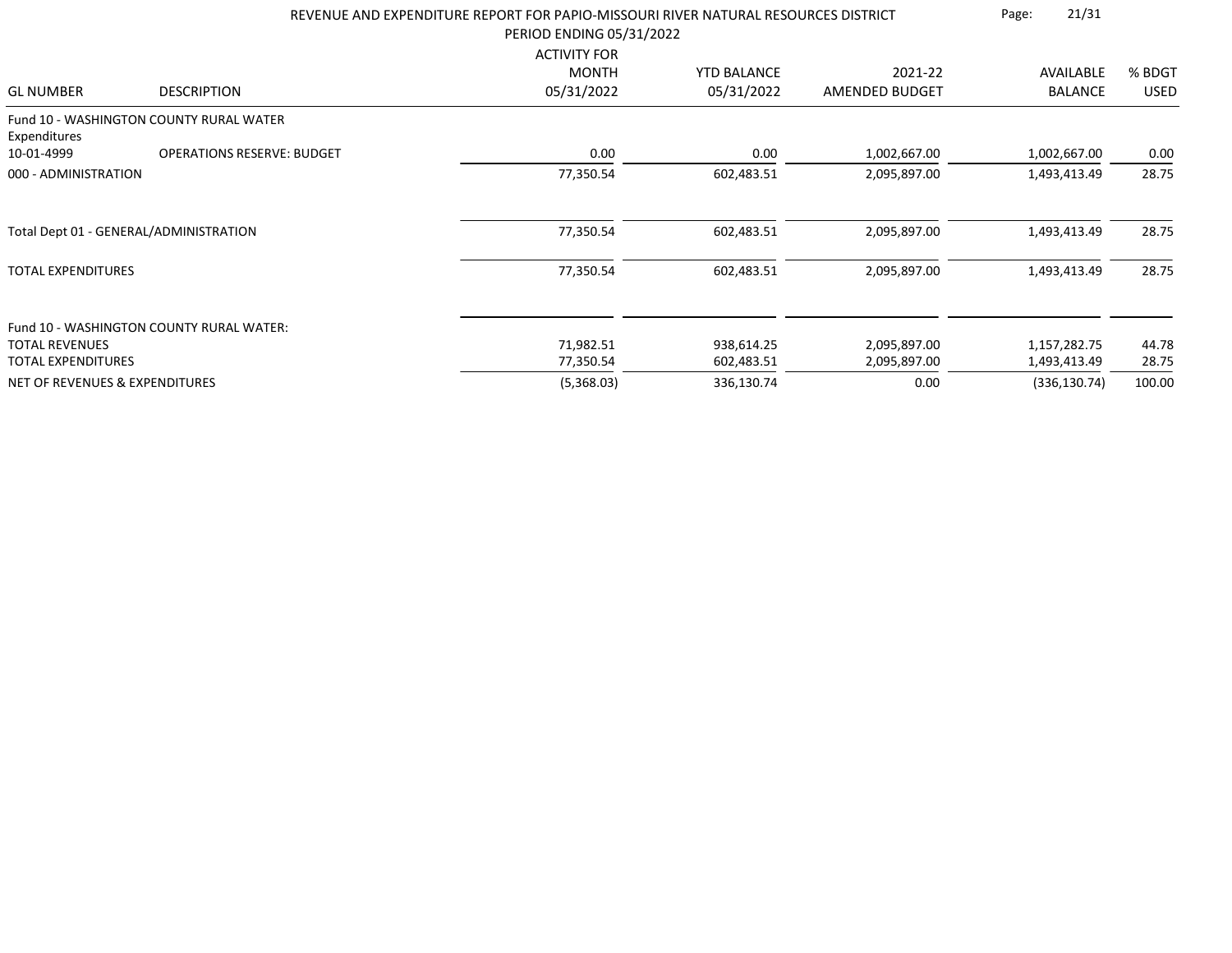|                                        |                                            | REVENUE AND EXPENDITURE REPORT FOR PAPIO-MISSOURI RIVER NATURAL RESOURCES DISTRICT |                    | 22/31<br>Page: |                |             |
|----------------------------------------|--------------------------------------------|------------------------------------------------------------------------------------|--------------------|----------------|----------------|-------------|
|                                        |                                            | PERIOD ENDING 05/31/2022                                                           |                    |                |                |             |
|                                        |                                            | <b>ACTIVITY FOR</b>                                                                |                    |                |                |             |
|                                        |                                            | <b>MONTH</b>                                                                       | <b>YTD BALANCE</b> | 2021-22        | AVAILABLE      | % BDGT      |
| <b>GL NUMBER</b>                       | <b>DESCRIPTION</b>                         | 05/31/2022                                                                         | 05/31/2022         | AMENDED BUDGET | <b>BALANCE</b> | <b>USED</b> |
|                                        | Fund 11 - THURSTON COUNTY RURAL WATER      |                                                                                    |                    |                |                |             |
| Revenues                               |                                            |                                                                                    |                    |                |                |             |
| Dept 01 - GENERAL/ADMINISTRATION       |                                            |                                                                                    |                    |                |                |             |
| 000 - ADMINISTRATION                   |                                            |                                                                                    |                    |                |                |             |
| 11-01-3000                             | <b>CASH ON HAND: BUDGET</b>                | 0.00                                                                               | 0.00               | 180,304.00     | 180,304.00     | 0.00        |
| 11-01-3091                             | <b>SALES</b>                               | 13,238.17                                                                          | 143,371.85         | 150,000.00     | 6,628.15       | 95.58       |
| 11-01-3092                             | <b>HOOK UP FEES</b>                        | 0.00                                                                               | 13,375.00          | 13,625.00      | 250.00         | 98.17       |
| 11-01-3093                             | <b>LATE CHARGES</b>                        | 64.95                                                                              | 1,097.57           | 1,300.00       | 202.43         | 84.43       |
| 11-01-3110                             | <b>INTEREST INCOME</b>                     | 25.06                                                                              | 703.82             | 500.00         | (203.82)       | 140.76      |
| 11-01-3130                             | MISCELLANEOUS INCOME                       | 0.00                                                                               | 425.00             | 100.00         | (325.00)       | 425.00      |
| 000 - ADMINISTRATION                   |                                            | 13,328.18                                                                          | 158,973.24         | 345,829.00     | 186,855.76     | 45.97       |
|                                        |                                            |                                                                                    |                    |                |                |             |
| Total Dept 01 - GENERAL/ADMINISTRATION |                                            | 13,328.18                                                                          | 158,973.24         | 345,829.00     | 186,855.76     | 45.97       |
| <b>TOTAL REVENUES</b>                  |                                            | 13,328.18                                                                          | 158,973.24         | 345,829.00     | 186,855.76     | 45.97       |
| Expenditures                           |                                            |                                                                                    |                    |                |                |             |
| Dept 01 - GENERAL/ADMINISTRATION       |                                            |                                                                                    |                    |                |                |             |
| 000 - ADMINISTRATION                   |                                            |                                                                                    |                    |                |                |             |
| 11-01-4080                             | <b>CUSTOMER CONTRACT COSTS</b>             | 0.00                                                                               | 17,387.24          | 22,000.00      | 4,612.76       | 79.03       |
| 11-01-4090                             | <b>WATER PURCHASES</b>                     | 3,705.85                                                                           | 44,221.92          | 46,000.00      | 1,778.08       | 96.13       |
| 11-01-4130                             | DUES & MEMBERSHIPS                         | 125.00                                                                             | 470.00             | 500.00         | 30.00          | 94.00       |
| 11-01-4171                             | STAFF TRAVEL & EXPENSES                    | 0.00                                                                               | 764.90             | 300.00         | (464.90)       | 254.97      |
| 11-01-4217                             | <b>INFORMATION PROGRAMS &amp; EXPENSES</b> | 0.00                                                                               | 0.00               | 100.00         | 100.00         | 0.00        |
| 11-01-4280                             | <b>BOND PRINCIPAL PAYMENTS</b>             | 0.00                                                                               | 8,333.07           | 27,675.00      | 19,341.93      | 30.11       |
| 11-01-4290                             | <b>INTEREST EXPENSE</b>                    | 0.00                                                                               | 7,629.93           | 14,618.00      | 6,988.07       | 52.20       |
| 11-01-4311                             | <b>PUBLIC NOTICES</b>                      | 0.00                                                                               | 0.00               | 100.00         | 100.00         | 0.00        |
| 11-01-4331                             | <b>OFFICE SUPPLIES</b>                     | 87.59                                                                              | 3,976.53           | 2,000.00       | (1,976.53)     | 198.83      |
| 11-01-4370                             | POSTAGE                                    | 26.95                                                                              | 404.35             | 350.00         | (54.35)        | 115.53      |
| 11-01-4400                             | PROFESSIONAL SERVICES                      | 31.76                                                                              | 1,025.14           | 1,750.00       | 724.86         | 58.58       |
| 11-01-4477                             | <b>MAINTENANCE MATERIALS</b>               | 0.00                                                                               | 1,055.94           | 500.00         | (555.94)       | 211.19      |
| 11-01-4479                             | <b>CONTRACT WORK</b>                       | 0.00                                                                               | 0.00               | 5,000.00       | 5,000.00       | 0.00        |
| 11-01-4520                             | <b>TELEPHONE</b>                           | 62.94                                                                              | 629.12             | 900.00         | 270.88         | 69.90       |
| 11-01-4530                             | UTILITIES                                  | 755.74                                                                             | 8,179.17           | 8,500.00       | 320.83         | 96.23       |
| 11-01-4550                             | SALARIES                                   | 4,404.14                                                                           | 23,440.15          | 34,000.00      | 10,559.85      | 68.94       |
| 11-01-4630                             | <b>BUILDING MAINTENANCE</b>                | 0.00                                                                               | 0.00               | 2,000.00       | 2,000.00       | 0.00        |
| 11-01-4900                             | <b>BAD DEBT EXPENSE</b>                    | 0.00                                                                               | 407.88             | 100.00         | (307.88)       | 407.88      |
| 11-01-4996                             | JR LIEN BOND RESERVE: BUDGET               | 0.00                                                                               | 0.00               | 26,330.00      | 26,330.00      | 0.00        |
| 11-01-4997                             | REPLACEMENT/EXTENSION RESERVE: BUDGET      | 0.00                                                                               | 0.00               | 15,963.00      | 15,963.00      | 0.00        |
| 11-01-4998                             | BOND AND INTEREST RESERVE: BUDGET          | 0.00                                                                               | 0.00               | 20,350.00      | 20,350.00      | 0.00        |
| 11-01-4999                             | <b>OPERATIONS RESERVE: BUDGET</b>          | 0.00                                                                               | 0.00               | 116,793.00     | 116,793.00     | 0.00        |
| 000 - ADMINISTRATION                   |                                            | 9,199.97                                                                           | 117,925.34         | 345,829.00     | 227,903.66     | 34.10       |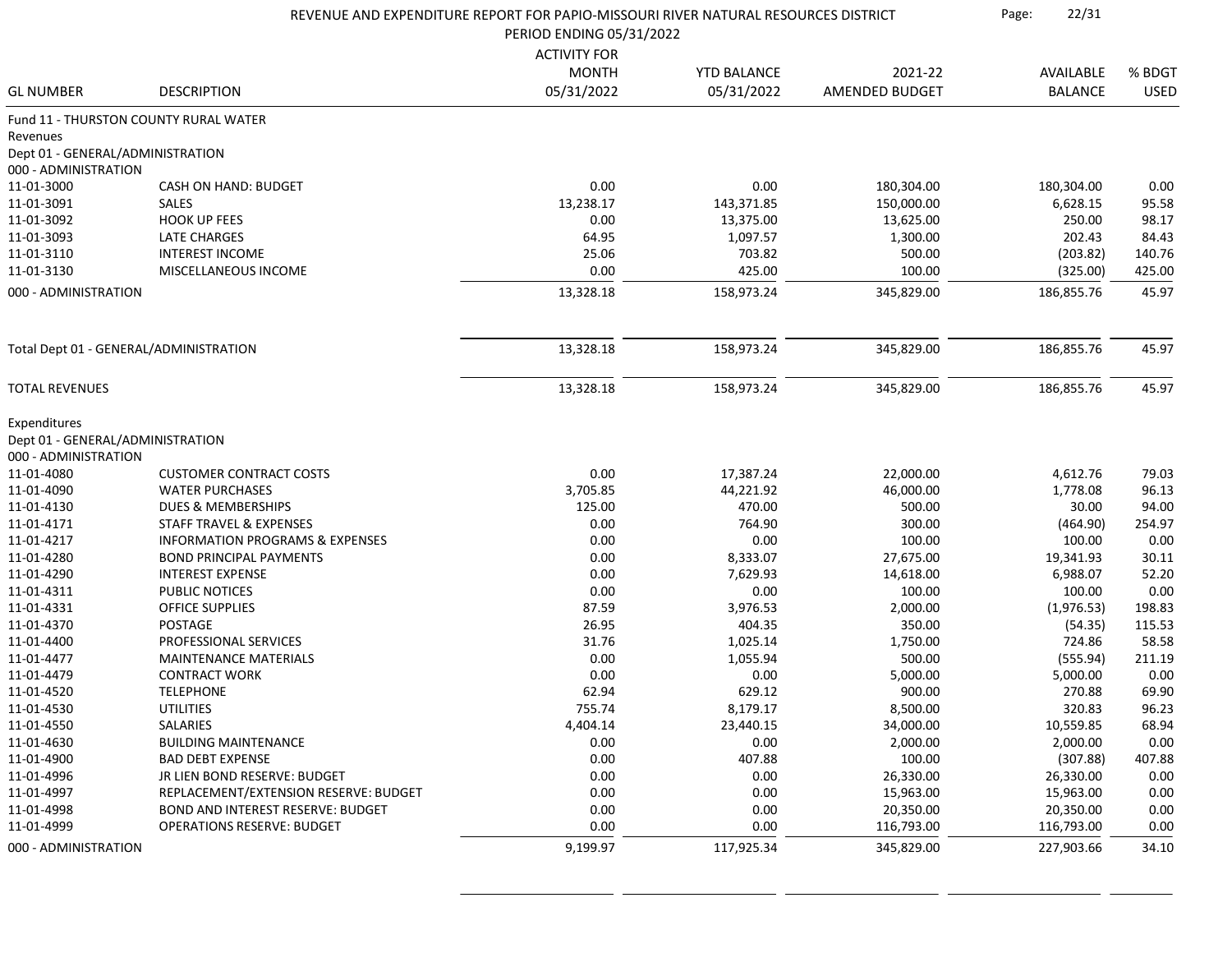|                                |                                              | REVENUE AND EXPENDITURE REPORT FOR PAPIO-MISSOURI RIVER NATURAL RESOURCES DISTRICT<br>PERIOD ENDING 05/31/2022 |                                  |                           | 23/31<br>Page:              |                       |
|--------------------------------|----------------------------------------------|----------------------------------------------------------------------------------------------------------------|----------------------------------|---------------------------|-----------------------------|-----------------------|
| <b>GL NUMBER</b>               | <b>DESCRIPTION</b>                           | <b>ACTIVITY FOR</b><br><b>MONTH</b><br>05/31/2022                                                              | <b>YTD BALANCE</b><br>05/31/2022 | 2021-22<br>AMENDED BUDGET | AVAILABLE<br><b>BALANCE</b> | % BDGT<br><b>USED</b> |
|                                |                                              |                                                                                                                |                                  |                           |                             |                       |
| Expenditures                   | <b>Fund 11 - THURSTON COUNTY RURAL WATER</b> |                                                                                                                |                                  |                           |                             |                       |
|                                | Total Dept 01 - GENERAL/ADMINISTRATION       | 9,199.97                                                                                                       | 117,925.34                       | 345,829.00                | 227,903.66                  | 34.10                 |
| <b>TOTAL EXPENDITURES</b>      |                                              | 9,199.97                                                                                                       | 117,925.34                       | 345,829.00                | 227,903.66                  | 34.10                 |
| <b>TOTAL REVENUES</b>          | Fund 11 - THURSTON COUNTY RURAL WATER:       | 13,328.18                                                                                                      | 158,973.24                       | 345,829.00                | 186,855.76                  | 45.97                 |
| <b>TOTAL EXPENDITURES</b>      |                                              | 9,199.97                                                                                                       | 117,925.34                       | 345,829.00                | 227,903.66                  | 34.10                 |
| NET OF REVENUES & EXPENDITURES |                                              | 4,128.21                                                                                                       | 41,047.90                        | 0.00                      | (41,047.90)                 | 100.00                |
|                                |                                              |                                                                                                                |                                  |                           |                             |                       |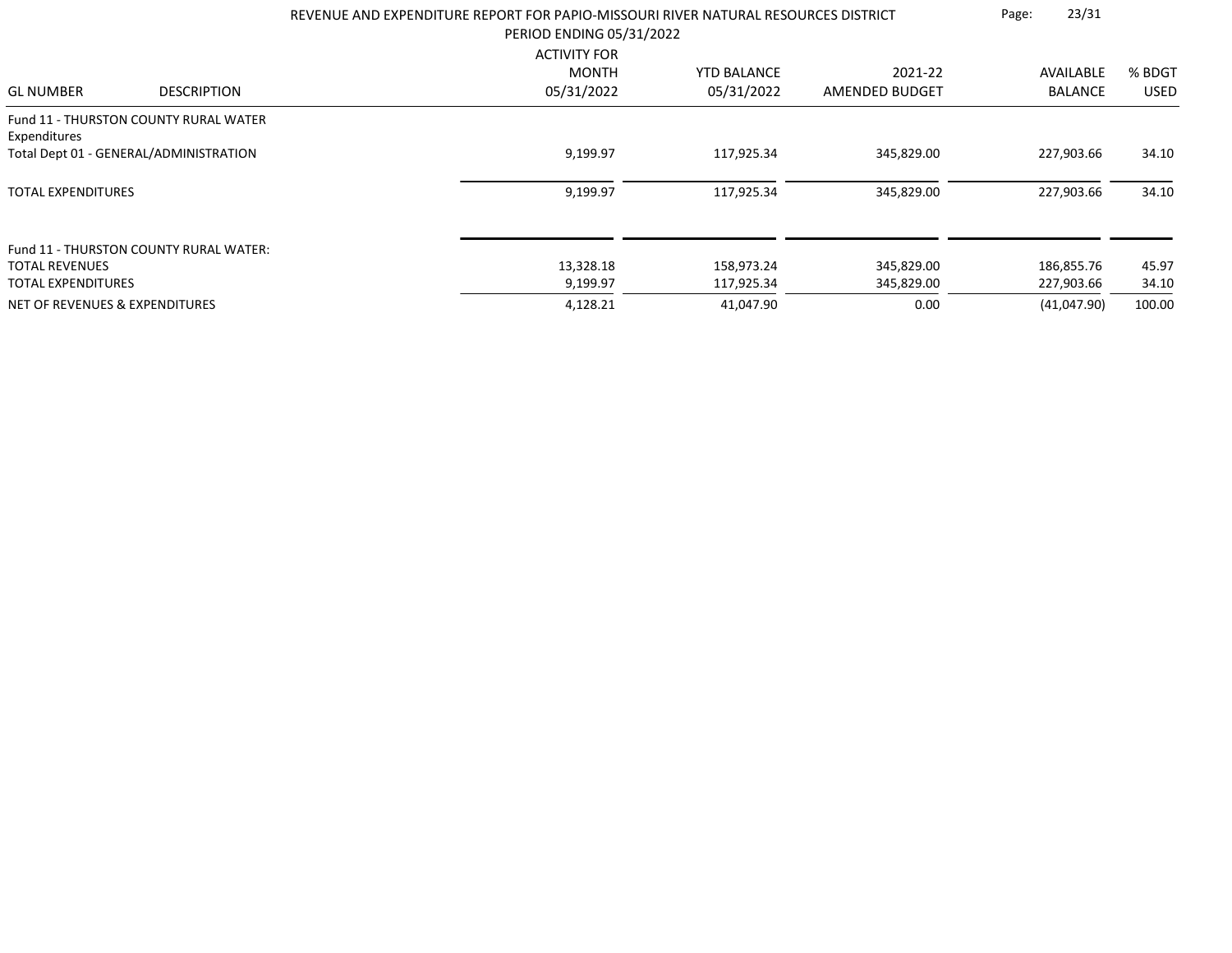|                                  |                                            | REVENUE AND EXPENDITURE REPORT FOR PAPIO-MISSOURI RIVER NATURAL RESOURCES DISTRICT |                    |                       | 24/31<br>Page: |             |
|----------------------------------|--------------------------------------------|------------------------------------------------------------------------------------|--------------------|-----------------------|----------------|-------------|
|                                  |                                            | PERIOD ENDING 05/31/2022                                                           |                    |                       |                |             |
|                                  |                                            | <b>ACTIVITY FOR</b>                                                                |                    |                       |                |             |
|                                  |                                            | <b>MONTH</b>                                                                       | <b>YTD BALANCE</b> | 2021-22               | AVAILABLE      | % BDGT      |
| <b>GL NUMBER</b>                 | <b>DESCRIPTION</b>                         | 05/31/2022                                                                         | 05/31/2022         | <b>AMENDED BUDGET</b> | <b>BALANCE</b> | <b>USED</b> |
|                                  | Fund 12 - DAKOTA COUNTY RURAL WATER        |                                                                                    |                    |                       |                |             |
| Revenues                         |                                            |                                                                                    |                    |                       |                |             |
| Dept 01 - GENERAL/ADMINISTRATION |                                            |                                                                                    |                    |                       |                |             |
| 000 - ADMINISTRATION             |                                            |                                                                                    |                    |                       |                |             |
| 12-01-3000                       | CASH ON HAND: BUDGET                       | 0.00                                                                               | 0.00               | 540,226.00            | 540,226.00     | 0.00        |
| 12-01-3060                       | <b>LOAN PROCEEDS</b>                       | 0.00                                                                               | 0.00               | 3,321,650.00          | 3,321,650.00   | 0.00        |
| 12-01-3091                       | SALES                                      | 29,511.85                                                                          | 336,670.68         | 360,000.00            | 23,329.32      | 93.52       |
| 12-01-3092                       | <b>HOOK UP FEES</b>                        | 240.00                                                                             | 27,956.73          | 15,500.00             | (12, 456.73)   | 180.37      |
| 12-01-3093                       | <b>LATE CHARGES</b>                        | 430.24                                                                             | 4,783.77           | 4,000.00              | (783.77)       | 119.59      |
| 12-01-3110                       | <b>INTEREST INCOME</b>                     | 42.85                                                                              | 600.69             | 1,200.00              | 599.31         | 50.06       |
| 12-01-3130                       | MISCELLANEOUS INCOME                       | 25.00                                                                              | 75.00              | 250.00                | 175.00         | 30.00       |
| 12-01-3901                       | <b>TRANSFER FROM OTHER FUND</b>            | 0.00                                                                               | 0.00               | 50,000.00             | 50,000.00      | 0.00        |
| 000 - ADMINISTRATION             |                                            | 30,249.94                                                                          | 370,086.87         | 4,292,826.00          | 3,922,739.13   | 8.62        |
|                                  | Total Dept 01 - GENERAL/ADMINISTRATION     | 30,249.94                                                                          | 370,086.87         | 4,292,826.00          | 3,922,739.13   | 8.62        |
|                                  |                                            |                                                                                    |                    |                       |                |             |
| <b>TOTAL REVENUES</b>            |                                            | 30,249.94                                                                          | 370,086.87         | 4,292,826.00          | 3,922,739.13   | 8.62        |
| Expenditures                     |                                            |                                                                                    |                    |                       |                |             |
| Dept 01 - GENERAL/ADMINISTRATION |                                            |                                                                                    |                    |                       |                |             |
| 000 - ADMINISTRATION             |                                            |                                                                                    |                    |                       |                |             |
| 12-01-4051                       | VEHICLE/EQUIPT FUEL & MAINT                | 18.86                                                                              | 10,485.93          | 12,000.00             | 1,514.07       | 87.38       |
| 12-01-4080                       | <b>CUSTOMER CONTRACT COSTS</b>             | 3,110.19                                                                           | 12,462.15          | 15,000.00             | 2,537.85       | 83.08       |
| 12-01-4090                       | <b>WATER PURCHASES</b>                     | 11,092.00                                                                          | 85,595.70          | 95,000.00             | 9,404.30       | 90.10       |
| 12-01-4130                       | <b>DUES &amp; MEMBERSHIPS</b>              | 0.00                                                                               | 545.00             | 700.00                | 155.00         | 77.86       |
| 12-01-4171                       | STAFF TRAVEL & EXPENSES                    | 0.00                                                                               | 1,064.90           | 500.00                | (564.90)       | 212.98      |
| 12-01-4217                       | <b>INFORMATION PROGRAMS &amp; EXPENSES</b> | 0.00                                                                               | 0.00               | 100.00                | 100.00         | 0.00        |
| 12-01-4311                       | PUBLIC NOTICES                             | 0.00                                                                               | 0.00               | 100.00                | 100.00         | 0.00        |
| 12-01-4330                       | MISCELLANEOUS EXPENSES                     | 0.00                                                                               | 49.88              | 100.00                | 50.12          | 49.88       |
| 12-01-4331                       | <b>OFFICE SUPPLIES</b>                     | 878.15                                                                             | 8,532.58           | 7,500.00              | (1,032.58)     | 113.77      |
| 12-01-4334                       | PHOTOCOPIER LEASE & USAGE                  | 121.54                                                                             | 1,437.73           | 1,500.00              | 62.27          | 95.85       |
| 12-01-4370                       | <b>POSTAGE</b>                             | 28.80                                                                              | 625.48             | 4,000.00              | 3,374.52       | 15.64       |
| 12-01-4392                       | ATTORNEY FEES & LEGAL COSTS                | 0.00                                                                               | 511.00             | 1,000.00              | 489.00         | 51.10       |
| 12-01-4400                       | PROFESSIONAL SERVICES                      | 358.98                                                                             | 2,442.19           | 5,000.00              | 2,557.81       | 48.84       |
| 12-01-4430                       | <b>LAND RIGHTS</b>                         | 0.00                                                                               | 1,734.70           | 1,500.00              | (234.70)       | 115.65      |
| 12-01-4477                       | <b>MAINTENANCE MATERIALS</b>               | 99.55                                                                              | 15,087.07          | 15,000.00             | (87.07)        | 100.58      |
| 12-01-4479                       | <b>CONTRACT WORK</b>                       | 0.00                                                                               | 13,492.94          | 3,221,208.00          | 3,207,715.06   | 0.42        |
| 12-01-4520                       | <b>TELEPHONE</b>                           | 0.00                                                                               | 981.82             | 2,100.00              | 1,118.18       | 46.75       |
| 12-01-4530                       | <b>UTILITIES</b>                           | 212.32                                                                             | 3,090.83           | 3,800.00              | 709.17         | 81.34       |
| 12-01-4550                       | SALARIES                                   | 15,564.20                                                                          | 184,239.01         | 180,000.00            | (4,239.01)     | 102.36      |
| 12-01-4804                       | OFFICE EQUIPMENT                           | 0.00                                                                               | 818.21             | 500.00                | (318.21)       | 163.64      |
| 12-01-4900                       | <b>BAD DEBT EXPENSE</b>                    | 0.00                                                                               | 0.00               | 100.00                | 100.00         | 0.00        |
| 12-01-4998                       | BOND AND INTEREST RESERVE: BUDGET          | 0.00                                                                               | 0.00               | 150,000.00            | 150,000.00     | 0.00        |
| 12-01-4999                       | <b>OPERATIONS RESERVE: BUDGET</b>          | 0.00                                                                               | 0.00               | 576,118.00            | 576,118.00     | 0.00        |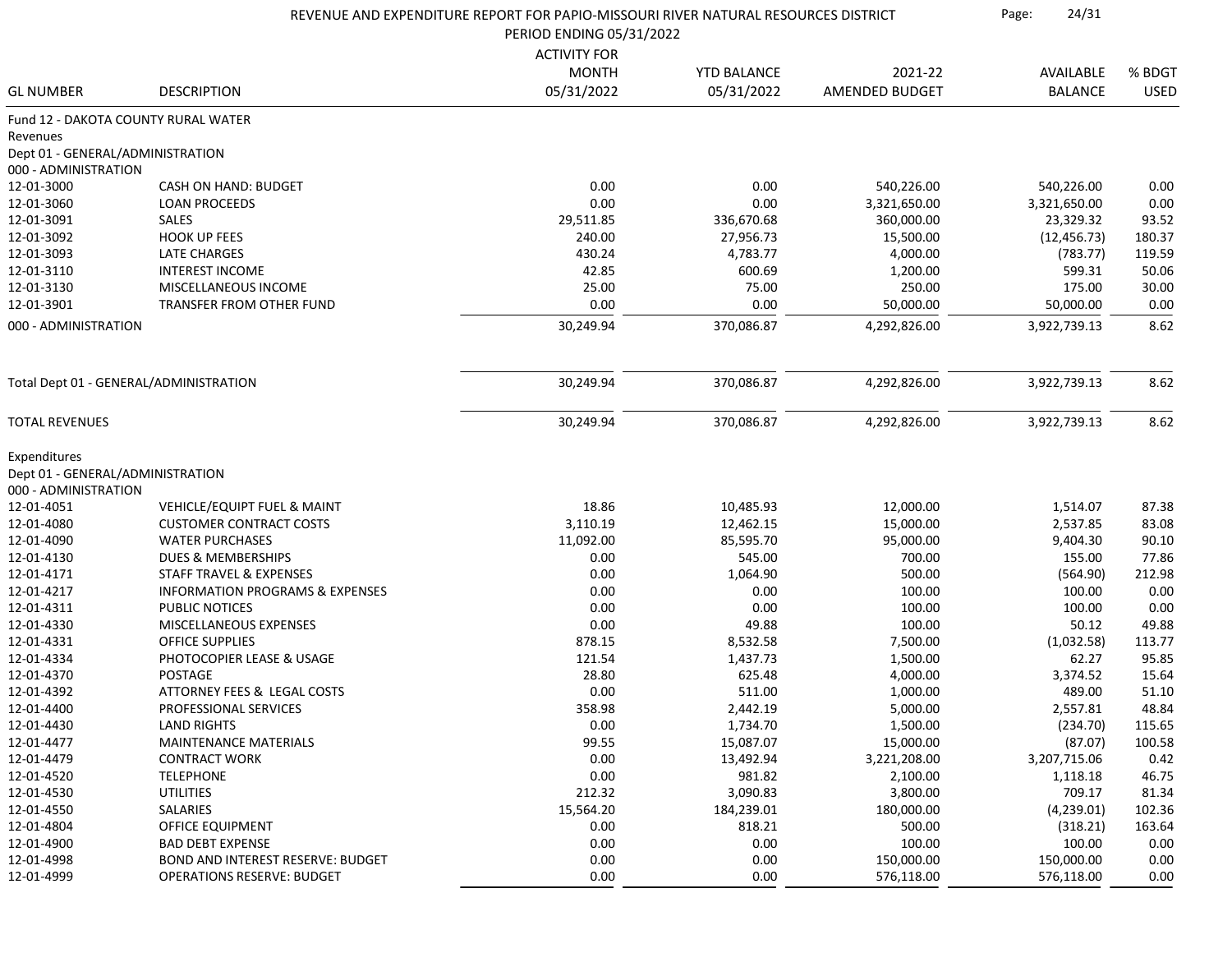|                                |                                        | REVENUE AND EXPENDITURE REPORT FOR PAPIO-MISSOURI RIVER NATURAL RESOURCES DISTRICT<br>PERIOD ENDING 05/31/2022<br><b>ACTIVITY FOR</b> | 25/31<br>Page:     |                |              |             |
|--------------------------------|----------------------------------------|---------------------------------------------------------------------------------------------------------------------------------------|--------------------|----------------|--------------|-------------|
|                                |                                        | <b>MONTH</b>                                                                                                                          | <b>YTD BALANCE</b> | 2021-22        | AVAILABLE    | % BDGT      |
| <b>GL NUMBER</b>               | <b>DESCRIPTION</b>                     | 05/31/2022                                                                                                                            | 05/31/2022         | AMENDED BUDGET | BALANCE      | <b>USED</b> |
| Expenditures                   | Fund 12 - DAKOTA COUNTY RURAL WATER    |                                                                                                                                       |                    |                |              |             |
| 000 - ADMINISTRATION           |                                        | 31,484.59                                                                                                                             | 343,197.12         | 4,292,826.00   | 3,949,628.88 | 7.99        |
|                                | Total Dept 01 - GENERAL/ADMINISTRATION | 31,484.59                                                                                                                             | 343,197.12         | 4,292,826.00   | 3,949,628.88 | 7.99        |
| <b>TOTAL EXPENDITURES</b>      |                                        | 31,484.59                                                                                                                             | 343,197.12         | 4,292,826.00   | 3,949,628.88 | 7.99        |
|                                | Fund 12 - DAKOTA COUNTY RURAL WATER:   |                                                                                                                                       |                    |                |              |             |
| <b>TOTAL REVENUES</b>          |                                        | 30,249.94                                                                                                                             | 370,086.87         | 4,292,826.00   | 3,922,739.13 | 8.62        |
| <b>TOTAL EXPENDITURES</b>      |                                        | 31,484.59                                                                                                                             | 343,197.12         | 4,292,826.00   | 3,949,628.88 | 7.99        |
| NET OF REVENUES & EXPENDITURES |                                        | (1,234.65)                                                                                                                            | 26,889.75          | 0.00           | (26,889.75)  | 100.00      |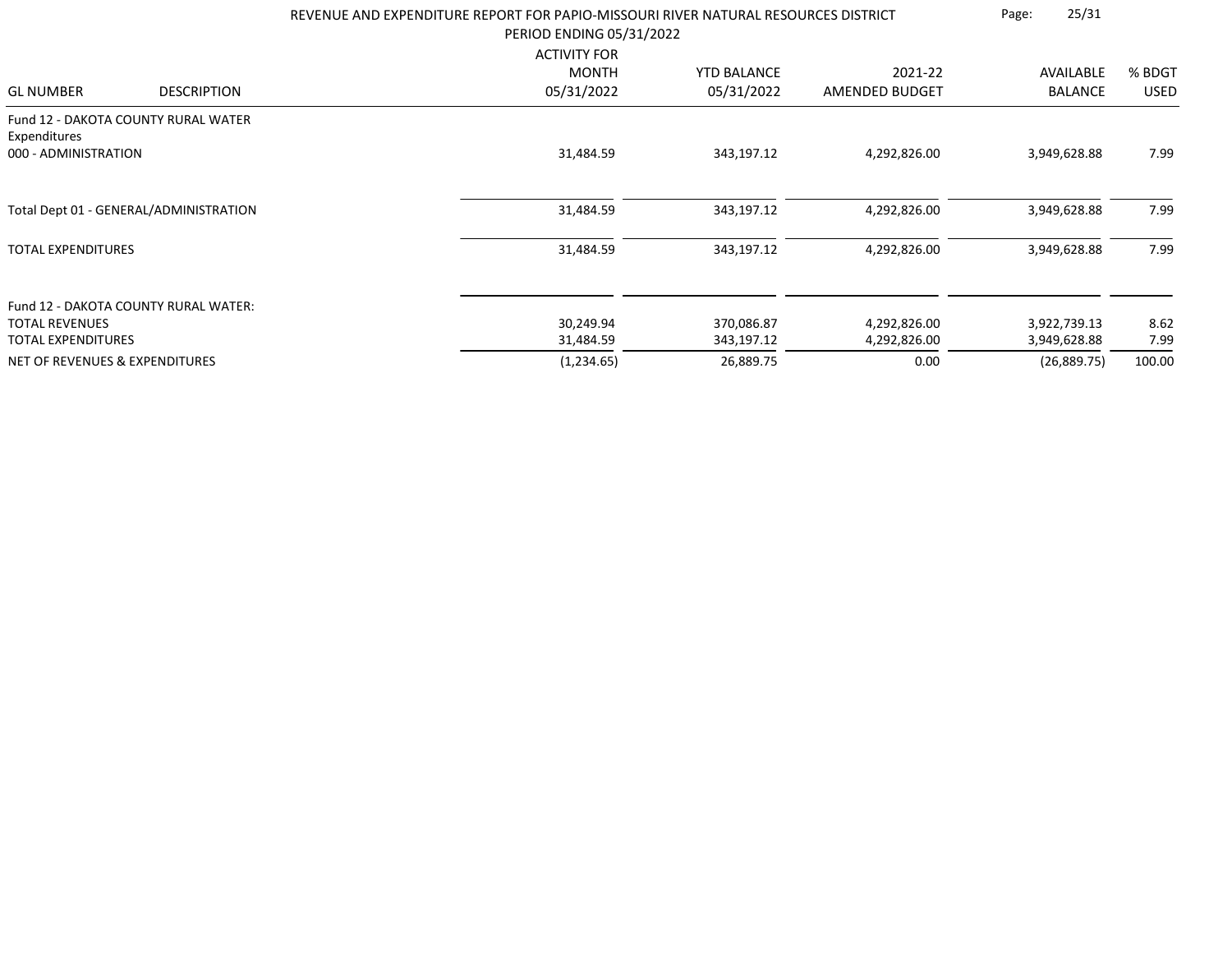|                                                                            |                                   | REVENUE AND EXPENDITURE REPORT FOR PAPIO-MISSOURI RIVER NATURAL RESOURCES DISTRICT |                    |                | Page:<br>26/31 |             |
|----------------------------------------------------------------------------|-----------------------------------|------------------------------------------------------------------------------------|--------------------|----------------|----------------|-------------|
|                                                                            |                                   | PERIOD ENDING 05/31/2022                                                           |                    |                |                |             |
|                                                                            |                                   | <b>ACTIVITY FOR</b>                                                                |                    |                |                |             |
|                                                                            |                                   | <b>MONTH</b>                                                                       | <b>YTD BALANCE</b> | 2021-22        | AVAILABLE      | % BDGT      |
| <b>GL NUMBER</b>                                                           | <b>DESCRIPTION</b>                | 05/31/2022                                                                         | 05/31/2022         | AMENDED BUDGET | <b>BALANCE</b> | <b>USED</b> |
| Fund 15 - ELKHORN BREAKOUT<br>Revenues<br>Dept 01 - GENERAL/ADMINISTRATION |                                   |                                                                                    |                    |                |                |             |
| 000 - ADMINISTRATION                                                       |                                   |                                                                                    |                    |                |                |             |
| 15-01-3000                                                                 | CASH ON HAND: BUDGET              | 0.00                                                                               | 0.00               | 6,666.00       | 6,666.00       | 0.00        |
| 15-01-3110                                                                 | <b>INTEREST INCOME</b>            | 0.90                                                                               | 9.79               | 10.00          | 0.21           | 97.90       |
| 000 - ADMINISTRATION                                                       |                                   | 0.90                                                                               | 9.79               | 6,676.00       | 6,666.21       | 0.15        |
| Total Dept 01 - GENERAL/ADMINISTRATION                                     |                                   | 0.90                                                                               | 9.79               | 6,676.00       | 6,666.21       | 0.15        |
| <b>TOTAL REVENUES</b>                                                      |                                   | 0.90                                                                               | 9.79               | 6,676.00       | 6,666.21       | 0.15        |
| Expenditures<br>Dept 01 - GENERAL/ADMINISTRATION<br>000 - ADMINISTRATION   |                                   |                                                                                    |                    |                |                |             |
| 15-01-4999                                                                 | <b>OPERATIONS RESERVE: BUDGET</b> | 0.00                                                                               | 0.00               | 6,676.00       | 6,676.00       | 0.00        |
| 000 - ADMINISTRATION                                                       |                                   | 0.00                                                                               | 0.00               | 6,676.00       | 6,676.00       | 0.00        |
| Total Dept 01 - GENERAL/ADMINISTRATION                                     |                                   | 0.00                                                                               | 0.00               | 6,676.00       | 6,676.00       | 0.00        |
| <b>TOTAL EXPENDITURES</b>                                                  |                                   | 0.00                                                                               | 0.00               | 6,676.00       | 6,676.00       | 0.00        |
|                                                                            |                                   |                                                                                    |                    |                |                |             |
| Fund 15 - ELKHORN BREAKOUT:                                                |                                   |                                                                                    |                    |                |                |             |
| <b>TOTAL REVENUES</b>                                                      |                                   | 0.90                                                                               | 9.79               | 6,676.00       | 6,666.21       | 0.15        |
| <b>TOTAL EXPENDITURES</b>                                                  |                                   | 0.00                                                                               | 0.00               | 6,676.00       | 6,676.00       | 0.00        |
| <b>NET OF REVENUES &amp; EXPENDITURES</b>                                  |                                   | 0.90                                                                               | 9.79               | 0.00           | (9.79)         | 100.00      |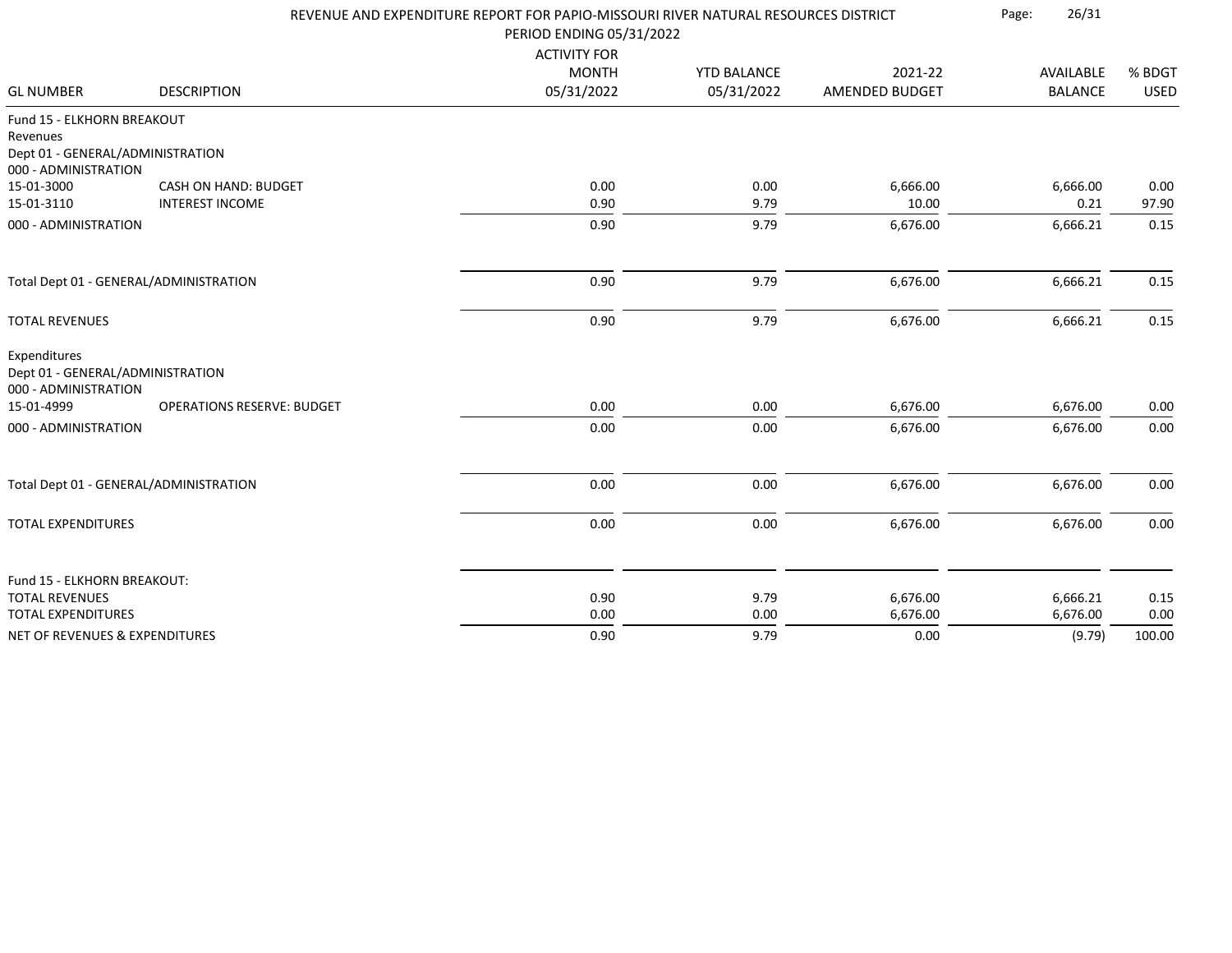|                                                  |                                                    | REVENUE AND EXPENDITURE REPORT FOR PAPIO-MISSOURI RIVER NATURAL RESOURCES DISTRICT |                    |                        | 27/31<br>Page:        |               |
|--------------------------------------------------|----------------------------------------------------|------------------------------------------------------------------------------------|--------------------|------------------------|-----------------------|---------------|
|                                                  |                                                    | PERIOD ENDING 05/31/2022                                                           |                    |                        |                       |               |
|                                                  |                                                    | <b>ACTIVITY FOR</b>                                                                |                    |                        |                       |               |
|                                                  |                                                    | <b>MONTH</b>                                                                       | <b>YTD BALANCE</b> | 2021-22                | AVAILABLE             | % BDGT        |
| <b>GL NUMBER</b>                                 | <b>DESCRIPTION</b>                                 | 05/31/2022                                                                         | 05/31/2022         | <b>AMENDED BUDGET</b>  | <b>BALANCE</b>        | <b>USED</b>   |
| Fund 16 - ELKHORN RIVER PROJECT                  |                                                    |                                                                                    |                    |                        |                       |               |
| Revenues                                         |                                                    |                                                                                    |                    |                        |                       |               |
| Dept 01 - GENERAL/ADMINISTRATION                 |                                                    |                                                                                    |                    |                        |                       |               |
| 000 - ADMINISTRATION                             |                                                    |                                                                                    |                    |                        |                       |               |
| 16-01-3000<br>16-01-3034                         | <b>CASH ON HAND: BUDGET</b><br>SPECIAL ASSESSMENTS | 0.00<br>16,245.96                                                                  | 0.00<br>18,270.59  | 20,258.00<br>20,000.00 | 20,258.00<br>1,729.41 | 0.00<br>91.35 |
| 16-01-3110                                       | <b>INTEREST INCOME</b>                             | 4.45                                                                               | 31.71              | 3.00                   | (28.71)               | 1,057.00      |
| 000 - ADMINISTRATION                             |                                                    | 16,250.41                                                                          | 18,302.30          | 40,261.00              | 21,958.70             | 45.46         |
|                                                  |                                                    |                                                                                    |                    |                        |                       |               |
|                                                  | Total Dept 01 - GENERAL/ADMINISTRATION             | 16,250.41                                                                          | 18,302.30          | 40,261.00              | 21,958.70             | 45.46         |
| <b>TOTAL REVENUES</b>                            |                                                    | 16,250.41                                                                          | 18,302.30          | 40,261.00              | 21,958.70             | 45.46         |
| Expenditures<br>Dept 01 - GENERAL/ADMINISTRATION |                                                    |                                                                                    |                    |                        |                       |               |
| 000 - ADMINISTRATION                             |                                                    |                                                                                    |                    |                        |                       |               |
| 16-01-4550                                       | <b>SALARIES</b>                                    | 0.00                                                                               | 0.00               | 5,000.00               | 5,000.00              | 0.00          |
| 16-01-4999                                       | <b>OPERATIONS RESERVE: BUDGET</b>                  | 0.00                                                                               | 0.00               | 35,261.00              | 35,261.00             | 0.00          |
| 000 - ADMINISTRATION                             |                                                    | 0.00                                                                               | 0.00               | 40,261.00              | 40,261.00             | 0.00          |
|                                                  | Total Dept 01 - GENERAL/ADMINISTRATION             | 0.00                                                                               | 0.00               | 40,261.00              | 40,261.00             | 0.00          |
|                                                  |                                                    |                                                                                    |                    |                        |                       |               |
| <b>TOTAL EXPENDITURES</b>                        |                                                    | 0.00                                                                               | 0.00               | 40,261.00              | 40,261.00             | 0.00          |
| Fund 16 - ELKHORN RIVER PROJECT:                 |                                                    |                                                                                    |                    |                        |                       |               |
| <b>TOTAL REVENUES</b>                            |                                                    | 16,250.41                                                                          | 18,302.30          | 40,261.00              | 21,958.70             | 45.46         |
| <b>TOTAL EXPENDITURES</b>                        |                                                    | 0.00                                                                               | 0.00               | 40,261.00              | 40,261.00             | 0.00          |
| <b>NET OF REVENUES &amp; EXPENDITURES</b>        |                                                    | 16,250.41                                                                          | 18,302.30          | 0.00                   | (18, 302.30)          | 100.00        |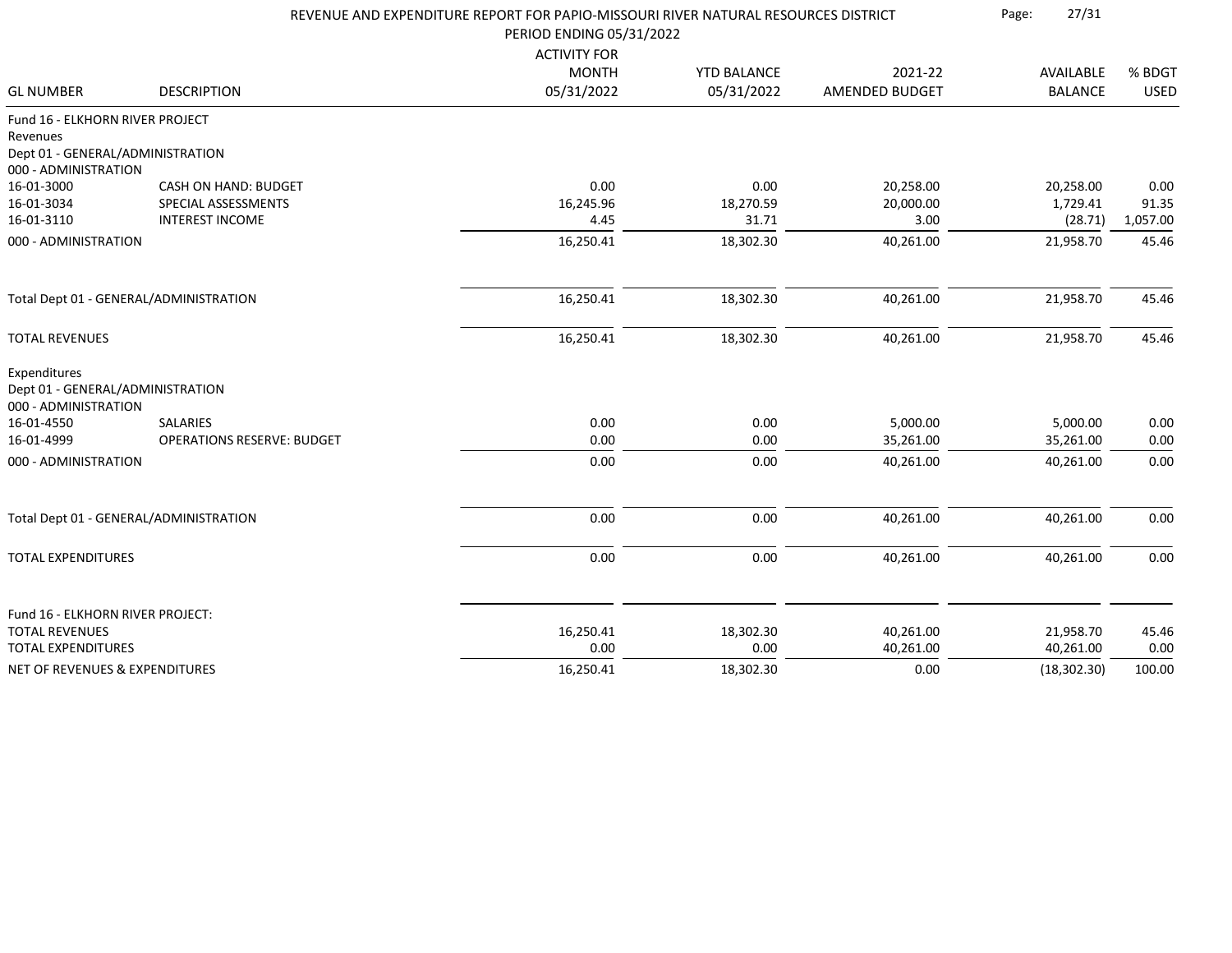|                                        |                                              | REVENUE AND EXPENDITURE REPORT FOR PAPIO-MISSOURI RIVER NATURAL RESOURCES DISTRICT |                    |                       |                    |              |
|----------------------------------------|----------------------------------------------|------------------------------------------------------------------------------------|--------------------|-----------------------|--------------------|--------------|
|                                        |                                              | PERIOD ENDING 05/31/2022                                                           |                    |                       |                    |              |
|                                        |                                              | <b>ACTIVITY FOR</b><br><b>MONTH</b>                                                | <b>YTD BALANCE</b> | 2021-22               | AVAILABLE          | % BDGT       |
| <b>GL NUMBER</b>                       | <b>DESCRIPTION</b>                           | 05/31/2022                                                                         | 05/31/2022         | <b>AMENDED BUDGET</b> | <b>BALANCE</b>     | <b>USED</b>  |
|                                        | Fund 17 - ELK-PIGEON CREEK DRAINAGE PROJECT  |                                                                                    |                    |                       |                    |              |
| Revenues                               |                                              |                                                                                    |                    |                       |                    |              |
| Dept 01 - GENERAL/ADMINISTRATION       |                                              |                                                                                    |                    |                       |                    |              |
| 000 - ADMINISTRATION                   |                                              |                                                                                    |                    |                       |                    |              |
| 17-01-3000                             | CASH ON HAND: BUDGET                         | 0.00                                                                               | 0.00               | 50,481.00             | 50,481.00          | 0.00         |
| 17-01-3034                             | SPECIAL ASSESSMENTS                          | 13,614.61                                                                          | 48,873.19          | 45,000.00             | (3,873.19)         | 108.61       |
| 17-01-3110                             | <b>INTEREST INCOME</b>                       | 12.98                                                                              | 103.61             | 55.00                 | (48.61)            | 188.38       |
| 000 - ADMINISTRATION                   |                                              | 13,627.59                                                                          | 48,976.80          | 95,536.00             | 46,559.20          | 51.27        |
| Total Dept 01 - GENERAL/ADMINISTRATION |                                              | 13,627.59                                                                          | 48,976.80          | 95,536.00             | 46,559.20          | 51.27        |
|                                        |                                              |                                                                                    |                    |                       |                    |              |
| <b>TOTAL REVENUES</b>                  |                                              | 13,627.59                                                                          | 48,976.80          | 95,536.00             | 46,559.20          | 51.27        |
| Expenditures                           |                                              |                                                                                    |                    |                       |                    |              |
| Dept 01 - GENERAL/ADMINISTRATION       |                                              |                                                                                    |                    |                       |                    |              |
| 000 - ADMINISTRATION                   |                                              |                                                                                    |                    |                       |                    |              |
| 17-01-4475<br>17-01-4479               | EQUIPMENT RENTAL<br><b>CONTRACT WORK</b>     | 0.00<br>0.00                                                                       | 0.00               | 500.00<br>1,000.00    | 500.00<br>1,000.00 | 0.00<br>0.00 |
| 17-01-4550                             | <b>SALARIES</b>                              | 0.00                                                                               | 0.00<br>0.00       | 5,000.00              | 5,000.00           | 0.00         |
| 17-01-4901                             | TRANSFER TO OTHER FUND                       | 0.00                                                                               | 0.00               | 88,000.00             | 88,000.00          | 0.00         |
| 17-01-4999                             | <b>OPERATIONS RESERVE: BUDGET</b>            | 0.00                                                                               | 0.00               | 1,036.00              | 1,036.00           | 0.00         |
| 000 - ADMINISTRATION                   |                                              | 0.00                                                                               | 0.00               | 95,536.00             | 95,536.00          | 0.00         |
|                                        |                                              |                                                                                    |                    |                       |                    |              |
| Total Dept 01 - GENERAL/ADMINISTRATION |                                              | 0.00                                                                               | 0.00               | 95,536.00             | 95,536.00          | 0.00         |
| <b>TOTAL EXPENDITURES</b>              |                                              | 0.00                                                                               | 0.00               | 95,536.00             | 95,536.00          | 0.00         |
|                                        |                                              |                                                                                    |                    |                       |                    |              |
| <b>TOTAL REVENUES</b>                  | Fund 17 - ELK-PIGEON CREEK DRAINAGE PROJECT: | 13,627.59                                                                          | 48,976.80          | 95,536.00             | 46,559.20          | 51.27        |
| <b>TOTAL EXPENDITURES</b>              |                                              | 0.00                                                                               | 0.00               | 95,536.00             | 95,536.00          | 0.00         |
| NET OF REVENUES & EXPENDITURES         |                                              | 13,627.59                                                                          | 48,976.80          | 0.00                  | (48, 976.80)       | 100.00       |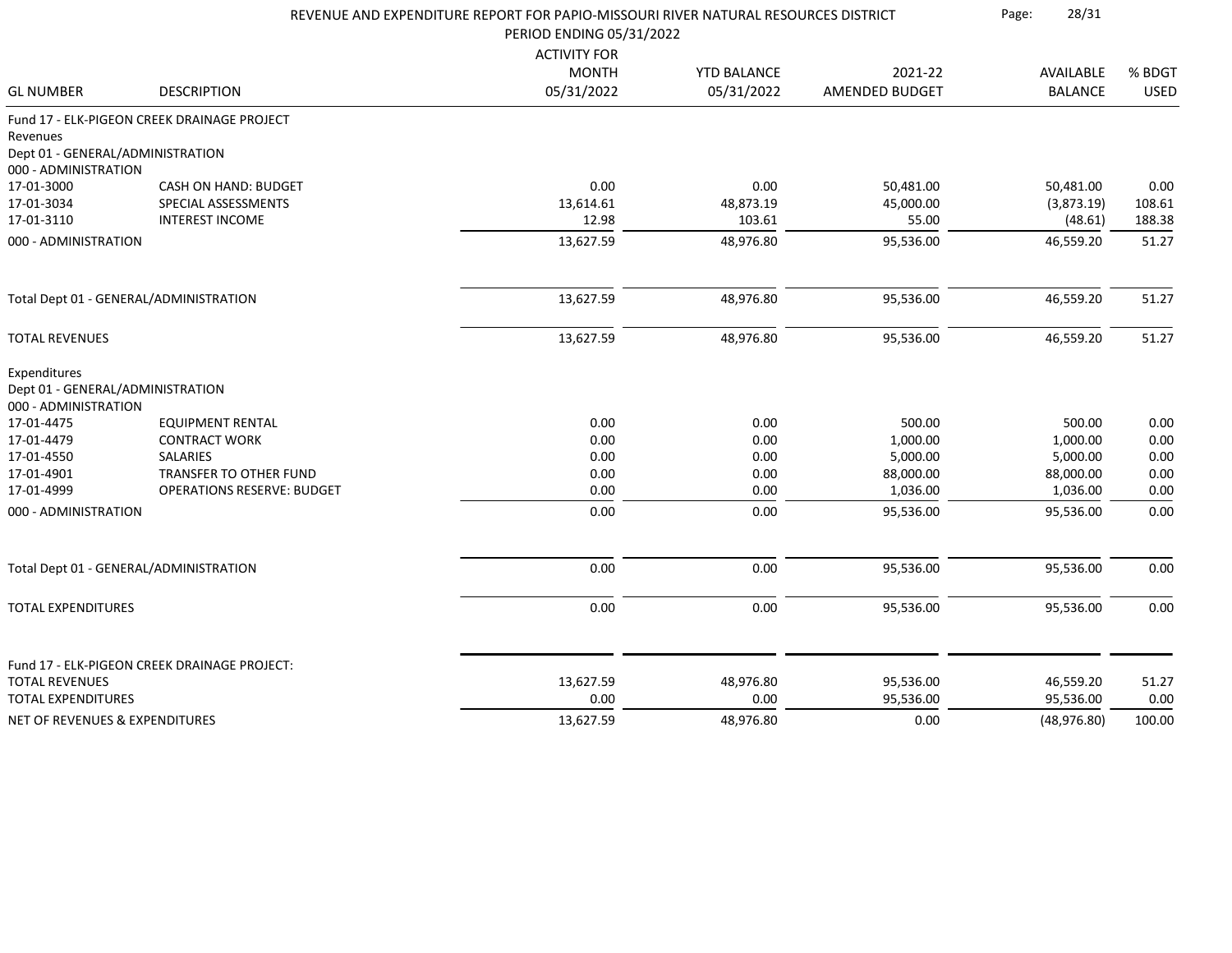|                                  |                                                       | REVENUE AND EXPENDITURE REPORT FOR PAPIO-MISSOURI RIVER NATURAL RESOURCES DISTRICT<br>PERIOD ENDING 05/31/2022 |                    |                      |                      |              |
|----------------------------------|-------------------------------------------------------|----------------------------------------------------------------------------------------------------------------|--------------------|----------------------|----------------------|--------------|
|                                  |                                                       | <b>ACTIVITY FOR</b>                                                                                            |                    |                      |                      |              |
|                                  |                                                       | <b>MONTH</b>                                                                                                   | <b>YTD BALANCE</b> | 2021-22              | AVAILABLE            | % BDGT       |
| <b>GL NUMBER</b>                 | <b>DESCRIPTION</b>                                    | 05/31/2022                                                                                                     | 05/31/2022         | AMENDED BUDGET       | <b>BALANCE</b>       | <b>USED</b>  |
|                                  | Fund 18 - WESTERN SARPY DRAINAGE PROJECT              |                                                                                                                |                    |                      |                      |              |
| Revenues                         |                                                       |                                                                                                                |                    |                      |                      |              |
| Dept 01 - GENERAL/ADMINISTRATION |                                                       |                                                                                                                |                    |                      |                      |              |
| 000 - ADMINISTRATION             |                                                       |                                                                                                                |                    |                      |                      |              |
| 18-01-3000                       | <b>CASH ON HAND: BUDGET</b>                           | 0.00                                                                                                           | 0.00               | 49,007.00            | 49,007.00            | 0.00         |
| 18-01-3034                       | SPECIAL ASSESSMENTS                                   | 1,919.53                                                                                                       | 19,653.80          | 15,000.00            | (4,653.80)           | 131.03       |
| 18-01-3110                       | <b>INTEREST INCOME</b>                                | 4.58                                                                                                           | 67.40              | 50.00                | (17.40)              | 134.80       |
| 000 - ADMINISTRATION             |                                                       | 1,924.11                                                                                                       | 19,721.20          | 64,057.00            | 44,335.80            | 30.79        |
|                                  | Total Dept 01 - GENERAL/ADMINISTRATION                | 1,924.11                                                                                                       | 19,721.20          | 64,057.00            | 44,335.80            | 30.79        |
|                                  |                                                       |                                                                                                                |                    |                      |                      |              |
| <b>TOTAL REVENUES</b>            |                                                       | 1,924.11                                                                                                       | 19,721.20          | 64,057.00            | 44,335.80            | 30.79        |
| Expenditures                     |                                                       |                                                                                                                |                    |                      |                      |              |
| Dept 01 - GENERAL/ADMINISTRATION |                                                       |                                                                                                                |                    |                      |                      |              |
| 000 - ADMINISTRATION             |                                                       |                                                                                                                |                    |                      |                      |              |
| 18-01-4400<br>18-01-4477         | PROFESSIONAL SERVICES<br><b>MAINTENANCE MATERIALS</b> | 0.00<br>0.00                                                                                                   | 0.00<br>0.00       | 5,500.00<br>3,000.00 | 5,500.00<br>3,000.00 | 0.00<br>0.00 |
| 18-01-4479                       | <b>CONTRACT WORK</b>                                  | 0.00                                                                                                           | 38,800.00          | 5,000.00             | (33,800.00)          | 776.00       |
| 18-01-4550                       | <b>SALARIES</b>                                       | 0.00                                                                                                           | 0.00               | 10,000.00            | 10,000.00            | 0.00         |
| 18-01-4999                       | <b>OPERATIONS RESERVE: BUDGET</b>                     | 0.00                                                                                                           | 0.00               | 40,557.00            | 40,557.00            | 0.00         |
| 000 - ADMINISTRATION             |                                                       | 0.00                                                                                                           | 38,800.00          | 64,057.00            | 25,257.00            | 60.57        |
|                                  |                                                       |                                                                                                                |                    |                      |                      |              |
|                                  | Total Dept 01 - GENERAL/ADMINISTRATION                | 0.00                                                                                                           | 38,800.00          | 64,057.00            | 25,257.00            | 60.57        |
| <b>TOTAL EXPENDITURES</b>        |                                                       | 0.00                                                                                                           | 38,800.00          | 64,057.00            | 25,257.00            | 60.57        |
|                                  |                                                       |                                                                                                                |                    |                      |                      |              |
|                                  | Fund 18 - WESTERN SARPY DRAINAGE PROJECT:             |                                                                                                                |                    |                      |                      |              |
| <b>TOTAL REVENUES</b>            |                                                       | 1,924.11                                                                                                       | 19,721.20          | 64,057.00            | 44,335.80            | 30.79        |
| <b>TOTAL EXPENDITURES</b>        |                                                       | 0.00                                                                                                           | 38,800.00          | 64,057.00            | 25,257.00            | 60.57        |
| NET OF REVENUES & EXPENDITURES   |                                                       | 1,924.11                                                                                                       | (19,078.80)        | 0.00                 | 19.078.80            | 100.00       |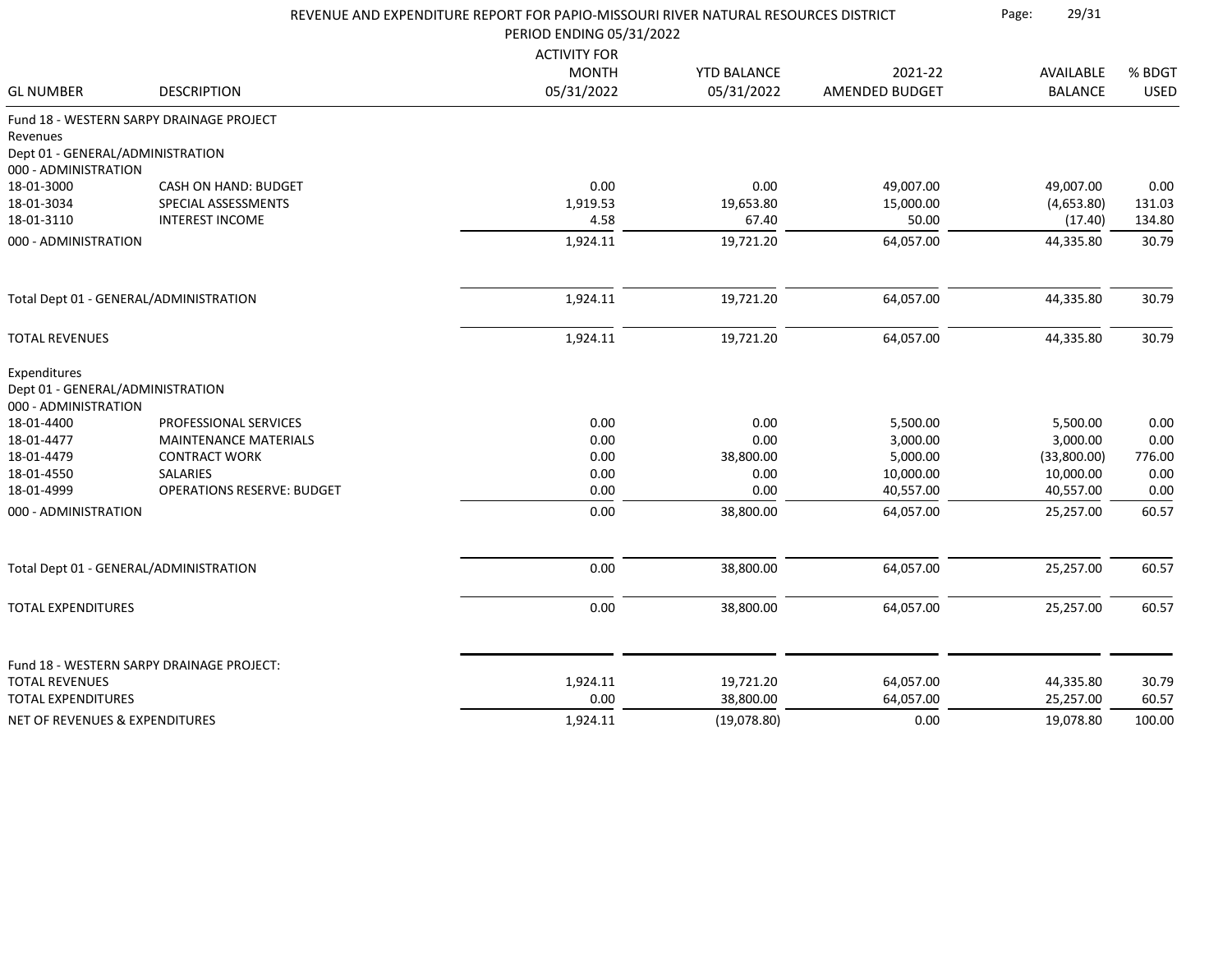|                                                                          |                                                  | REVENUE AND EXPENDITURE REPORT FOR PAPIO-MISSOURI RIVER NATURAL RESOURCES DISTRICT<br>PERIOD ENDING 05/31/2022 |                                  |                                  | 30/31<br>Page:              |                       |  |
|--------------------------------------------------------------------------|--------------------------------------------------|----------------------------------------------------------------------------------------------------------------|----------------------------------|----------------------------------|-----------------------------|-----------------------|--|
| <b>GL NUMBER</b>                                                         | <b>DESCRIPTION</b>                               | <b>ACTIVITY FOR</b><br><b>MONTH</b><br>05/31/2022                                                              | <b>YTD BALANCE</b><br>05/31/2022 | 2021-22<br><b>AMENDED BUDGET</b> | AVAILABLE<br><b>BALANCE</b> | % BDGT<br><b>USED</b> |  |
| Revenues<br>Dept 01 - GENERAL/ADMINISTRATION<br>000 - ADMINISTRATION     | Fund 25 - PAPILLION CREEK WATERSHED PARTNERSHIP  |                                                                                                                |                                  |                                  |                             |                       |  |
| 25-01-3000                                                               | CASH ON HAND: BUDGET                             | 0.00                                                                                                           | 0.00                             | 297,334.00                       | 297,334.00                  | 0.00                  |  |
| 25-01-3110                                                               | <b>INTEREST INCOME</b>                           | 40.22                                                                                                          | 435.42                           | 200.00                           | (235.42)                    | 217.71                |  |
| 25-01-3120                                                               | CONTRIBUTIONS/REIMB/COST SHARES                  | 17,750.00                                                                                                      | 28,500.00                        | 379,750.00                       | 351,250.00                  | 7.50                  |  |
| 000 - ADMINISTRATION                                                     |                                                  | 17,790.22                                                                                                      | 28,935.42                        | 677,284.00                       | 648,348.58                  | 4.27                  |  |
| Total Dept 01 - GENERAL/ADMINISTRATION                                   |                                                  | 17,790.22                                                                                                      | 28,935.42                        | 677,284.00                       | 648,348.58                  | 4.27                  |  |
| <b>TOTAL REVENUES</b>                                                    |                                                  | 17,790.22                                                                                                      | 28,935.42                        | 677,284.00                       | 648,348.58                  | 4.27                  |  |
| Expenditures<br>Dept 01 - GENERAL/ADMINISTRATION<br>000 - ADMINISTRATION |                                                  |                                                                                                                |                                  |                                  |                             |                       |  |
| 25-01-4195                                                               | CONTRIBUTIONS/REIM/COST SHARES                   | 310,397.00                                                                                                     | 310,397.00                       | 310,397.00                       | 0.00                        | 100.00                |  |
| 25-01-4330                                                               | MISCELLANEOUS EXPENSES                           | 2,500.00                                                                                                       | 2,500.00                         | 3,000.00                         | 500.00                      | 83.33                 |  |
| 25-01-4400                                                               | PROFESSIONAL SERVICES                            | 0.00                                                                                                           | 21,484.31                        | 70,000.00                        | 48,515.69                   | 30.69                 |  |
| 25-01-4999                                                               | <b>OPERATIONS RESERVE: BUDGET</b>                | 0.00                                                                                                           | 0.00                             | 293,887.00                       | 293,887.00                  | 0.00                  |  |
| 000 - ADMINISTRATION                                                     |                                                  | 312,897.00                                                                                                     | 334,381.31                       | 677,284.00                       | 342,902.69                  | 49.37                 |  |
| Total Dept 01 - GENERAL/ADMINISTRATION                                   |                                                  | 312,897.00                                                                                                     | 334,381.31                       | 677,284.00                       | 342,902.69                  | 49.37                 |  |
| <b>TOTAL EXPENDITURES</b>                                                |                                                  | 312,897.00                                                                                                     | 334,381.31                       | 677,284.00                       | 342,902.69                  | 49.37                 |  |
|                                                                          | Fund 25 - PAPILLION CREEK WATERSHED PARTNERSHIP: |                                                                                                                |                                  |                                  |                             |                       |  |
| <b>TOTAL REVENUES</b>                                                    |                                                  | 17,790.22                                                                                                      | 28,935.42                        | 677,284.00                       | 648,348.58                  | 4.27                  |  |
| <b>TOTAL EXPENDITURES</b>                                                |                                                  | 312,897.00                                                                                                     | 334,381.31                       | 677,284.00                       | 342,902.69                  | 49.37                 |  |
| <b>NET OF REVENUES &amp; EXPENDITURES</b>                                |                                                  | (295, 106.78)                                                                                                  | (305, 445.89)                    | 0.00                             | 305,445.89                  | 100.00                |  |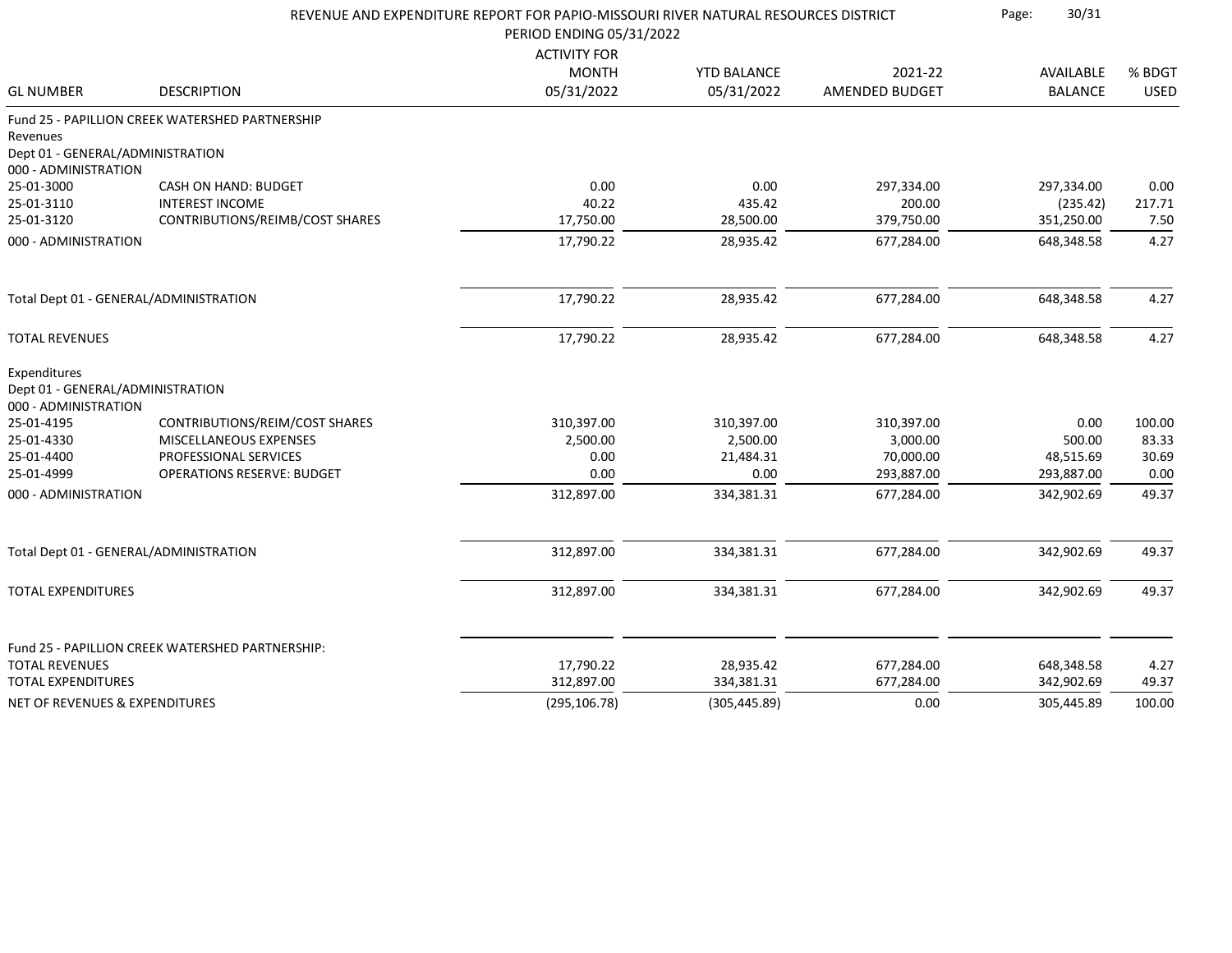|                                                                          |                                                 | REVENUE AND EXPENDITURE REPORT FOR PAPIO-MISSOURI RIVER NATURAL RESOURCES DISTRICT |                                |                                  | 31/31<br>Page:                 |                 |  |
|--------------------------------------------------------------------------|-------------------------------------------------|------------------------------------------------------------------------------------|--------------------------------|----------------------------------|--------------------------------|-----------------|--|
|                                                                          |                                                 | PERIOD ENDING 05/31/2022<br><b>ACTIVITY FOR</b>                                    |                                |                                  |                                |                 |  |
|                                                                          |                                                 | <b>MONTH</b>                                                                       | <b>YTD BALANCE</b>             | 2021-22                          | AVAILABLE                      | % BDGT          |  |
| <b>GL NUMBER</b>                                                         | <b>DESCRIPTION</b>                              | 05/31/2022                                                                         | 05/31/2022                     | AMENDED BUDGET                   | <b>BALANCE</b>                 | <b>USED</b>     |  |
|                                                                          | Fund 26 - SOUTHERN SARPY WATERSHED PARTNERSHIP  |                                                                                    |                                |                                  |                                |                 |  |
| Revenues                                                                 |                                                 |                                                                                    |                                |                                  |                                |                 |  |
| Dept 01 - GENERAL/ADMINISTRATION                                         |                                                 |                                                                                    |                                |                                  |                                |                 |  |
| 000 - ADMINISTRATION                                                     |                                                 |                                                                                    |                                |                                  |                                |                 |  |
| 26-01-3000                                                               | CASH ON HAND: BUDGET                            | 0.00                                                                               | 0.00                           | 2,713,863.00                     | 2,713,863.00                   | 0.00            |  |
| 26-01-3032                                                               | <b>WATERSHED FEES</b><br><b>INTEREST INCOME</b> | 0.00                                                                               | 210,372.04                     | 100,000.00                       | (110, 372.04)                  | 210.37          |  |
| 26-01-3110<br>26-01-3120                                                 | CONTRIBUTIONS/REIMB/COST SHARES                 | 364.80<br>52,000.00                                                                | 4,066.34<br>52,000.00          | 2,000.00<br>200,000.00           | (2,066.34)<br>148,000.00       | 203.32<br>26.00 |  |
| 000 - ADMINISTRATION                                                     |                                                 | 52,364.80                                                                          | 266,438.38                     | 3,015,863.00                     | 2,749,424.62                   | 8.83            |  |
|                                                                          |                                                 |                                                                                    |                                |                                  |                                |                 |  |
|                                                                          | Total Dept 01 - GENERAL/ADMINISTRATION          | 52,364.80                                                                          | 266,438.38                     | 3,015,863.00                     | 2,749,424.62                   | 8.83            |  |
| <b>TOTAL REVENUES</b>                                                    |                                                 | 52,364.80                                                                          | 266,438.38                     | 3,015,863.00                     | 2,749,424.62                   | 8.83            |  |
| Expenditures<br>Dept 01 - GENERAL/ADMINISTRATION<br>000 - ADMINISTRATION |                                                 |                                                                                    |                                |                                  |                                |                 |  |
| 26-01-4330                                                               | MISCELLANEOUS EXPENSES                          | 0.00                                                                               | 0.00                           | 200.00                           | 200.00                         | 0.00            |  |
| 26-01-4400                                                               | PROFESSIONAL SERVICES                           | 62,329.25                                                                          | 337,785.50                     | 450,000.00                       | 112,214.50                     | 75.06           |  |
| 26-01-4999                                                               | <b>OPERATIONS RESERVE: BUDGET</b>               | 0.00                                                                               | 0.00                           | 2,565,663.00                     | 2,565,663.00                   | 0.00            |  |
| 000 - ADMINISTRATION                                                     |                                                 | 62,329.25                                                                          | 337,785.50                     | 3,015,863.00                     | 2,678,077.50                   | 11.20           |  |
|                                                                          | Total Dept 01 - GENERAL/ADMINISTRATION          | 62,329.25                                                                          | 337,785.50                     | 3,015,863.00                     | 2,678,077.50                   | 11.20           |  |
| <b>TOTAL EXPENDITURES</b>                                                |                                                 | 62,329.25                                                                          | 337,785.50                     | 3,015,863.00                     | 2,678,077.50                   | 11.20           |  |
|                                                                          |                                                 |                                                                                    |                                |                                  |                                |                 |  |
|                                                                          | Fund 26 - SOUTHERN SARPY WATERSHED PARTNERSHIP: |                                                                                    |                                |                                  |                                |                 |  |
| <b>TOTAL REVENUES</b>                                                    |                                                 | 52,364.80                                                                          | 266,438.38                     | 3,015,863.00                     | 2,749,424.62                   | 8.83            |  |
| <b>TOTAL EXPENDITURES</b>                                                |                                                 | 62,329.25                                                                          | 337,785.50                     | 3,015,863.00                     | 2,678,077.50                   | 11.20           |  |
| NET OF REVENUES & EXPENDITURES                                           |                                                 | (9,964.45)                                                                         | (71, 347.12)                   | 0.00                             | 71,347.12                      | 100.00          |  |
|                                                                          |                                                 |                                                                                    |                                |                                  |                                |                 |  |
| <b>TOTAL REVENUES - ALL FUNDS</b><br>TOTAL EXPENDITURES - ALL FUNDS      |                                                 | 3,063,134.86<br>10,718,425.68                                                      | 69,073,402.62<br>44,522,766.29 | 109,816,402.00<br>109,816,402.00 | 40,742,999.38<br>65,293,635.71 | 62.90<br>40.54  |  |
|                                                                          |                                                 |                                                                                    |                                |                                  |                                |                 |  |
| NET OF REVENUES & EXPENDITURES                                           |                                                 | (7,655,290.82)                                                                     | 24,550,636.33                  | 0.00                             | (24, 550, 636.33)              | 100.00          |  |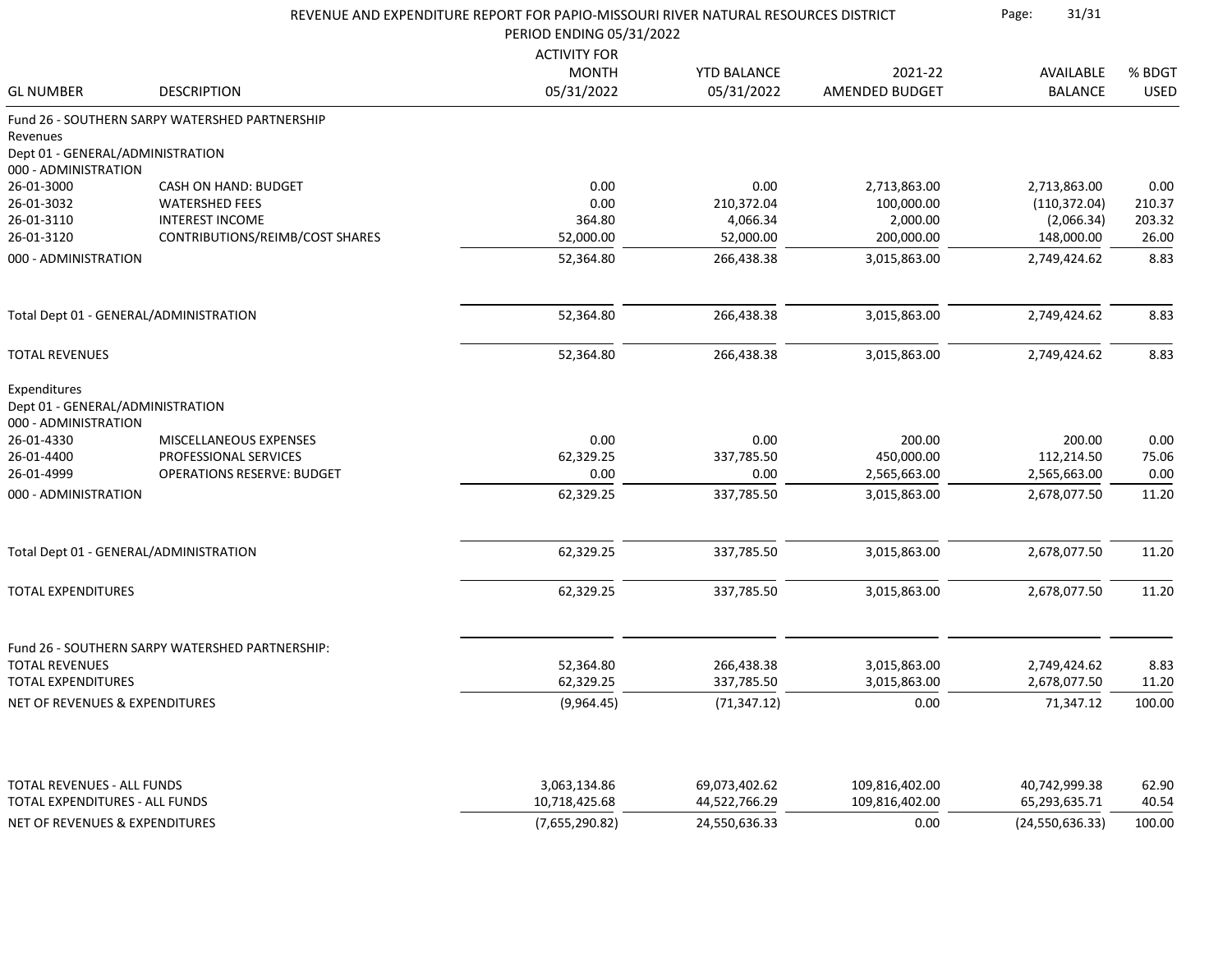## Papio‑Missouri River Natural Resources District

Pursuant to Section 2‑3220, R.S.S., l975, the following is a listing of expenditures of the District for the period of May 13, 2022 through June 9, 2022.

| <b>AFLAC</b>                        |                        | 05/13/2022 EMPLOYEE HEALTH INSURANCE           | 01-01-4151     | \$  | 526.69     |
|-------------------------------------|------------------------|------------------------------------------------|----------------|-----|------------|
| ALLIED UNIVERSAL SECURITY SERVICES  |                        | 05/13/2022 NRC EVENING SECURITY                | 01-06-4479-264 | \$  | 148.32     |
| ALLIED UNIVERSAL SECURITY SERVICES  | 05/13/2022             | <b>CHALCO HILLS SECURITY</b>                   | 01-06-4479-264 | \$  | 2,281.25   |
| AMERICAN BROADBAND                  |                        | 05/13/2022   WALTHILL PHONE                    | 01-01-4520-404 | \$  | 158.32     |
| AMERICAN BROADBAND                  |                        | 05/13/2022 BLAIR PHONE                         | 01-01-4520-401 | S   | 444.29     |
| <b>COX BUSINESS SERVICES</b>        |                        | 05/13/2022 PARK RESIDENCE INTERNET             | 01-06-4530-403 | \$. | 111.73     |
| <b>COX BUSINESS SERVICES</b>        |                        | 05/13/2022 O&M INTERNET SERVICE                | 01-01-4530-400 | \$. | 198.40     |
| DAVID MOHR                          |                        | 05/13/2022 319 SEPTIC SYSTEM ASSISTANCE        | 01-04-4195-503 | \$  | 6,892.50   |
| <b>GEORGETTE D. ASHBY</b>           |                        | 05/13/2022 SUBCOMMITTEE MEETING SECURITY       | 01-01-4071     | \$  | 120.00     |
| GILL HAULING, INC.                  |                        | 05/13/2022   DCSC TRASH SERVICE                | 01-01-4630-405 | \$. | 95.12      |
| KING'S DISPOSAL CO                  |                        | 05/13/2022 WALTHILL TRASH SERVICE              | 01-01-4630-404 | \$  | 30.00      |
| KIRK MERRYWEATHER                   |                        | 05/13/2022 FLOW METER ASSISTANCE               | 01-05-4195-184 | \$  | 12,071.25  |
| LINCOLN NATIONAL LIFE               |                        | 05/13/2022 457 CONTRIBUTIONS                   | 01-01-2075     | \$  | 2,827.69   |
| MIDAMERICAN ENERGY                  |                        | 05/13/2022   DCSC UTILITIES                    | 01-01-4530-405 | \$  | 114.99     |
| NATIONWIDE INSURANCE                |                        | 05/13/2022 RETIREMENT                          | 01-01-2074     | \$  | 14,857.15  |
| NEBRASKA CHILD SUPPORT PAYMENT CENT |                        | 05/13/2022 CHILD SUPPORT                       | 01-01-2076     | \$  | 151.39     |
| NEBRASKA DEPT OF REVENUE            | 05/13/2022 SALES TAXES |                                                | 01-01-2100     | Ś.  | 10.19      |
| NEBRASKA DEPT OF REVENUE            | 05/13/2022 SALES TAXES |                                                | 01-01-2000     | \$  | 65.51      |
| NEBRASKA DEPT OF REVENUE            | 05/13/2022 SALES TAXES |                                                | 01-01-2000     | \$  | 99.93      |
| NEBRASKA DEPT OF REVENUE            | 05/13/2022 SALES TAXES |                                                | 01-01-2000     | Ś   | 136.59     |
| NEBRASKA DEPT OF REVENUE            | 05/13/2022             | <b>WITHHOLDING</b>                             | 01-01-2073     | \$  | 17,843.96  |
| PER MAR SECURITY SERVICES           |                        | 05/13/2022 BLAIR SECURITY SYSTEM               | 01-01-4630-401 | \$, | 15,528.20  |
| UNITED WAY OF THE MIDLANDS          |                        | 05/13/2022 UNITED WAY CONTRIBUTIONS            | 01-01-2077     | S   | 612.00     |
| <b>US TREASURY</b>                  |                        | 05/13/2022 PAYROLL TAXES                       | 01-01-2072     | Ŝ.  | 3,849.90   |
| <b>US TREASURY</b>                  |                        | 05/13/2022 PAYROLL TAXES                       | 01-01-2070     | \$  | 13,931.54  |
| <b>US TREASURY</b>                  |                        | 05/13/2022 PAYROLL TAXES                       | 01-01-2071     | \$  | 16,461.82  |
| VANGUARD CLEANING SYSTEMS OF NEBRAS | 05/13/2022             | O&M OFFICE CLEANING                            | 01-01-4630-400 | \$  | 100.00     |
| VANGUARD CLEANING SYSTEMS OF NEBRAS |                        | 05/13/2022 NRC CLEANING SERVICE                | 01-01-4630-402 | \$  | 1,660.00   |
| <b>WELLS FARGO BANK, N.A.</b>       | 05/13/2022             | <b>ANALYSIS FEES</b>                           | 01-01-4395     | \$  | 2,467.97   |
| WULF GROUNDS MAINTENANCE LLC        |                        | 05/13/2022 BLAIR MAINTENANCE                   | 01-01-4630-401 | Ŝ.  | 1,307.00   |
| ALLIED UNIVERSAL SECURITY SERVICES  |                        | 05/20/2022 NRC EVENING SECURTIY                | 01-06-4479-264 | Ŝ.  | 259.56     |
| <b>CENTURYLINK</b>                  | 05/20/2022             | <b>DCSC INTERNET</b>                           | 01-01-4520-405 | \$. | 296.60     |
| CINTAS LOC 749                      |                        | 05/20/2022 BLAIR MAINTENANCE                   | 01-01-4630-401 | \$  | 154.79     |
| <b>CITY OF FORT CALHOUN</b>         |                        | 05/20/2022 CELEBRATE TREES                     | 01-07-4195-270 | \$  | 2,500.00   |
| <b>DARYL COX</b>                    | 05/20/2022             | <b>CONSERVATION ASSISTANCE</b>                 | 01-04-4195-507 | \$  | 4,033.58   |
| MCI                                 | 05/20/2022             | <b>WALTHILL PHONE</b>                          | 01-01-4520-404 | \$  | 40.41      |
| METROPOLITAN UTILITIES DISTRICT     |                        | 05/20/2022 NRC UTILITIES                       | 01-01-4530-402 | \$  | 120.05     |
| METROPOLITAN UTILITIES DISTRICT     |                        | 05/20/2022 CHALCO UTILITIES                    | 01-06-4530-264 | \$  | 200.96     |
| NARD RISK POOL ASSOCIATION          | 05/20/2022             | <b>EMPLOYEE HEALTH INSURANCE</b>               | 01-01-4151     | \$. | 61,335.09  |
| NEBRASKA PUBLIC POWER DISTRICT      |                        | 05/20/2022 DCSC ELECTRIC SERVICE               | 01-01-4530-405 | -\$ | 400.96     |
| NMC INC.                            |                        | 05/20/2022 COMPACT TRACK LOADER PURCHASE 5CL34 | 01-01-4802     | \$. | 45,473.00  |
| NMC INC.                            | 05/20/2022             | COMPACT TRACK LOADER PURCHASE 5CL33            | 01-01-4802     | \$  | 46,052.00  |
| NMC INC.                            |                        | 05/20/2022 MINI EXCAVATOR PURCHASE 5BU08       | 01-01-4802     | \$  | 55,270.00  |
| OMAHA WORLD HERALD                  |                        | 05/20/2022 PUBLIC NOTICES                      | 01-01-4311     |     | 3,839.15   |
| SERVICEMASTER RESTORE OF SOOLAND    |                        | 05/20/2022   DCSC MAINTENANCE                  | 01-01-4630-405 | Ŝ.  | 925.00     |
| WOODSONIA 204- CORNHUSKER, LLC      |                        | 05/20/2022 WELL ABANDONMENT                    | 01-05-4195-189 | -\$ | 750.00     |
| ALLIED UNIVERSAL SECURITY SERVICES  |                        | 05/27/2022 NRC EVENING SECURITY                | 01-06-4479-264 | \$  | 157.59     |
| CANON FINANCIAL SERVICES, INC.      |                        | 05/27/2022 COPIER LEASE & USAGE                | 01-01-4334     | S   | 1,311.34   |
| <b>CITY OF BLAIR</b>                |                        | 05/27/2022 BLAIR UTILITIES                     | 01-01-4530-401 | \$  | 197.56     |
| <b>CITY OF GRETNA</b>               |                        | 05/27/2022 CELEBRATE TREES                     | 01-07-4195-270 | \$. | 2,473.00   |
| COMPUTERSHARE TRUST COMPANY N.A.    |                        | 05/27/2022 SER 2021 BOND INTEREST              | 01-01-4280     | \$  | 572,563.62 |
| <b>COX BUSINESS SERVICES</b>        | 05/27/2022 PHONE       |                                                | 01-01-4520-402 | Ŝ.  | 128.05     |
| <b>COX BUSINESS SERVICES</b>        | 05/27/2022 PHONE       |                                                | 01-01-4520-402 | \$  | 2,728.99   |
| DOUGLAS WOLFE                       |                        | 05/27/2022 TREE PLANTING ASSISTANCE            | 01-04-4195-507 | -\$ | 160.00     |
| <b>JIM HOUSER</b>                   |                        | 05/27/2022 TREE PLANTING ASSISTANCE            | 01-04-4195-507 | \$  | 120.00     |
| LINCOLN NATIONAL LIFE               |                        | 05/27/2022 457 CONTRIBUTIONS                   | 01-01-2075     | S   | 2,827.69   |
| <b>LUKE WIESE</b>                   |                        | 05/27/2022 TREE PLANTING ASSISTANCE            | 01-04-4195-507 | -\$ | 120.00     |
| NATIONWIDE INSURANCE                |                        | 05/27/2022 RETIREMENT                          | 01-01-2074     | \$  | 14,806.28  |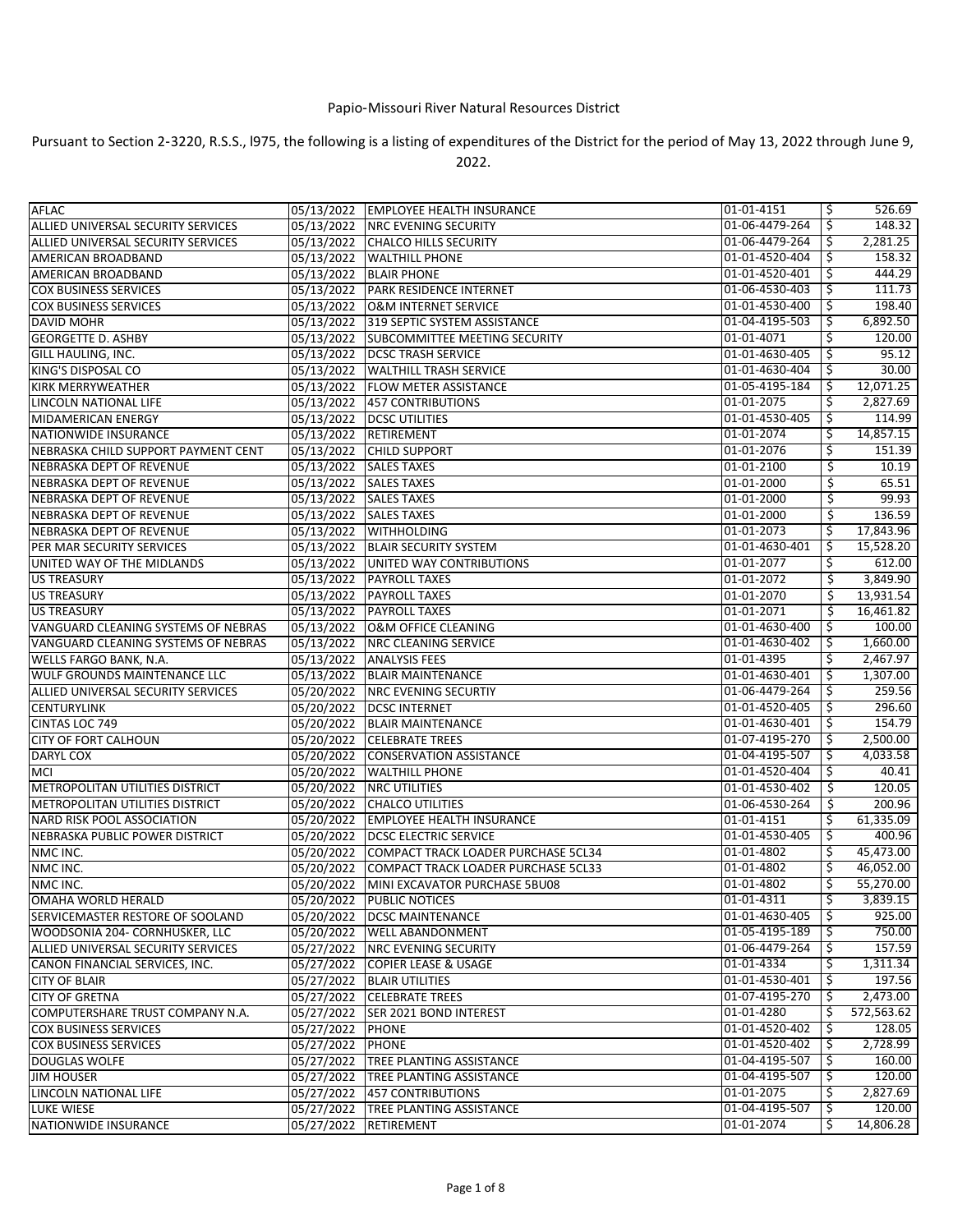| NEBRASKA CHILD SUPPORT PAYMENT CENT |                       | 05/27/2022 CHILD SUPPORT                  | 01-01-2076     | \$  | 151.39    |
|-------------------------------------|-----------------------|-------------------------------------------|----------------|-----|-----------|
| OMAHA PUBLIC POWER DISTRICT         |                       | 05/27/2022 PARK UTILITIES                 | 01-06-4530-267 | \$  | 33.00     |
| OMAHA PUBLIC POWER DISTRICT         |                       | 05/27/2022 PARK UTILITIES                 | 01-06-4530-276 |     | 33.08     |
|                                     |                       |                                           |                | \$  |           |
| OMAHA PUBLIC POWER DISTRICT         |                       | 05/27/2022 PARK UTILITIES                 | 01-06-4530-267 | \$  | 51.19     |
| OMAHA PUBLIC POWER DISTRICT         |                       | 05/27/2022 PARK UTILITIES                 | 01-06-4530-286 | \$  | 53.39     |
| OMAHA PUBLIC POWER DISTRICT         |                       | 05/27/2022 PARK UTILITIES                 | 01-06-4530-285 | \$  | 67.88     |
| QUADIENT FINANCE USA, INC           | 05/27/2022 POSTAGE    |                                           | 01-01-4370     | \$  | 2,000.00  |
| <b>SARPY COUNTY</b>                 |                       | 05/27/2022 REPLACE LICENSE PLATE          | 01-01-4053     | \$  | 14.60     |
| <b>SARPY COUNTY</b>                 |                       | 05/27/2022 ADDITIONAL TONNAGE             | 01-01-4053     | \$  | 257.58    |
| ST JOHN'S CEMETERY ASSOCIATION      |                       | 05/27/2022 CELEBRATE TREES                | 01-07-4195-270 | \$  | 2,450.00  |
| <b>US TREASURY</b>                  |                       | 05/27/2022 PAYROLL TAXES                  | 01-01-2072     | \$  | 3,939.78  |
| <b>US TREASURY</b>                  |                       | 05/27/2022 PAYROLL TAXES                  | 01-01-2070     | \$  | 13,844.09 |
| <b>US TREASURY</b>                  |                       | 05/27/2022 PAYROLL TAXES                  | 01-01-2071     | \$  | 16,846.14 |
|                                     |                       |                                           |                |     |           |
| <b>VERIZON WIRELESS</b>             | 05/27/2022 PHONE      |                                           | 01-01-4520-402 | \$  | 3,408.69  |
| <b>VILLAGE OF WALTHILL</b>          |                       | 05/27/2022 WALTHILL UTILITIES             | 01-01-4530-404 | \$  | 215.27    |
| <b>ABE'S TRASH SERVICE, INC</b>     |                       | 06/03/2022 BLAIR TRASH SERVICE            | 01-01-4630-401 | \$  | 155.50    |
| ADOBE SYSTEMS INC.                  | 06/03/2022 SOFTWARE   |                                           | 01-01-4333     | \$  | 9.43      |
| ADOBE SYSTEMS INC.                  | 06/03/2022 SOFTWARE   |                                           | 01-01-4333     | \$  | 860.37    |
| ADOBE SYSTEMS INC.                  |                       | 06/03/2022 PUBLIC INFO CAMPAIGNS          | 01-02-4212-828 | \$  | 14.99     |
| ALLIED UNIVERSAL SECURITY SERVICES  |                       | 06/03/2022 NRC EVENING SECURITY           | 01-06-4479-264 | \$  | 370.80    |
| AMAZON.COM                          |                       | 06/03/2022 PROGRAM SUPPLIES               | 01-02-4212-824 | \$  | 41.68     |
| AMAZON.COM                          |                       | 06/03/2022 ANIMAL CARE                    | 01-02-4212-824 | \$  | 19.72     |
|                                     |                       |                                           |                |     |           |
| AMAZON.COM                          |                       | 06/03/2022 PROGRAM SUPPLIES               | 01-02-4212-824 | \$  | 41.12     |
| APPLE.COM                           | 06/03/2022 PHONE      |                                           | 01-01-4520-402 | \$  | 0.99      |
| APPLE.COM                           | 06/03/2022 PHONE      |                                           | 01-01-4520-402 | \$  | 0.99      |
| <b>BLACK HILLS ENERGY</b>           |                       | 06/03/2022 O & M BUILDING UTILITIES       | 01-01-4530-400 | \$  | 145.20    |
| <b>BLACK HILLS ENERGY</b>           |                       | 06/03/2022 NRC UTILITIES                  | 01-01-4530-402 | \$  | 284.09    |
| <b>BLACK HILLS ENERGY</b>           |                       | 06/03/2022 PARK RESIDENCE UTILITIES       | 01-06-4530-403 | \$  | 80.46     |
| CANVA                               |                       | 06/03/2022 PUBLIC INFO CAMPAIGNS          | 01-02-4211-828 | \$  | 12.95     |
| CINTAS LOC 749                      |                       | 06/03/2022 BLAIR MAINTENANCE              | 01-01-4630-401 | \$  | 111.33    |
| <b>DAKOTA CITY</b>                  |                       | 06/03/2022   DCSC UTILITIES               | 01-01-4530-405 | \$  | 76.83     |
| <b>DREW JENSON</b>                  |                       | 06/03/2022 CONSERVATION ASSISTANCE        | 01-04-4195-507 | \$  | 1,380.78  |
|                                     |                       |                                           |                |     | 2,040.57  |
| <b>FLORENCE HOME</b>                |                       | 06/03/2022 CELEBRATE TREES                | 01-07-4195-270 | \$  |           |
| <b>FLYWHEEL</b>                     |                       | 06/03/2022 PUBLIC INFO CAMPAIGNS          | 01-02-4211-828 | \$  | 35.00     |
| FRANKLINPLANNER.COM                 |                       | 06/03/2022 OFFICE SUPPLIES                | 01-01-4331     | \$  | 83.30     |
| FRANKLINPLANNER.COM                 | 06/03/2022            | <b>OFFICE SUPPLIES</b>                    | 01-01-4331     | \$  | 29.70     |
| <b>GRASSLANDS UNLIMITED</b>         |                       | 06/03/2022 CELEBRATE TREES                | 01-07-4195-270 | \$  | 641.97    |
| <b>HY-VEE ACCOUNTS RECEIVABLE</b>   | 06/03/2022 SAFETY     |                                           | 01-01-4155     | \$  | 170.91    |
| JOYCE A. GUSTAFSON FAMILY LTD PARTN |                       | 06/03/2022 CONSERVATION ASSISTANCE        | 01-04-4195-507 | \$  | 2,310.51  |
| JUSTFORJEEPS.COM                    |                       | 06/03/2022 VEHICLE MAINTENANCE            | 01-01-4052     | \$  | 186.07    |
| <b>MAPA</b>                         |                       | 06/03/2022 DIRECTOR'S EXPENSE             | 01-01-4071     | \$  | 15.00     |
| <b>MICROSOFT</b>                    | 06/03/2022 SOFTWARE   |                                           | 01-01-4333     | \$  | 79.63     |
| <b>MICROSOFT</b>                    | 06/03/2022 SOFTWARE   |                                           | 01-01-4333     | \$  | 76.83     |
|                                     |                       |                                           |                |     |           |
| MICROSOFT                           | 06/03/2022 SOFTWARE   |                                           | 01-01-4333     |     | 72.00     |
| MID-AMERICAN BENEFITS               |                       | 06/03/2022 FSA CONTRIBUTIONS              | 01-01-4151     | \$  | 2,989.16  |
| <b>NAAEE</b>                        |                       | 06/03/2022   TEACHER GRANT                | 01-02-4195-807 | \$  | 405.00    |
| <b>NATURE WATCH</b>                 |                       | 06/03/2022 PROGRAM SUPPLIES               | 01-02-4212-824 | \$. | 200.30    |
| NERASKA NOTARY ASSOCIATION          |                       | 06/03/2022 NOTARY RENEWAL - LASTER        | 01-01-4171     | \$  | 156.18    |
| <b>NEXTIVA</b>                      | 06/03/2022 PHONE      |                                           | 01-01-4520-402 | \$  | 1,522.72  |
| NORTH PRAIRIE LIVESTOCK CO, LLC     |                       | 06/03/2022 CONSERVATION ASSISTANCE        | 01-04-4195-507 | \$  | 4,138.40  |
| OMAHA PUBLIC POWER DISTRICT         |                       | 06/03/2022 BLAIR ELECTRIC SERVICE         | 01-01-4530-401 | \$. | 824.71    |
| OMAHA TRIBE OF NEBRASKA             |                       | 06/03/2022  BLACKBIRD SCENIC OVERVIEW O&M | 01-03-4479-591 | \$  | 2,500.00  |
| <b>PACIFIC TIMESHEET</b>            | 06/03/2022 TIMESHEETS |                                           | 01-01-4333     | \$  | 580.00    |
|                                     |                       |                                           |                |     |           |
| PACIFIC TIMESHEET                   | 06/03/2022 TIMESHEETS |                                           | 01-01-4333     | \$  | 580.00    |
| <b>PAPILLION SANITATION</b>         |                       | 06/03/2022 PARK SANITATION                | 01-06-4479-286 | \$  | 184.48    |
| <b>PAPILLION SANITATION</b>         |                       | 06/03/2022 PARK SANITATION                | 01-06-4479-276 | \$. | 70.33     |
| <b>PETCO</b>                        |                       | 06/03/2022 ANIMAL CARE                    | 01-02-4212-824 | \$  | 16.98     |
| <b>PETCO</b>                        |                       | 06/03/2022 ANIMAL CARE                    | 01-02-4212-824 | s   | 11.09     |
| <b>PETCO</b>                        |                       | 06/03/2022 ANIMAL CARE                    | 01-02-4212-824 | \$  | 38.28     |
| <b>PETCO</b>                        |                       | 06/03/2022 ANIMAL CARE                    | 01-02-4212-824 | \$  | 12.79     |
| <b>SHRM</b>                         |                       | 06/03/2022 MEMBERSHIP                     | 01-01-4130     | \$  | 229.00    |
| SID DILLON CHEVROLET - BLAIR, INC.  |                       | 06/03/2022 VEHICLE REPAIR                 | 01-01-4052     | \$  | 59.93     |
| <b>SMARTSIGN</b>                    |                       | 06/03/2022 CHALCO PARK SIGNS              | 01-06-4477-264 | \$  | 227.38    |
|                                     |                       |                                           |                |     |           |
| <b>SMARTSIGN</b>                    |                       | 06/03/2022 CHALCO PARK SIGNS              | 01-06-4477-264 | \$  | 242.97    |
| <b>SMARTSIGN</b>                    | 06/03/2022            | <b>CHALCO PARK SIGNS</b>                  | 01-06-4477-264 | \$  | 501.67    |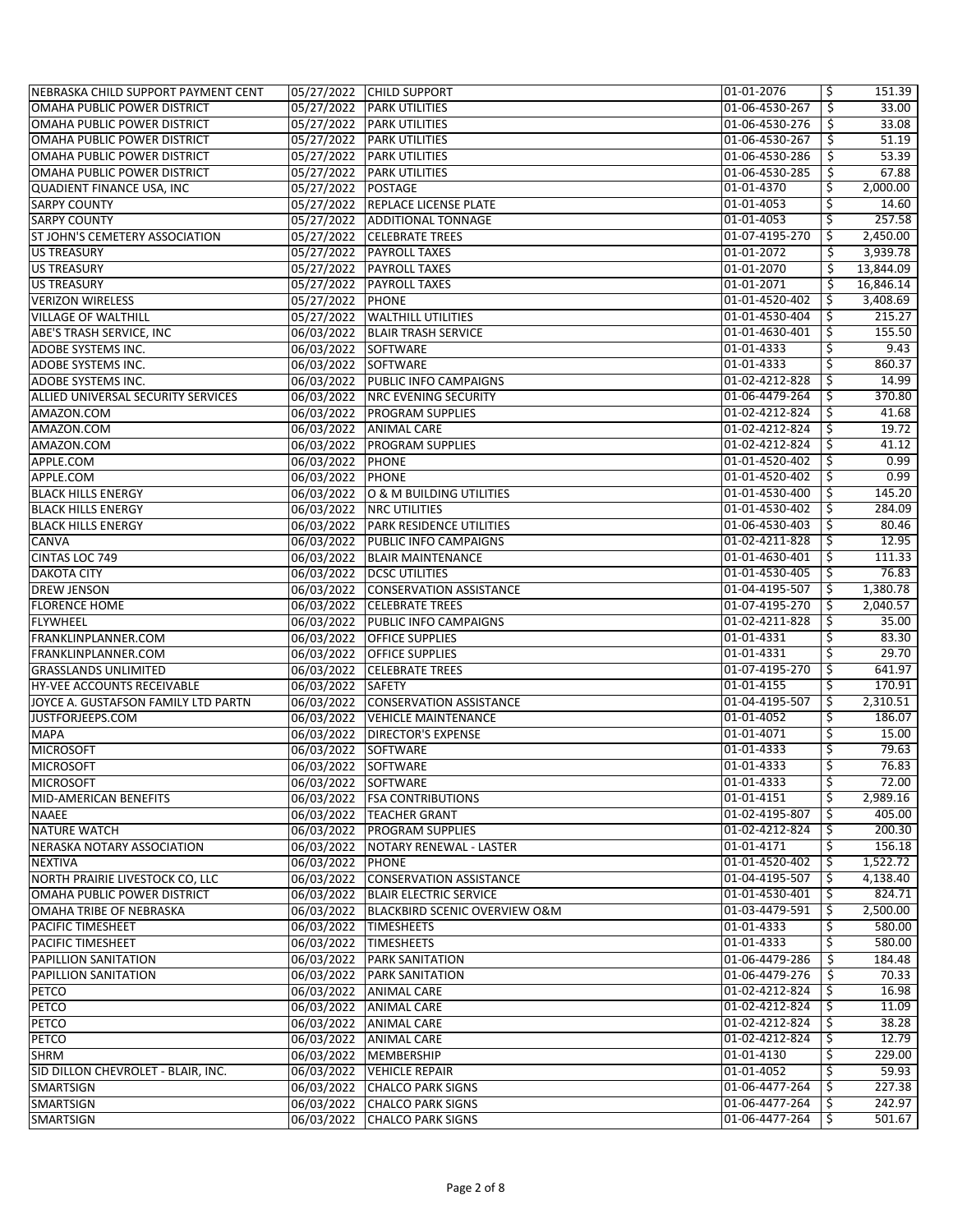| <b>SMARTSIGN</b>                                           |                       | 06/03/2022 CHALCO PARK SIGNS                               | 01-06-4477-264           | \$  | 116.23     |
|------------------------------------------------------------|-----------------------|------------------------------------------------------------|--------------------------|-----|------------|
| WASTE CONNECTIONS OF NEBRASKA, INC                         |                       | 06/03/2022 PARK SANITATION                                 | 01-06-4479-266           | \$  | 150.00     |
| <b>WEX BANK</b>                                            |                       | 06/03/2022 FUEL PURCHASES                                  | 01-01-4051               | \$  | 9,109.02   |
| <b>WF BUS PMT PROCESSING</b>                               |                       | 06/03/2022   MEETING EXPENSES                              | 01-01-4171               | \$  | 22.12      |
| WF BUS PMT PROCESSING                                      |                       | 06/03/2022 MEETING EXPENSES                                | 01-01-4171               | \$  | 19.39      |
| WF BUS PMT PROCESSING                                      |                       | 06/03/2022 MEETING EXPENSES                                | 01-01-4071               | \$  | 102.51     |
| WF BUS PMT PROCESSING                                      | 06/03/2022            | MEETING EXPENSES                                           | 01-01-4171               | \$  | 34.89      |
| WF BUS PMT PROCESSING                                      | 06/03/2022            | MEETING EXPENSES                                           | 01-01-4171               | \$  | 73.92      |
| WF BUS PMT PROCESSING                                      |                       | 06/03/2022 MEETING EXPENSES                                | 01-01-4171               | \$  | 45.50      |
| WF BUS PMT PROCESSING                                      |                       | 06/03/2022 MEETING EXPENSES                                | 01-01-4171               | \$  | 37.09      |
| WF BUS PMT PROCESSING                                      |                       | 06/03/2022 MEETING EXPENSES                                | 01-01-4171               | \$  | 38.75      |
| WF BUS PMT PROCESSING                                      |                       | 06/03/2022 MEETING EXPENSES                                | 01-01-4171               | \$  | 15.34      |
| <b>WF BUS PMT PROCESSING</b>                               |                       | 06/03/2022 MEETING EXPENSES                                | 01-01-4171               | \$  | 15.40      |
| WF BUS PMT PROCESSING                                      |                       | 06/03/2022 STAFF EXPENSES                                  | $\overline{01}$ -01-4171 | \$  | 24.83      |
| WF BUS PMT PROCESSING                                      |                       | 06/03/2022 STAFF EXPENSES                                  | 01-01-4171               | \$  | 16.13      |
| WF BUS PMT PROCESSING                                      |                       | 06/03/2022 STAFF EXPENSES                                  | 01-01-4171               | \$  | 16.24      |
| WF BUS PMT PROCESSING                                      |                       | 06/03/2022 MEETING EXPENSE                                 | 01-01-4171               | \$  | 267.01     |
| WF BUS PMT PROCESSING                                      |                       | 06/03/2022 MEETING EXPENSE                                 | $01 - 01 - 4171$         | \$  | 193.27     |
| WF BUS PMT PROCESSING                                      | 06/03/2022 CAR WASH   |                                                            | 01-01-4052               | \$  | 13.00      |
| WF BUS PMT PROCESSING                                      | 06/03/2022 CAR WASH   |                                                            | 01-01-4052               | \$  | 8.00       |
|                                                            |                       | 06/03/2022 STAFF TRAVEL                                    | 01-01-4171               | \$  | 75.88      |
| WF BUS PMT PROCESSING                                      | 06/03/2022            |                                                            |                          | \$  | 30.00      |
| WF BUS PMT PROCESSING                                      |                       | <b>STAFF TRAVEL</b>                                        | 01-01-4171               |     |            |
| WONDERSHARE.COM                                            |                       | 06/03/2022 I&E MATERIALS & SUPPLIES                        | 01-02-4212-801           | \$  | 64.07      |
| WONDERSHARE.COM                                            |                       | 06/03/2022   I&E MATERIALS & SUPPLIES                      | 01-02-4212-801           | \$  | 42.79      |
| ACCURATE LOCKSMITHS, INC.                                  | 06/09/2022 LEVEE KEYS |                                                            | 01-03-4477-591           | \$  | 127.60     |
| ACCURATE LOCKSMITHS, INC.                                  |                       | 06/09/2022 LEVEE LOCKS                                     | 01-03-4477-591           | \$  | 186.00     |
| <b>ALBIREO ENERGY</b>                                      |                       | 06/09/2022 NRC CHILLER ISSUES                              | 01-01-4630-402           | \$  | 175.50     |
| ALFRED BENESCH & COMPANY                                   |                       | 06/09/2022 GLACIER CREEK MITIGATION                        | 01-07-4400-283           | \$  | 6,214.02   |
| ALFRED BENESCH & COMPANY                                   |                       | 06/09/2022 LITTLE PAPIO/W BRANCH WETLAND DELINEATION & 404 | 01-03-4400-591           | \$, | 988.00     |
| AMAZON CAPITAL SERVICES, INC                               |                       | 06/09/2022 SURVEY SUPPLIES                                 | 01-01-4481               | \$  | 144.39     |
| AMAZON CAPITAL SERVICES, INC                               |                       | 06/09/2022 OFFICE SUPPLY RETURN                            | 01-01-4331               | \$  | (10.13)    |
| AMAZON CAPITAL SERVICES, INC                               | 06/09/2022            | <b>OFFICE SUPPLIES</b>                                     | 01-01-4331               | \$  | 59.00      |
| AMAZON CAPITAL SERVICES, INC                               | 06/09/2022            | <b>SAFETY</b>                                              | 01-01-4155               | \$  | 107.25     |
| AMAZON CAPITAL SERVICES, INC                               | 06/09/2022            | <b>OFFICE SUPPLIES</b>                                     | 01-01-4331               | \$  | 25.50      |
| AMAZON CAPITAL SERVICES, INC                               | 06/09/2022            | <b>ELKHORN CROSSING CAMP REGISTRATION BOOK</b>             | 01-06-4471-266           | \$  | 33.85      |
| AMAZON CAPITAL SERVICES, INC                               | 06/09/2022            | <b>OFFICE SUPPLIES</b>                                     | 01-01-4331               | \$. | 288.76     |
| AMAZON CAPITAL SERVICES, INC                               | 06/09/2022 HARDWARE   |                                                            | 01-01-4804               | \$  | 84.09      |
| ATHLETICO EXCEL NEBRASKA, LLC                              |                       | 06/09/2022 PRE- EMPLOYMENT MEDICAL EXAMS                   | 01-01-4394               | \$  | 60.00      |
| <b>AUTOMATIC DOOR GROUP</b>                                |                       | 06/09/2022 NRC ENTRY DOOR REPAIR                           | 01-01-4630-402           | \$  | 180.00     |
| AUTUMN CUSTOM SEEDING, LLC                                 | 06/09/2022            | SILVER CREEK DAM SITE 34 FENCE REPAIR                      | 01-03-4479-590           | \$  | 3,250.00   |
| <b>BACKLUND PLUMBING</b>                                   |                       | 06/09/2022 HYDROJET CULVERTS LP@ MAPLE & BP @ Q            | 01-03-4479-591           | \$  | 3,375.00   |
| <b>BACKLUND PLUMBING</b>                                   |                       | 06/09/2022   HYDROJET CULVERTS @ HALLECK PARK              | 01-03-4479-591           | \$  | 900.00     |
| <b>BACKLUND PLUMBING</b>                                   |                       | 06/09/2022 HYDROJET & PUMP CULVERTS BP @ 36TH & CAPEHART   | 01-03-4479-591           | \$  | 4,455.00   |
| BACKLUND PLUMBING                                          |                       | 06/09/2022 HYDROJET CULVERTS WP @ 66TH & BP @ 36TH         | 01-03-4479-591           | →   | 3,150.00   |
| BAXTER CHRYSLER DODGE JEEP RAM FIAT                        |                       | 06/09/2022 VEHICLE REPAIRS                                 | 01-01-4052               | \$  | 373.24     |
| <b>BOMGAARS</b>                                            |                       | 06/09/2022 TEKAMAH-MUD DAM SITE MAINTENANCE                | 01-03-4477-590           | Ŝ.  | 468.55     |
| <b>BOMGAARS</b>                                            |                       | 06/09/2022 BLAIR MAINTENANCE                               | 01-01-4630-401           | -Ş  | 34.98      |
| <b>BOMGAARS</b>                                            |                       | 06/09/2022 SILVER CREEK 34                                 | 01-03-4477-590           | \$  | 635.77     |
| <b>BOMGAARS</b>                                            |                       | 06/09/2022 WALTHILL SHOP SUPPLIES                          | 01-01-4630-404           | \$  | 79.93      |
| <b>BOMGAARS</b>                                            |                       | 06/09/2022 BLAIR MAINTENANCE                               | 01-01-4630-401           | Ŝ.  | 40.38      |
| BURNS & MCDONNELL ENGINEERING CO, I                        | 06/09/2022            | <b>ARCGIS SUPPORT</b>                                      | 01-05-4400-184           | \$  | 762.00     |
| <b>CCL SUPPLY, LLC</b>                                     |                       | 06/09/2022   O&M SUPPLIES                                  | 01-01-4471               | \$. | 141.88     |
| CDW GOVERNMENT, INC.                                       | 06/09/2022 HARDWARE   |                                                            | 01-01-4804               | \$  | 167.34     |
| CDW GOVERNMENT, INC.                                       | 06/09/2022 HARDWARE   |                                                            | 01-01-4804               | \$. | 50.99      |
| CDW GOVERNMENT, INC.                                       | 06/09/2022 PRINTER    |                                                            | 01-01-4804               | \$  | 556.56     |
| <b>CENTRAL VALLEY AG</b>                                   |                       | 06/09/2022 DAM SPRAYING                                    | 01-03-4477-590           | Ŝ   | 2,191.39   |
|                                                            |                       | 06/09/2022 TEKAMAH GROUNDWATER                             | 01-05-4400-184           | Ŝ.  | 14,018.04  |
| <b>CITY OF TEKAMAH</b><br>COMMERCIAL CONTRACTORS EQUIPMENT | 06/09/2022            | <b>GLACIER CREEK MITIGATION CONSTRUCTION</b>               | 01-07-4410-283           | \$. | 692,705.25 |
|                                                            |                       |                                                            |                          |     |            |
| COMPCHOICE, INC.                                           |                       | 06/09/2022   MEDICAL EXAMS                                 | 01-01-4394               | \$  | 117.50     |
| <b>CORETECH</b>                                            | 06/09/2022            | <b>PHONE</b>                                               | 01-01-4520-402           | \$  | 235.00     |
| <b>DELL MARKETING LP</b>                                   | 06/09/2022 HARDWARE   |                                                            | 01-01-4804               | \$  | 2,224.50   |
| DULTMEIER SALES, LLC                                       |                       | 06/09/2022 SPRAYER PARTS                                   | 01-01-4052               | \$  | 115.00     |
| DULTMEIER SALES, LLC                                       | 06/09/2022 TANK VALVE |                                                            | 01-01-4052               | Ŝ   | 52.00      |
| <b>EAKES OFFICE SOLUTIONS</b>                              |                       | 06/09/2022   DCSC MAINTENANCE                              | 01-01-4630-405           | -S  | 81.96      |
| <b>EG INTEGRATED</b>                                       | 06/09/2022            | <b>WEBSITE UPDATES</b>                                     | 01-02-4211-814           | \$  | 1,725.00   |
| <b>EG INTEGRATED</b>                                       | 06/09/2022            | <b>INTERNAL ROLLOUT PROPOSAL</b>                           | 01-02-4212-801           |     | 11,375.00  |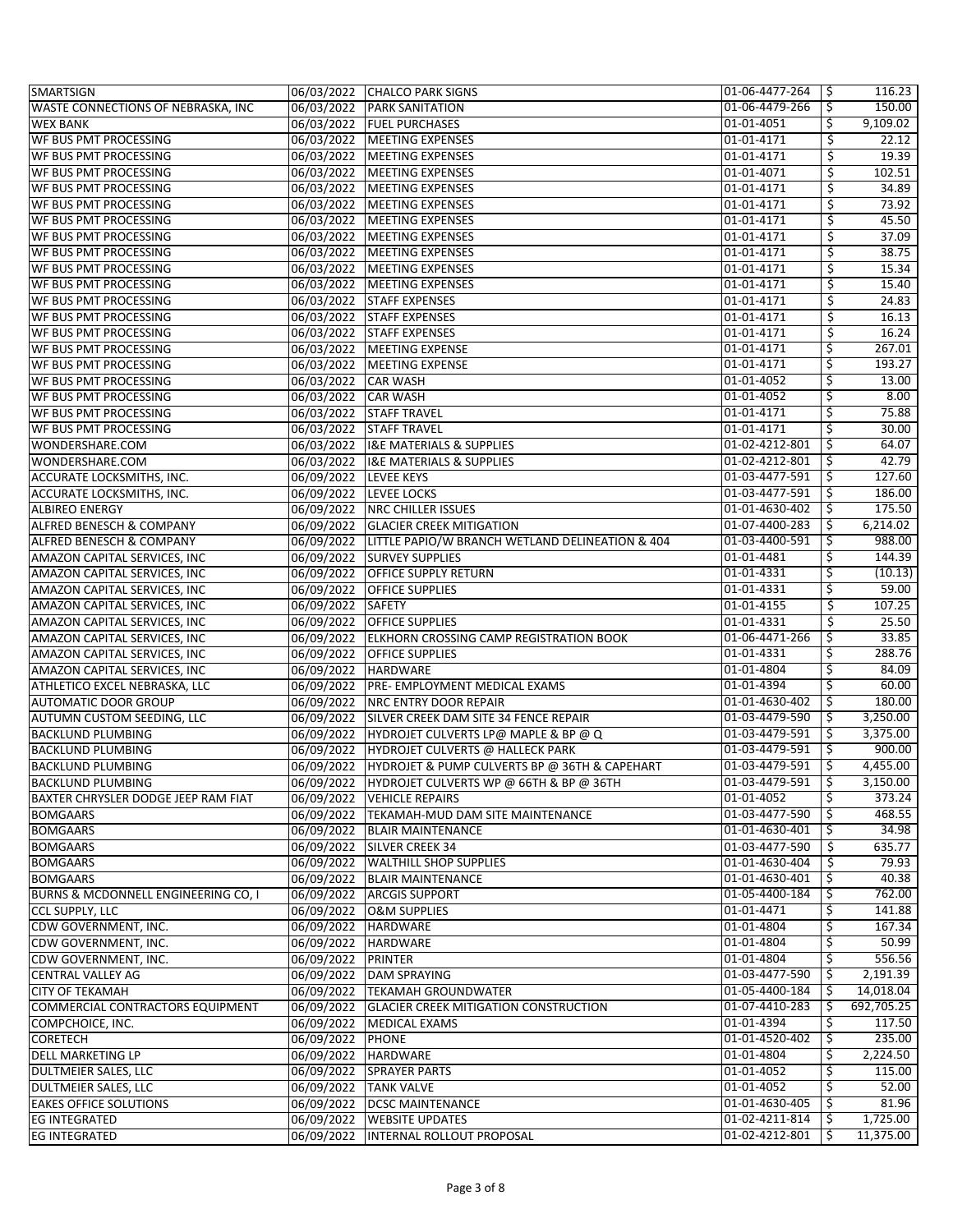| <b>EHRHART GRIFFIN &amp; ASSOCIATES</b> |                       | 06/09/2022 BELTLINE TRAIL                         | 01-06-4400-261 | -\$ | 17,961.72 |
|-----------------------------------------|-----------------------|---------------------------------------------------|----------------|-----|-----------|
| <b>EHRHART GRIFFIN &amp; ASSOCIATES</b> |                       | 06/09/2022 WDCT PRE-CONSTRUCTION SERVICES         | 01-06-4400-261 | \$  | 364.50    |
| <b>FARMERS UNION CO-OPERATIVE ASSN</b>  |                       | 06/09/2022 WEED SPRAYING CHEMICALS                | 01-06-4477-264 | \$  | 3,063.50  |
| <b>FLEETPRIDE</b>                       |                       | 06/09/2022 TIRE GAUGE & HITCH CLIP                | 01-01-4052     | \$  | 48.54     |
| FOULK BROTHERS PLUMBING & HEATING       |                       | 06/09/2022 DCSC MAINTENANCE                       | 01-01-4630-405 | \$  | 179.01    |
| <b>FRIENDS OF HERON HAVEN</b>           |                       | 06/09/2022 SEPTIC LINE CLEANING                   | 01-07-4195-271 | \$  | 525.50    |
| FYRA ENGINEERING, LLC                   |                       | 06/09/2022 LITTLE PAPIO CULVERTS REHAB            | 01-03-4400-591 | \$  | 5,332.50  |
| FYRA ENGINEERING, LLC                   |                       | 06/09/2022   NO NAME DIKE CULVERT 3 REHAB         | 01-03-4400-591 | \$  | 1,232.50  |
| GETZSCHMAN HEATING, LLC                 |                       | 06/09/2022 BLAIR MOVIN COIL INSTALLATION          | 01-01-4630-401 | \$  | 5,200.00  |
| <b>HANEY SHOE STORE</b>                 |                       | 06/09/2022 SAFETY BOOTS                           | 01-01-4155     | \$  | 169.99    |
| HARM'S CONCRETE, INC.                   |                       | 06/09/2022 CHALCO CONCRETE                        | 01-06-4477-264 | \$. | 441.88    |
| HDR ENGINEERING INC                     |                       | 06/09/2022 D-45 SEEPAGE INVESTIGATION/ MITIGATION | 01-03-4400-590 | \$  | 1,807.60  |
| HDR ENGINEERING INC                     |                       | 06/09/2022 DUNKER DAM                             | 01-04-4400-503 | \$  | 25,689.15 |
| <b>HUSCH BLACKWELL LLP</b>              |                       | 06/09/2022 GENERAL ATTORNEY FEES                  | 01-01-4392     | \$  | 6,066.50  |
| <b>HUSCH BLACKWELL LLP</b>              |                       | 06/09/2022 CHANNELS/LEVEES                        | 01-03-4392-591 | \$  | 2,404.00  |
| <b>HUSCH BLACKWELL LLP</b>              | 06/09/2022 DAMS       |                                                   | 01-03-4392-590 | \$  | 365.00    |
|                                         |                       |                                                   | 01-04-4392-552 | \$  | 292.00    |
| <b>HUSCH BLACKWELL LLP</b>              | 06/09/2022 PJ-15A     |                                                   | 01-03-4392-533 |     | 338.00    |
| <b>HUSCH BLACKWELL LLP</b>              |                       | 06/09/2022 FLOODWAY PURCHASE PROGRAM              | 01-01-4392     | \$  | 292.00    |
| <b>HUSCH BLACKWELL LLP</b>              |                       | 06/09/2022 PRAIRIE QUEEN                          |                | \$  |           |
| HY-VEE ACCOUNTS RECEIVABLE              |                       | 06/09/2022 EDUCATIONAL EVENT                      | 01-02-4212-817 | \$  | 528.80    |
| <b>HY-VEE ACCOUNTS RECEIVABLE</b>       |                       | 06/09/2022 SALES TAX ADJUSTMENT                   | 01-02-4212-817 | \$  | (45.28)   |
| HY-VEE ACCOUNTS RECEIVABLE              |                       | 06/09/2022 E-WASTE EVENT                          | 01-01-4171     | \$  | 36.40     |
| <b>HY-VEE ACCOUNTS RECEIVABLE</b>       |                       | 06/09/2022 E-WASTE EVENT                          | 01-01-4398     | \$  | 72.12     |
| HY-VEE ACCOUNTS RECEIVABLE              |                       | 06/09/2022 E-WASTE EVENT                          | 01-01-4398     | \$  | 52.99     |
| INNOPLAST, INC.                         |                       | 06/09/2022 COLLAPSIBLE BOLLARDS                   | 01-06-4471-006 | \$  | 2,899.00  |
| J.P. COOKE COMPANY                      |                       | 06/09/2022 OFFICE SUPPLIES                        | 01-01-4331     | \$  | 41.60     |
| JM WEB DESIGNS, INC.                    | 06/09/2022 WEBSITE    |                                                   | 01-02-4400-824 | \$  | 479.40    |
| JOHN DEERE FINANCIAL                    |                       | 06/09/2022 EQUIPMENT PARTS                        | 01-01-4052     | \$  | 9.81      |
| JOHN DEERE FINANCIAL                    |                       | 06/09/2022 CORE RETURN                            | 01-01-4052     | \$  | (50.00)   |
| JOHN DEERE FINANCIAL                    |                       | 06/09/2022 ACRE COUNTER                           | 01-01-4052     | \$  | 213.53    |
| JOHN DEERE FINANCIAL                    |                       | 06/09/2022 MOWER PARTS                            | 01-01-4052     | \$  | 108.24    |
| <b>KRIHA FLUID POWER</b>                |                       | 06/09/2022 EQUIPMENT REPAIR                       | 01-01-4052     | \$  | 182.15    |
| <b>KRIHA FLUID POWER</b>                |                       | 06/09/2022 HYDRAULIC NIPPLE                       | 01-01-4052     | \$  | 26.92     |
| <b>KRIHA FLUID POWER</b>                | 06/09/2022 DUST CAP   |                                                   | 01-01-4052     | \$  | 38.14     |
| KUBOTA OF OMAHA                         | 06/09/2022 KEY SWITCH |                                                   | 01-01-4052     | \$  | 44.41     |
| LEE PRINTING SERVICE                    |                       | 06/09/2022 BUSINESS CARDS                         | 01-01-4331     | \$  | 240.00    |
| LIFEGUARD MD, INC.                      | 06/09/2022 SAFETY     |                                                   | 01-01-4155     | \$  | 189.00    |
| <b>LOGAN CONTRACTORS SUPPLY INC</b>     |                       | 06/09/2022 O&M SUPPLIES                           | 01-01-4471     | \$  | 42.56     |
| LOWER PLATTE RIVER VEGETATION MGMT      |                       | 06/09/2022 LPR WEED MANAGEMENT                    | 01-05-4195-193 | \$  | 30,000.00 |
| <b>MAPA</b>                             |                       | 06/09/2022   NIROC AERIAL PHOTOGRAPY FY22         | 01-01-4398     | \$  | 25,000.00 |
| <b>MARTIN MARIETTA MATERIALS</b>        |                       | 06/09/2022 BIG PAPIO @ HARRISON ROCK              | 01-03-4477-591 | \$  | 333.79    |
| <b>MARTIN MARIETTA MATERIALS</b>        |                       | 06/09/2022 BIG PAPIO @ HARRISON ROCK              | 01-03-4477-591 | \$  | 327.05    |
| <b>MARTIN MARIETTA MATERIALS</b>        |                       | 06/09/2022 BIG PAPIO @ HARRISON ROCK              | 01-03-4477-591 | \$  | 644.31    |
| MARTIN MARIETTA MATERIALS               |                       | 06/09/2022 BIG PAPIO @ HARRISON ROCK              | 01-03-4477-591 | ∍   | 970.12    |
| MARTIN MARIETTA MATERIALS               |                       | 06/09/2022 BIG PAPIO @ HARRISON ROCK              | 01-03-4477-591 | \$  | 987.69    |
| <b>MARTIN MARIETTA MATERIALS</b>        |                       | 06/09/2022 BIG PAPIO @ CORNHUSKER ROCK            | 01-03-4477-591 | -S  | 984.92    |
| MARTIN MARIETTA MATERIALS               |                       | 06/09/2022 BIG PAPIO @ HARRISON ROCK              | 01-03-4477-591 | \$, | 673.68    |
| <b>MARTIN MARIETTA MATERIALS</b>        |                       | 06/09/2022 BIG PAPIO @ HARRISON ROCK              | 01-03-4477-591 | \$  | 2,710.56  |
| <b>MARTIN MARIETTA MATERIALS</b>        |                       | 06/09/2022 BIG PAPIO @ CORNHUSKER ROCK            | 01-03-4477-591 | -\$ | 987.43    |
| MARTIN MARIETTA MATERIALS               |                       | 06/09/2022 BIG PAPIO @ HARRISON ROCK              | 01-03-4477-591 | \$  | 1,026.84  |
| MARTIN MARIETTA MATERIALS               |                       | 06/09/2022 BIG PAPIO @ HARRISON ROCK              | 01-03-4477-591 | \$  | 2,676.22  |
| <b>MARTIN MARIETTA MATERIALS</b>        |                       | 06/09/2022 BIG PAPIO @ HARRISON ROCK              | 01-03-4477-591 | \$  | 691.20    |
| <b>MARTIN MARIETTA MATERIALS</b>        |                       | 06/09/2022 BIG PAPIO @ HARRISON ROCK              | 01-03-4477-591 | Ŝ.  | 2,044.15  |
|                                         |                       |                                                   | 01-03-4477-591 |     | 2,428.17  |
| MARTIN MARIETTA MATERIALS               |                       | 06/09/2022 BIG PAPIO @ HARRISON ROCK              |                | -\$ |           |
| MARTIN MARIETTA MATERIALS               |                       | 06/09/2022 BIG PAPIO @ HARRISON ROCK              | 01-03-4477-591 | \$  | 2,046.41  |
| <b>MARTIN MARIETTA MATERIALS</b>        |                       | 06/09/2022 BIG PAPIO @ HARRISON ROCK              | 01-03-4477-591 | \$  | 993.97    |
| MATHESON TRI-GAS, INC.                  | 06/09/2022            | <b>WELDING BOTTLE RENTAL</b>                      | 01-01-4471     | \$  | 278.52    |
| MATHESON TRI-GAS, INC.                  | 06/09/2022            | <b>WELDING SUPPLIES</b>                           | 01-01-4471     | \$  | 465.52    |
| MENARDS - ELKHORN                       |                       | 06/09/2022 BLAIR MAINTENANCE                      | 01-01-4630-401 | \$  | 95.38     |
| MENARDS - ELKHORN                       |                       | 06/09/2022 PARK SUPPLIES                          | 01-06-4471-006 | \$  | 138.24    |
| MENARDS - ELKHORN                       | 06/09/2022            | <b>CHALCO MORTAR MIX</b>                          | 01-06-4477-264 | \$  | 9.56      |
| <b>MENARDS - RALSTON</b>                |                       | 06/09/2022 PARK RESIDENCE                         | 01-06-4630-403 | -\$ | 71.98     |
| <b>MENARDS - RALSTON</b>                |                       | 06/09/2022 LEVEE SIGN MATERIALS                   | 01-03-4477-591 | \$  | 269.34    |
| <b>METASOURCE LLC</b>                   |                       | 06/09/2022 APPXTENDER MAINTENANCE                 | 01-01-4333     | \$. | 4,646.07  |
| MIDWEST RIGHT OF WAY SERVICES INC       |                       | 06/09/2022   NO NAME DIKE FLOOD REDUCTION ROW     | 01-03-4400-591 | \$  | 10,625.00 |
| <b>NARD</b>                             | 06/09/2022            | 2022 BASIN TOUR                                   | 01-01-4071     | \$  | 405.00    |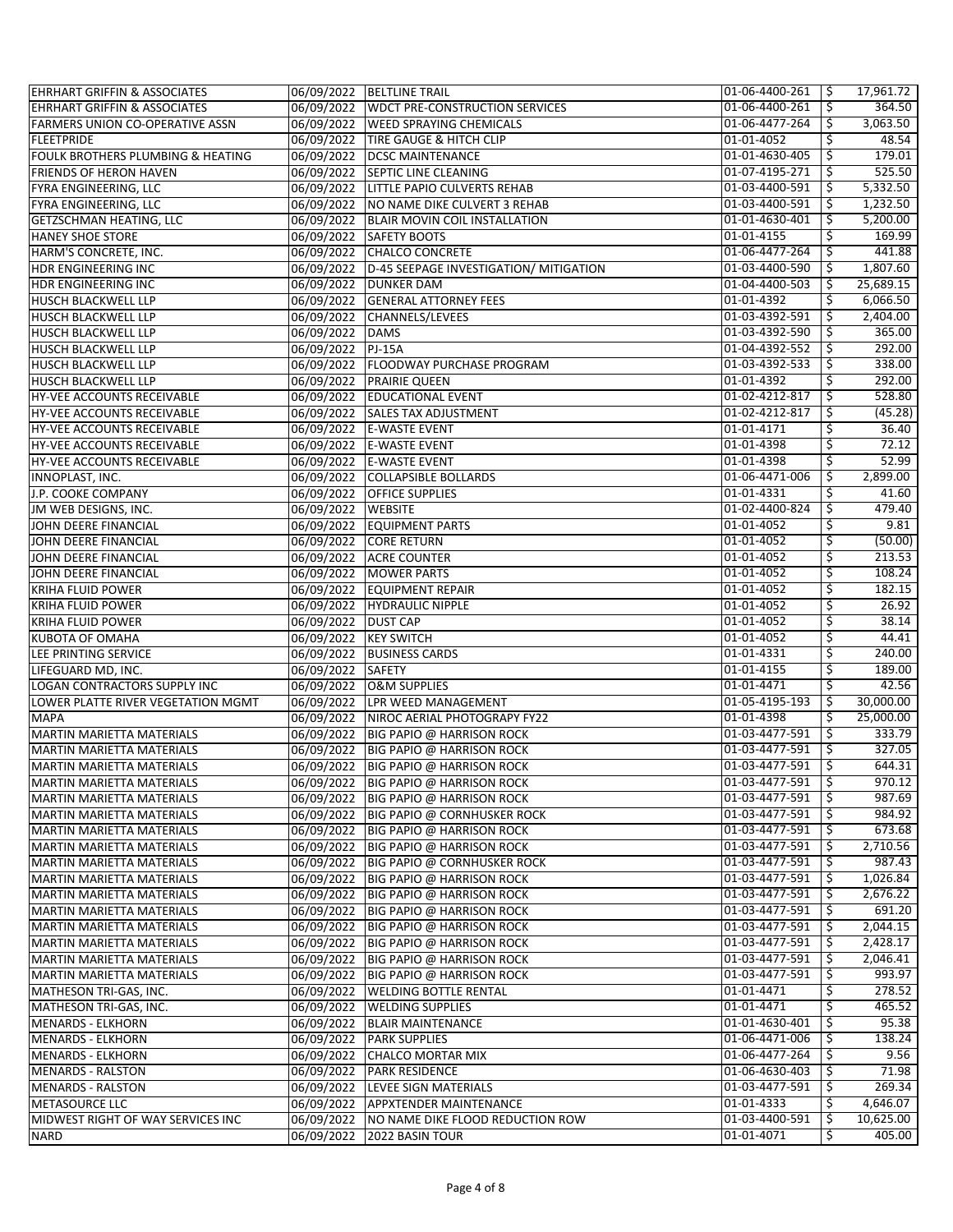| NATIONAL ELECTRIC COMPANY, INC.                               |                        | 06/09/2022 NRC MAINTENANCE                                         | 01-01-4630-402 | l Ş | 237.29     |
|---------------------------------------------------------------|------------------------|--------------------------------------------------------------------|----------------|-----|------------|
| NE DEPARTMENT OF TRANSPORTATION                               | 06/09/2022 WDCT        |                                                                    | 01-06-4410-261 | \$  | 339,966.83 |
| NE GAME AND PARKS COMMISSION                                  |                        | 06/09/2022 DANISH ALPS SRA                                         | 01-04-4195-552 | \$  | 81,142.66  |
| NE GAME AND PARKS COMMISSION                                  |                        | 06/09/2022 SUMMIT LAKE                                             | 01-06-4195-006 | \$  | 40,000.00  |
| NEBRASKA IOWA SUPPLY                                          |                        | 06/09/2022 BULK FUEL PURCHASE                                      | 01-01-4051     | \$  | 6,459.48   |
| NEBRASKA IOWA SUPPLY                                          |                        | 06/09/2022 BULK FUEL PURCHASE                                      | 01-01-4051     | \$  | 1,277.46   |
| <b>NELSON &amp; SONS GLASS INC</b>                            |                        | 06/09/2022 BLAIR MAINTENANCE                                       | 01-01-4630-401 | \$  | 200.00     |
| NMC INC.                                                      |                        | 06/09/2022   MOWER STARTER                                         | 01-01-4052     | \$  | 600.81     |
| NMC INC.                                                      |                        | 06/09/2022 EQUIPMENT SERVICE                                       | 01-01-4052     | \$  | 484.00     |
| NMC INC.                                                      |                        | 06/09/2022 EQUIPMENT OIL                                           | 01-01-4051     | \$  | 909.83     |
| OLSSON, INC.                                                  |                        | 06/09/2022 SILVER CREEK WATERSHED SITE 30 & 33                     | 01-03-4400-591 | -Ş  | 7,157.73   |
| OMAHA HENRY DOORLY ZOO                                        |                        | 06/09/2022 2022 MEMBERSHIPS                                        | 01-01-4171     | -\$ | 1,964.00   |
| OVERHEAD DOOR CO OF OMAHA                                     |                        | 06/09/2022 O&M BUILDING DOOR MAINTENANCE                           | 01-01-4630-400 | \$  | 642.00     |
| PAPIO VALLEY NURSERY, INC.                                    |                        | 06/09/2022 NRC MASTER GARDENER'S SPRING PLANTING                   | 01-01-4630-402 | Ŝ.  | 616.00     |
| <b>PCWP</b>                                                   |                        | 06/09/2022   FY22 PCWP DUES                                        | 01-03-4195-535 | \$  | 90,000.00  |
| POMP'S TIRE SERVICE, INC                                      | 06/09/2022 TIRE REPAIR |                                                                    | 01-01-4052     | \$  | 45.00      |
| POMP'S TIRE SERVICE, INC                                      | 06/09/2022 NEW TIRES   |                                                                    | 01-01-4052     |     | 718.44     |
| POMP'S TIRE SERVICE, INC                                      | 06/09/2022 TIRE REPAIR |                                                                    | 01-01-4052     | \$  | 30.00      |
| POMP'S TIRE SERVICE, INC                                      |                        | 06/09/2022   FLAT TIRE REPAIR                                      | 01-01-4052     | \$  | 28.50      |
| <b>POWER PLAN</b>                                             |                        | 06/09/2022 O&M SUPPLIES                                            | 01-01-4471     | -\$ | 13.37      |
| <b>QUEST SOFTWARE INC</b>                                     |                        |                                                                    | 01-01-4520-402 | -\$ | 17,331.44  |
|                                                               | 06/09/2022 SOFTWARE    | 06/09/2022 OFFICE SUPPLIES                                         |                |     | 129.67     |
| <b>QUILL CORPORATION</b>                                      |                        |                                                                    | 01-01-4331     | \$  |            |
| <b>QUILL CORPORATION</b>                                      |                        | 06/09/2022 OFFICE SUPPLIES                                         | 01-01-4071     | \$  | 62.58      |
| <b>QUILL CORPORATION</b>                                      |                        | 06/09/2022 OFFICE SUPPLIES                                         | 01-01-4331     | Ś   | 13.49      |
| <b>QUILL CORPORATION</b>                                      |                        | 06/09/2022 OFFICE SUPPLIES                                         | 01-01-4331     | \$  | 399.24     |
| <b>QUILL CORPORATION</b>                                      |                        | 06/09/2022 NRC MAINTENANCE                                         | 01-01-4630-402 | \$  | 582.25     |
| <b>QUILL CORPORATION</b>                                      |                        | 06/09/2022 OFFICE SUPPLIES                                         | 01-01-4331     | -\$ | 19.29      |
| R.J. THOMAS MFG. CO., INC.                                    |                        | 06/09/2022 PARK BENCHES                                            | 01-06-4471-264 | \$  | 2,467.00   |
| RAINBOW GLASS & SUPPLY, INC.                                  |                        | 06/09/2022 GLASS REPAIR                                            | 01-01-4052     | \$  | 206.77     |
| <b>RDO TRUCK CENTERS</b>                                      |                        | 06/09/2022 DOT INSPECTION & REPAIRS                                | 01-01-4052     | \$  | 579.80     |
| <b>RDO TRUCK CENTERS</b>                                      |                        | 06/09/2022 DOT INSPECTION                                          | 01-01-4052     | \$  | 111.94     |
| <b>RDO TRUCK CENTERS</b>                                      |                        | 06/09/2022 5TH WHEEL REPAIR                                        | 01-01-4052     | \$  | 184.80     |
| <b>RDO TRUCK CENTERS</b>                                      |                        | 06/09/2022   DOT INSPECTION & REPAIRS                              | 01-01-4052     | \$  | 7,358.03   |
| <b>RDO TRUCK CENTERS</b>                                      |                        | 06/09/2022 TRAILER INSPECTION                                      | 01-01-4052     | \$  | 111.94     |
| <b>RDO TRUCK CENTERS</b>                                      |                        | 06/09/2022 EQUIPMENT INSPECTION & REPAIRS                          | 01-01-4052     | \$  | 389.14     |
| RED WING BUSINESS ADVANTAGE ACCOUNT                           |                        | 06/09/2022 SAFETY BOOTS                                            | 01-01-4155     | -Ş  | 200.00     |
| <b>RENZ ELECTRIC &amp; PLUMBING, INC</b>                      |                        | 06/09/2022 WALTHILL TREE COOLER REPAIR                             | 01-01-4630-404 | -\$ | 198.00     |
| <b>ROAD BUILDERS</b>                                          |                        | 06/09/2022 WIPER BLADES                                            | 01-01-4052     | \$  | 24.68      |
| <b>ROAD BUILDERS</b>                                          |                        | 06/09/2022 ENGINE FILTERS                                          | 01-01-4052     | \$  | 258.84     |
| SHEPPARD'S BUSINESS INTERIORS, INC                            |                        | 06/09/2022 OFFICE FURNITURE                                        | 01-01-4630-402 | \$  | 4,279.16   |
| <b>SIGNS NOW</b>                                              |                        | 06/09/2022 CHALCO SUMMER SERIES SIGNS                              | 01-02-4211-817 | \$  | 82.69      |
| <b>SMITH FARM SERVICE</b>                                     | 06/09/2022             | <b>EQUIPMENT FUEL</b>                                              | 01-01-4051     | \$  | 1,977.54   |
| <b>SOKOL CAMP</b>                                             |                        | 06/09/2022 LOT #38 EASEMENT PAYMENT                                | 01-03-4430-591 | \$  | 1,700.00   |
| SPARTAN STORES, LLC                                           |                        | 06/09/2022 BLAIR MAINTENANCE                                       | 01-01-4630-401 | ١Ş  | 37.85      |
| <b>SPARTAN STORES, LLC</b>                                    |                        | 06/09/2022 BLAIR MAINTENANCE                                       | 01-01-4630-401 | \$  | 17.55      |
| <b>SSWP</b>                                                   | 06/09/2022 SSWP DUES   |                                                                    | 01-03-4195-561 | -S  | 66,000.00  |
| <b>STUREK MEDIA</b>                                           |                        | 06/09/2022 PUBLIC INFO CAMPAIGNS                                   | 01-02-4211-828 | -\$ | 100.00     |
| <b>SWAIN CONSTRUCTION, INC.</b>                               |                        | 06/09/2022 OMAHA BELTLINE TRAIL CONSTRUCTION                       | 01-06-4410-261 | S   | 50,487.73  |
| <b>T &amp; B ENTERPRISES LLC</b>                              | 06/09/2022 SPRAYING    |                                                                    | 01-03-4479-590 | -\$ | 48,985.00  |
| TED'S MOWER SALES & SERVICE                                   |                        | 06/09/2022 SURVEY EQUIPMENT                                        | 01-01-4481     | S   | 164.16     |
| THERMO KING CHRISTENSEN                                       | 06/09/2022 FLOOR DRY   |                                                                    | 01-01-4471     | \$  | 58.35      |
| THERMO KING CHRISTENSEN                                       |                        | 06/09/2022 EQUIPMENT BLUE DEF                                      | 01-01-4051     | \$  | 150.00     |
| THERMO KING CHRISTENSEN                                       |                        | 06/09/2022 EQUIPMENT DEF                                           | 01-01-4051     | \$  | 202.99     |
| TK ELEVATOR CORPORATION                                       |                        | 06/09/2022 ELEVATOR MAINTENANCE                                    | 01-01-4630-402 | -\$ | 243.75     |
| TRACTOR SUPPLY CREDIT PLAN                                    |                        | 06/09/2022 WATERLOO RIVER ACCESS FENCE POSTS                       | 01-06-4477-285 | Ŝ.  | 139.90     |
| TRACTOR SUPPLY CREDIT PLAN                                    |                        | 06/09/2022   FUEL STABILIZER                                       | 01-01-4471     | S   | 31.98      |
|                                                               |                        |                                                                    | 01-01-4052     | \$  | 22.91      |
| TY'S OUTDOOR POWER & SERVICE<br>UNIVERSAL INFORMATION SERVICE |                        | 06/09/2022 MOWER PULLEY<br>06/09/2022 PUBLIC INFORMATION CAMPAIGNS | 01-02-4211-828 | -\$ | 758.40     |
|                                                               |                        |                                                                    |                |     |            |
| UNIVERSITY OF NEBRASKA                                        |                        | 06/09/2022   FY22 NRD FORESTER POSITION                            | 01-07-4479-007 | -\$ | 27,870.90  |
| VALVOLINE                                                     |                        | 06/09/2022 VEHICLE MAINTENANCE                                     | 01-01-4052     | .s  | 186.96     |
| WALKER UNIFORM RENTAL                                         |                        | 06/09/2022   DCSC MAINTENANCE                                      | 01-01-4630-405 | \$  | 52.50      |
| <b>WALKER UNIFORM RENTAL</b>                                  |                        | 06/09/2022   DCSC MAINTENANCE                                      | 01-01-4630-405 | -\$ | 52.50      |
| <b>WALKER UNIFORM RENTAL</b>                                  |                        | 06/09/2022 O&M SUPPLIES                                            | 01-01-4471     |     | 74.71      |
| WALKER UNIFORM RENTAL                                         |                        | 06/09/2022   NRC ENTRY MATS                                        | 01-01-4630-402 | -\$ | 95.40      |
| <b>WALKER UNIFORM RENTAL</b>                                  | 06/09/2022             | <b>O&amp;M SUPPLIES</b>                                            | 01-01-4471     | \$. | 74.71      |
| <b>WALKER UNIFORM RENTAL</b>                                  |                        | 06/09/2022 NRC ENTRY MATS                                          | 01-01-4630-402 | \$  | 95.40      |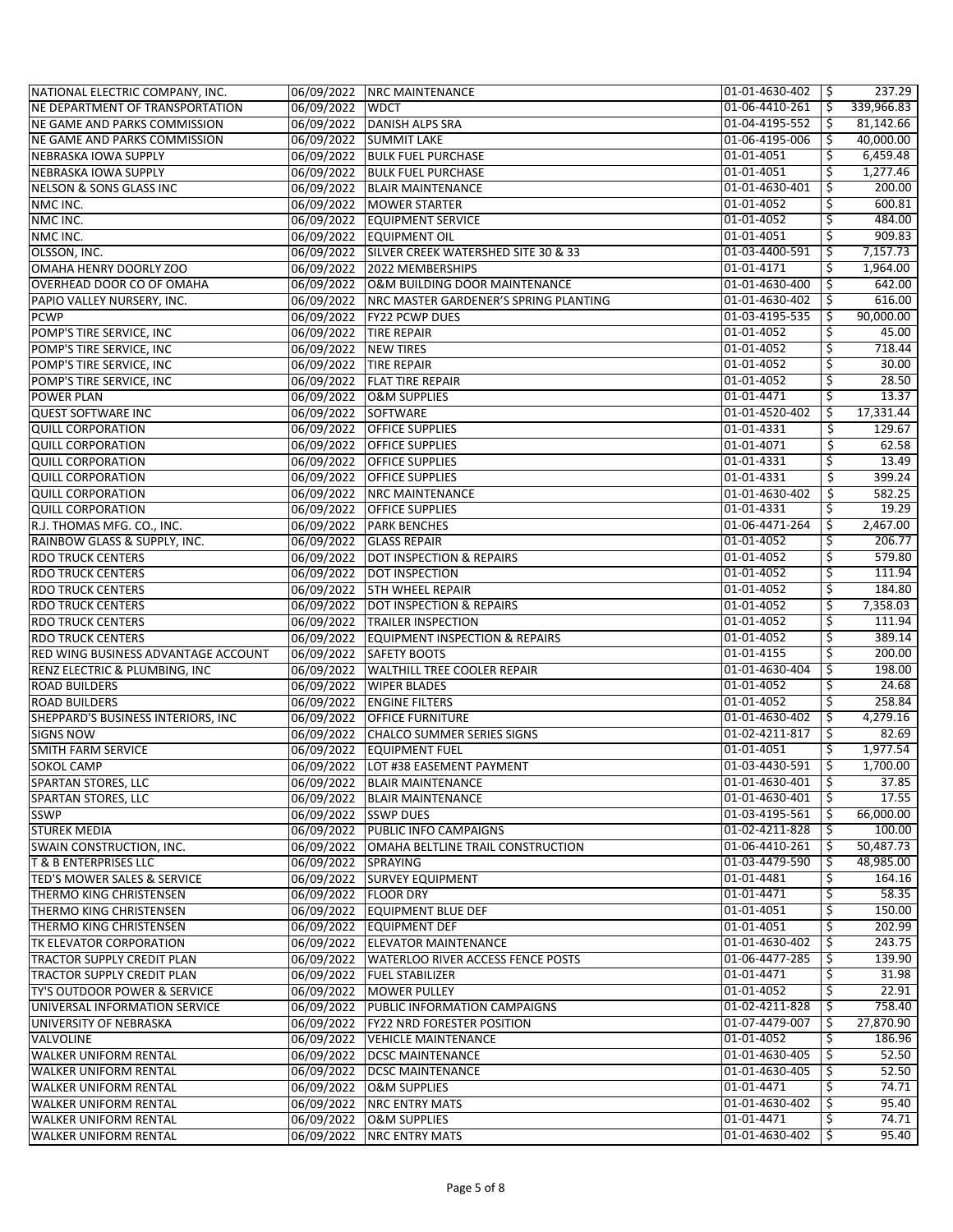| <b>WASHINGTON CO CHAMBER OF COMMERCE</b>   |                      | 06/09/2022 BRONZE MEMBERSHIP                 | 01-01-4130     | 250.00<br>\$      |
|--------------------------------------------|----------------------|----------------------------------------------|----------------|-------------------|
| <b>WATER STRATEGIES, LLC</b>               | 06/09/2022           | <b>WATER STRATEGIES</b>                      | 01-01-4393     | \$<br>6,000.00    |
| <b>WESTLAKE ACE HARDWARE</b>               |                      | 06/09/2022 O&M SUPPLIES                      | 01-01-4471     | \$<br>65.35       |
| <b>WESTLAKE ACE HARDWARE</b>               |                      | 06/09/2022 O&M SUPPLIES                      | 01-01-4471     | 42.97<br>\$       |
| <b>WHETROCK, INC</b>                       | 06/09/2022           | <b>RIP RAP</b>                               | 01-03-4477-591 | 3,078.90<br>\$    |
|                                            |                      |                                              |                |                   |
| FYRA ENGINEERING, LLC                      |                      | 06/09/2022 MISSOURI RIVER LEVEE              | 01-03-4400-560 | 79,348.35<br>-\$  |
| HUSCH BLACKWELL LLP                        |                      | 06/09/2022 MISSOURI RIVER LEVEE              | 01-03-4392-560 | 2,920.00<br>\$    |
| UNION PACIFIC RAILROAD COMPANY             |                      | 06/09/2022 MISSOURI RIVER LEVEE              | 01-03-4410-560 | 348.50<br>S       |
|                                            |                      |                                              |                |                   |
| FIRST AMERICAN TITLE INSURANCE COMP        | 05/27/2022           | <b>DS-12 LAND PURCHASE</b>                   | 02-03-4430-570 | 730,876.15<br>\$. |
| FIRST AMERICAN TITLE INSURANCE COMP        |                      | 05/27/2022 DS-12 LAND PURCHASE               | 02-03-4430-570 | \$<br>872,875.98  |
| FIRST AMERICAN TITLE INSURANCE COMP        | 06/03/2022           | WP-4 LAND ACQUISITION                        | 02-03-4430-565 | \$3,262,022.31    |
| NEBRASKA TITLE COMPANY                     |                      | 06/03/2022 LAND ACQUISITION DS-7             | 02-03-4430-566 | \$2,230,886.22    |
| <b>CITY OF OMAHA</b>                       | 06/09/2022           | DAM SITE 15A HWS CLEVELAND BLVD CONSTRUCTION | 02-03-4195-555 | 93,000.00<br>\$   |
| FYRA ENGINEERING, LLC                      | 06/09/2022           | $WP-2$                                       | 02-03-4400-564 | 59,061.75<br>\$   |
| <b>GIFF PROPERTY SERVICE</b>               | 06/09/2022           | <b>DS-12 TRACT 4 APPRAISAL</b>               | 02-03-4400-570 | 3,000.00<br>\$    |
| HDR ENGINEERING INC                        | 06/09/2022           | WP-4                                         | 02-03-4400-565 | 38,570.84<br>\$,  |
| HUSCH BLACKWELL LLP                        | 06/09/2022           | $WP-6$                                       | 02-03-4392-556 | \$<br>511.00      |
| <b>HUSCH BLACKWELL LLP</b>                 | 06/09/2022           | $WP-1$                                       | 02-03-4392-563 | 843.50<br>\$      |
| HUSCH BLACKWELL LLP                        | 06/09/2022           | $WP-4$                                       | 02-03-4392-565 | 3,358.00<br>\$    |
| HUSCH BLACKWELL LLP                        | 06/09/2022           | $DS-7$                                       | 02-03-4392-566 | 3,212.00<br>\$    |
| <b>HUSCH BLACKWELL LLP</b>                 | 06/09/2022           | <b>DS-12</b>                                 | 02-03-4392-570 | 3,146.50<br>\$    |
| <b>HUSCH BLACKWELL LLP</b>                 | 06/09/2022           | $DS-19$                                      | 02-03-4392-571 | 73.00<br>\$       |
| OLSSON, INC.                               | 06/09/2022           | WP-1 ENVIRONMENTAL STUDY                     | 02-03-4400-563 | 2,170.00<br>\$.   |
|                                            |                      |                                              |                |                   |
| DYKON EXPLOSIVE DEMOLITION CORP            |                      | 06/09/2022 RETAINER FY22                     | 03-03-4479-536 | 7,000.00<br>\$.   |
|                                            |                      |                                              |                |                   |
| <b>PAYCLIX</b>                             |                      | 05/03/2022 PROCESSING FEES                   | 10-01-4331     | 463.89<br>\$.     |
| <b>PAYCLIX</b>                             |                      | 05/03/2022 PROCESSING FEES                   | 10-01-4331     | \$<br>302.14      |
| <b>PAYCLIX</b>                             | 05/03/2022           | <b>PROCESSING FEES</b>                       | 10-01-4331     | \$<br>101.38      |
| <b>PAYCLIX</b>                             | 05/03/2022           | <b>PROCESSING FEES</b>                       | 10-01-4331     | \$<br>60.00       |
| AMERICAN BROADBAND                         | 05/13/2022           | <b>PHONE</b>                                 | 10-01-4520     | 59.83<br>\$       |
| <b>MIDWEST LABORATORIES</b>                |                      | 05/13/2022 PROFESSIONAL SERVICES             | 10-01-4400     | 60.00<br>\$       |
| <b>MIDWEST LABORATORIES</b>                | 05/13/2022           | <b>PROFESSIONAL SERVICES</b>                 | 10-01-4400     | \$<br>60.00       |
| <b>CITY OF BLAIR</b>                       | 05/20/2022           | <b>WATER PURCHASE</b>                        | 10-01-4090     | 10,112.40<br>\$   |
| OMAHA PUBLIC POWER DISTRICT                | 05/20/2022           | <b>PUMP STATION UTILITIES</b>                | 10-01-4530     | \$<br>629.66      |
| <b>CITY OF BLAIR</b>                       | 05/27/2022           | <b>WATER PURCHASE</b>                        | 10-01-4090     | \$<br>12,064.92   |
| KONICA MINOLTA                             | 05/27/2022           | <b>COPIER LEASE</b>                          | 10-01-4334     | \$<br>213.87      |
| NEBRASKA PUBLIC HEALTH ENVIRONMENTA        | 05/27/2022           | <b>PROFESSIONAL SERVICES</b>                 | 10-01-4400     | 248.00<br>\$      |
| NEBRASKA PUBLIC HEALTH ENVIRONMENTA        |                      | 05/27/2022 PROFESSIONAL SERVICES             | 10-01-4400     | 248.00<br>\$      |
| ALL COPY PRODUCTS, INC                     | 06/03/2022           | <b>COPIER USAGE</b>                          | 10-01-4334     | \$<br>28.59       |
| <b>MENARDS - ELKHORN</b>                   | 06/03/2022           | MAINTENANCE MATERIALS                        | 10-01-4477     | 58.74<br>\$       |
| <b>MENARDS - ELKHORN</b>                   |                      | 06/03/2022   MAINTENANCE MATERIALS           | 10-01-4477     | 118.76<br>₹       |
| METROPOLITAN UTILITIES DISTRICT            |                      | 06/03/2022   WATER PURCHASE                  | 10-01-4090     | \$<br>13,466.73   |
| <b>NE DEPT OF ENVIRONMENT &amp; ENERGY</b> |                      | 06/03/2022 D311614 PRINCIPAL                 | 10-01-4280     | \$<br>8,073.65    |
| NE DEPT OF ENVIRONMENT & ENERGY            |                      | 06/03/2022 D311614 INTEREST                  | 10-01-4290     | \$<br>2,808.41    |
| NE DEPT OF ENVIRONMENT & ENERGY            |                      | 06/03/2022 D311614 ADMIN FEE                 | 10-01-4290     | \$<br>1,053.15    |
| NE DEPT OF ENVIRONMENT & ENERGY            |                      | 06/03/2022 D311627 PRINCIPAL                 | 10-01-4280     | \$<br>6,516.27    |
| NE DEPT OF ENVIRONMENT & ENERGY            |                      | 06/03/2022 D311627 INTEREST                  | 10-01-4290     | \$<br>2,620.41    |
| NE DEPT OF ENVIRONMENT & ENERGY            |                      | 06/03/2022 D311627 ADMIN FEE                 | 10-01-4290     | \$<br>655.10      |
| ONE CALL CONCEPTS, INC.                    |                      | 06/03/2022   PROFESSIONAL SERVICES           | 10-01-4400     | \$<br>62.62       |
| ONE CALL CONCEPTS, INC.                    |                      | 06/03/2022 PROFESSIONAL SERVICES             | 10-01-4400     | \$<br>104.14      |
| <b>BLACKBURN MFG CO</b>                    |                      | 06/09/2022 MAINTENANCE MATERIALS             | 10-01-4477     | 432.08<br>\$      |
| <b>COUNTRY TIRE SERVICE CENTER</b>         |                      | 06/09/2022 VEHICLE MAINTENANCE               | 10-01-4052     | 73.87<br>\$       |
| HDR ENGINEERING INC                        |                      | 06/09/2022 WATER SYSTEM HYDRAULIC ANALYSIS   | 10-01-4400     | 1,755.99<br>\$    |
| HENTON TRENCHING INC.                      |                      | 06/09/2022   INSTALL METER PIT               | 10-01-4080     | 1,950.00<br>\$    |
| HENTON TRENCHING INC.                      |                      | 06/09/2022 REPAIR WATER LEAK                 | 10-01-4479     | 415.20<br>\$      |
| HUSCH BLACKWELL LLP                        |                      | 06/09/2022 ATTORNEY FEES                     | 10-01-4392     | 109.50<br>\$      |
| PMRNRD                                     |                      | 06/09/2022 REIMBURSE OFFICE SUPPLIES         | 10-01-2000     | 398.09<br>\$.     |
| <b>PMRNRD</b>                              | 06/09/2022 SALARIES  |                                              | 10-01-4550     | 11,753.24<br>\$   |
| <b>PMRNRD</b>                              | 06/09/2022 SALES TAX |                                              | 10-01-2100     | 65.51<br>\$       |
| UNITED SEEDS INC                           | 06/09/2022           | <b>GRASS SEED</b>                            | 10-01-4080     | 670.00            |
|                                            |                      |                                              |                |                   |
| <b>PAYCLIX</b>                             |                      | 05/03/2022 PROCESSING FEES                   | 11-01-4331     | 65.39<br>\$       |
| <b>PAYCLIX</b>                             | 05/03/2022           | <b>PROCESSING FEES</b>                       | 11-01-4331     | \$<br>22.20       |
|                                            |                      |                                              |                |                   |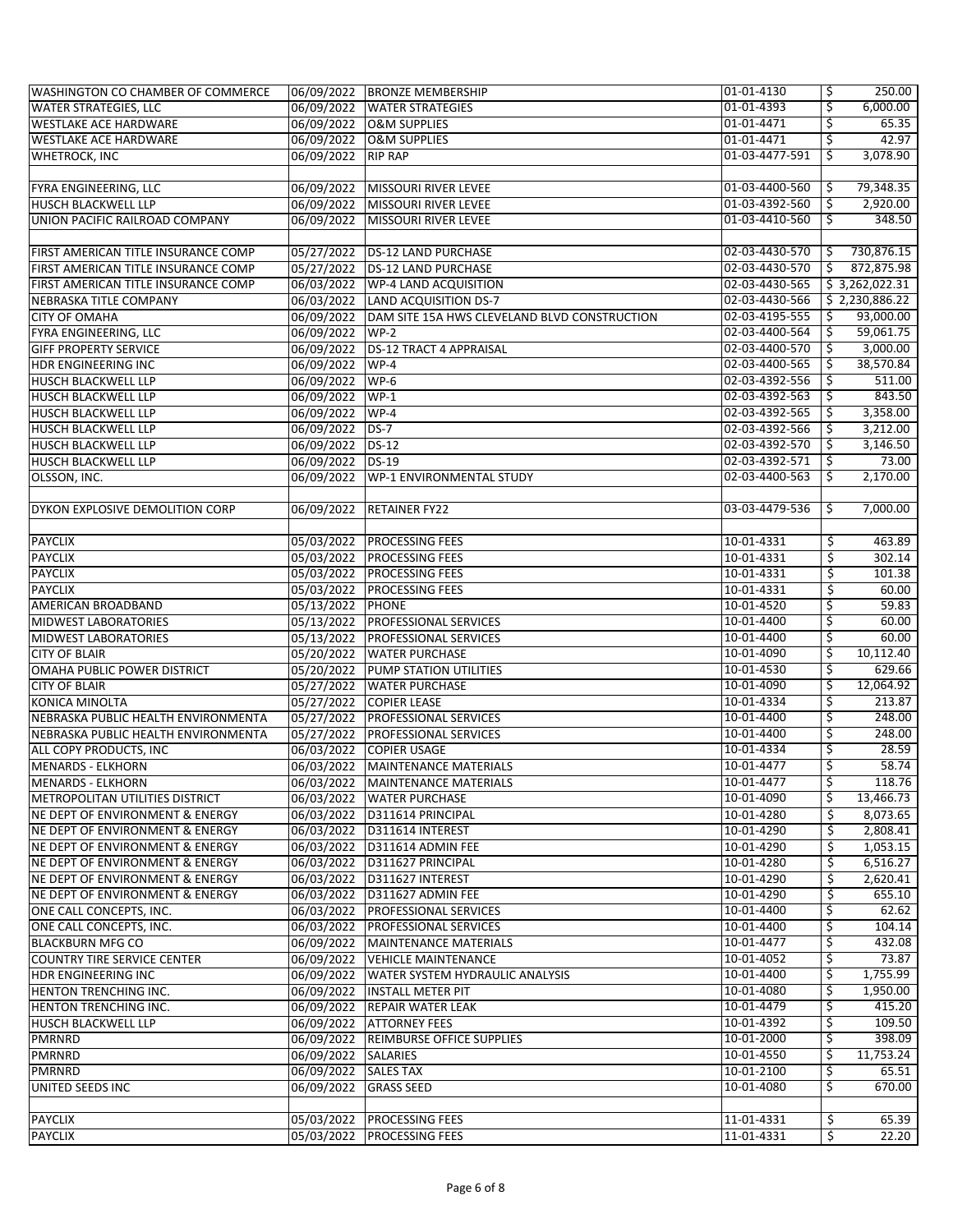| AMERICAN BROADBAND                                                         | 05/13/2022 PHONE     |                                                       | 11-01-4520 | \$  | 62.94      |
|----------------------------------------------------------------------------|----------------------|-------------------------------------------------------|------------|-----|------------|
| <b>VILLAGE OF PENDER</b>                                                   |                      | 05/13/2022 WATER PURCHASE                             | 11-01-4090 | \$  | 3,705.85   |
| <b>VILLAGE OF PENDER</b>                                                   | 05/13/2022 UTILITIES |                                                       | 11-01-4530 | Ś.  | 755.74     |
| NEBRASKA PUBLIC HEALTH ENVIRONMENTAL LA 05/27/2022   PROFESSIONAL SERVICES |                      |                                                       | 11-01-4400 | \$  | 15.00      |
| ONE CALL CONCEPTS, INC.                                                    |                      | 06/03/2022 PROFESSIONAL SERVICES                      | 11-01-4400 | \$  | 16.76      |
| <b>USPS</b>                                                                | 06/03/2022 POSTAGE   |                                                       | 11-01-4370 | \$  | 26.95      |
| NEBRASKA RURAL WATER ASSOCIATION                                           | 06/09/2022           | MEMBERSHIP                                            | 11-01-4130 | \$  | 125.00     |
| <b>PMRNRD</b>                                                              | 06/09/2022           | <b>SALARIES</b>                                       | 11-01-4550 | \$  | 4,404.14   |
| <b>PMRNRD</b>                                                              | 06/09/2022           | <b>SALES TAX</b>                                      | 11-01-2100 | Ŝ   | 136.59     |
|                                                                            |                      |                                                       |            |     |            |
| <b>PAYCLIX</b>                                                             | 05/03/2022           | <b>PROCESSING FEES</b>                                | 12-01-4331 | \$  | 296.45     |
| <b>PAYCLIX</b>                                                             | 05/03/2022           | <b>PROCESSING FEES</b>                                | 12-01-4331 | \$  | 490.74     |
| <b>DAKOTA CITY</b>                                                         |                      | 05/13/2022 WATER PURCHASE                             | 12-01-4090 | Ŝ   | 4,311.00   |
| <b>LEAF</b>                                                                | 05/27/2022           | <b>COPIER LEASE</b>                                   | 12-01-4334 | Ŝ   | 114.05     |
| NEBRASKA PUBLIC HEALTH ENVIRONMENTAL LA05/27/2022 PROFESSIONAL SERVICES    |                      |                                                       | 12-01-4400 | \$  | 132.00     |
| SIOUXLAND DISTRICT HEALTH DEPARTMENT                                       |                      | 05/27/2022 PROFESSIONAL SERVICES                      | 12-01-4400 | \$  | 14.00      |
| <b>DAKOTA CITY</b>                                                         | 06/03/2022           | <b>WATER PURCHASE</b>                                 | 12-01-4090 | \$  | 6,781.00   |
| <b>HARBOR FREIGHT TOOLS</b>                                                | 06/03/2022           | <b>MAINTENANCE MATERIALS</b>                          | 12-01-4477 | Ŝ.  | 21.38      |
| NEBRASKA PUBLIC POWER DISTRICT                                             | 06/03/2022           | <b>WATER TOWER</b>                                    | 12-01-4530 | Ŝ   | 42.32      |
| NORTHEAST NE PUBLIC POWER DISTRICT                                         | 06/03/2022           | <b>BOOSTER 2099 IRETON AVE</b>                        | 12-01-4530 | \$  | 170.00     |
| ONE CALL CONCEPTS, INC.                                                    | 06/03/2022           | <b>PROFESSIONAL SERVICES</b>                          | 12-01-4400 | Ś.  | 212.98     |
| <b>ONE OFFICE SOLUTIONS</b>                                                | 06/03/2022           | <b>COPIER USAGE</b>                                   | 12-01-4334 | \$  | 7.49       |
| <b>USPS</b>                                                                | 06/03/2022           | <b>POSTAGE</b>                                        | 12-01-4370 | \$  | 28.80      |
| <b>WALMART</b>                                                             | 06/03/2022           | <b>OFFICE SUPPLIES</b>                                | 12-01-4331 | \$  | 19.00      |
| AMERICAN UNDERGROUND SUPPLY LLC                                            |                      | 06/09/2022 CUSTOMER CONTRACT COSTS                    | 12-01-4080 | \$  | 129.08     |
| MUNICIPAL SUPPLY, INC.                                                     | 06/09/2022           | <b>CUSTOMER CONTRACT COSTS</b>                        | 12-01-4080 | \$  | 1,052.60   |
| MUNICIPAL SUPPLY, INC.                                                     |                      | 06/09/2022 CUSTOMER CONTRACT COSTS                    | 12-01-4080 | \$  | 1,872.90   |
| O'REILLY AUTOMOTIVE STORES                                                 |                      | 06/09/2022 CABIN FILTER                               | 12-01-4051 | Ś   | 18.86      |
| PMRNRD                                                                     | 06/09/2022 SALARIES  |                                                       | 12-01-4550 | Ś.  | 15,564.20  |
| <b>PMRNRD</b>                                                              | 06/09/2022 SALES TAX |                                                       | 12-01-2100 | \$  | 99.93      |
| <b>QUILL CORPORATION</b>                                                   | 06/09/2022           | <b>OFFICE SUPPLIES</b>                                | 12-01-4331 | \$  | 71.96      |
| <b>ROBERTSON IMPLEMENT INC</b>                                             |                      | 06/09/2022 MAINTENANCE MATERIALS                      | 12-01-4477 | \$  | 19.52      |
| UTILITY EQUIPMENT CO                                                       | 06/09/2022           | <b>CUSTOMER CONTRACT COSTS</b>                        | 12-01-4080 | \$  | 42.80      |
| WILMES DO IT BEST HARDWARE SSC                                             | 06/09/2022           | MAINTENANCE MATERIALS                                 | 12-01-4477 | \$  | 42.77      |
| WILMES DO IT BEST HARDWARE SSC                                             |                      | 06/09/2022 CUSTOMER CONTRACT COSTS                    | 12-01-4080 | \$  | 12.81      |
| WILMES DO IT BEST HARDWARE SSC                                             | 06/09/2022           | MAINTENANCE MATERIALS                                 | 12-01-4477 | Ś   | 15.88      |
| <b>CITY OF OMAHA</b>                                                       |                      | 06/09/2022 PCWP- OMAHA REIMBURSEMENT                  | 25-01-4195 | \$. | 275,997.00 |
| <b>CITY OF OMAHA</b>                                                       |                      | 06/09/2022 SPONSOR - SEDIMENT/EROSION CONTROL SEMINAR | 25-01-4330 | Ŝ   | 2,500.00   |
| <b>PMRNRD</b>                                                              |                      | 06/09/2022   FY22 ADMINISTRATIVE AGENT FEE            | 25-01-4195 | Ŝ.  | 34,400.00  |
|                                                                            |                      |                                                       |            |     |            |
| FYRA ENGINEERING, LLC                                                      |                      | 06/09/2022 SOUTHERN SARPY WATERSHED MANAGEMENT PLAN   | 26-01-4400 | \$  | 54,250.50  |
| JEO CONSULTING GROUP                                                       |                      | 06/09/2022 SOUTH SARPY STORMWATER INSPECTIONS         | 26-01-4400 | Ŝ   | 8,078.75   |
|                                                                            |                      |                                                       |            |     |            |

## **MAY PAYROLL**

| <b>JAMES N BECIC</b>      | \$<br>4,269.12 |
|---------------------------|----------------|
| <b>DANIEL F BEGLEY</b>    | \$<br>296.91   |
| WILLIAM J BENDA           | \$<br>2,908.42 |
| <b>DOUGLAS B BITHELL</b>  | \$<br>2,247.48 |
| <b>LAWRENCE W BRADLEY</b> | \$<br>299.91   |
| <b>WILLIAM BRUSH</b>      | \$<br>4,934.12 |
| <b>KEITH A BUTCHER</b>    | \$<br>3,895.34 |
| <b>MARTIN P CLEVELAND</b> | \$<br>5,115.44 |
| <b>FREDDIE L CONLEY</b>   | \$<br>778.44   |
| <b>KADEN J DAWE</b>       | \$2,219.88     |
| TONYA N ERICKSON          | \$2,545.92     |
| KALANI FORTINA            | \$<br>2,708.83 |
| TIMOTHY N FOWLER          | \$<br>549.31   |
| <b>CAREY L FRY</b>        | \$<br>5,213.41 |
| AMANDA J GRINT            | \$<br>7,060.22 |
| NICOLE S GUST             | \$3,392.12     |
| JONATHAN W HANSEN         | \$3,106.86     |
| <b>AUSTEN R HILL</b>      | \$<br>3,039.95 |
| THEODORE L JAPP           | \$<br>232.74   |
| <b>TERRY R KELLER</b>     | \$<br>2,924.40 |